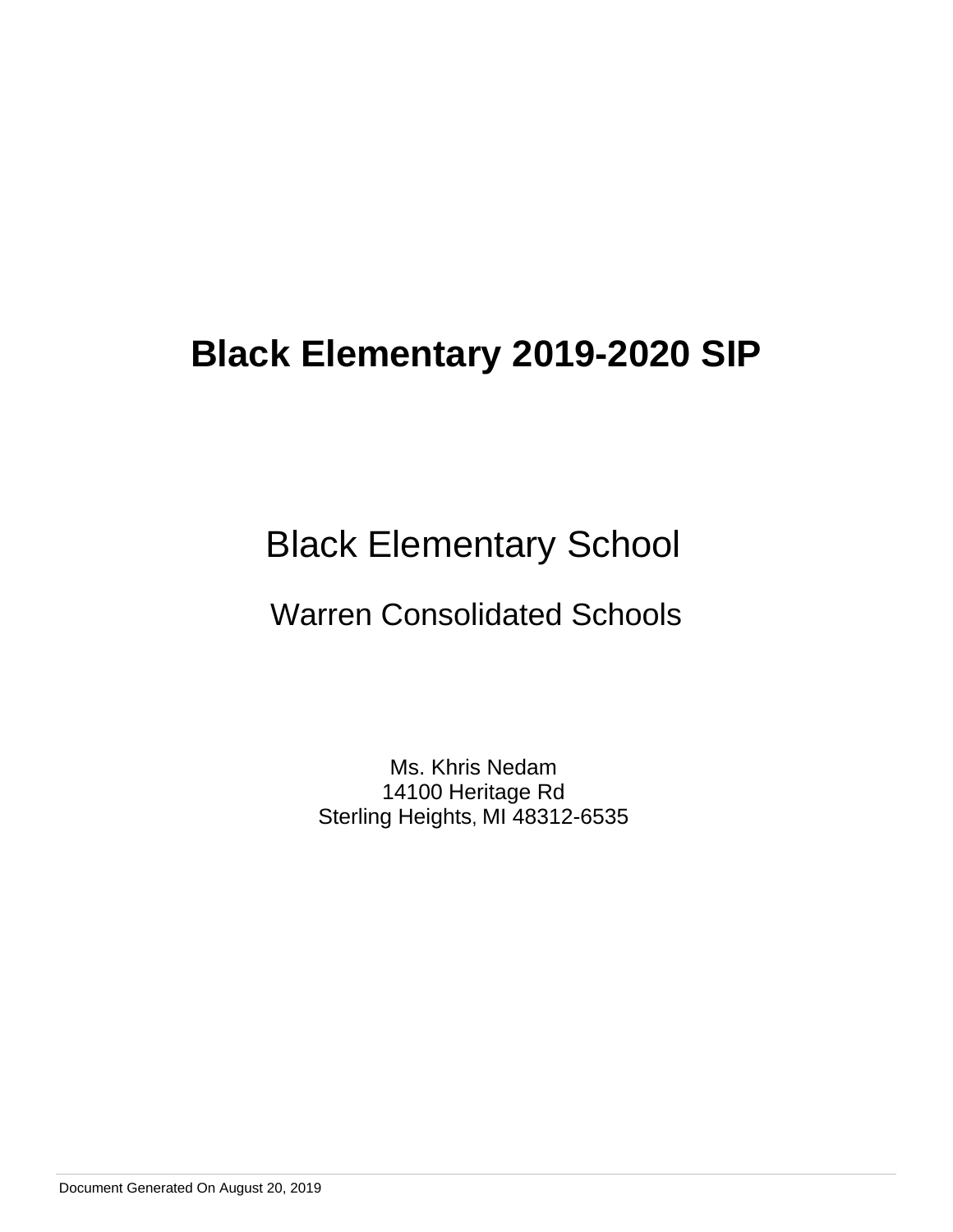## **TABLE OF CONTENTS**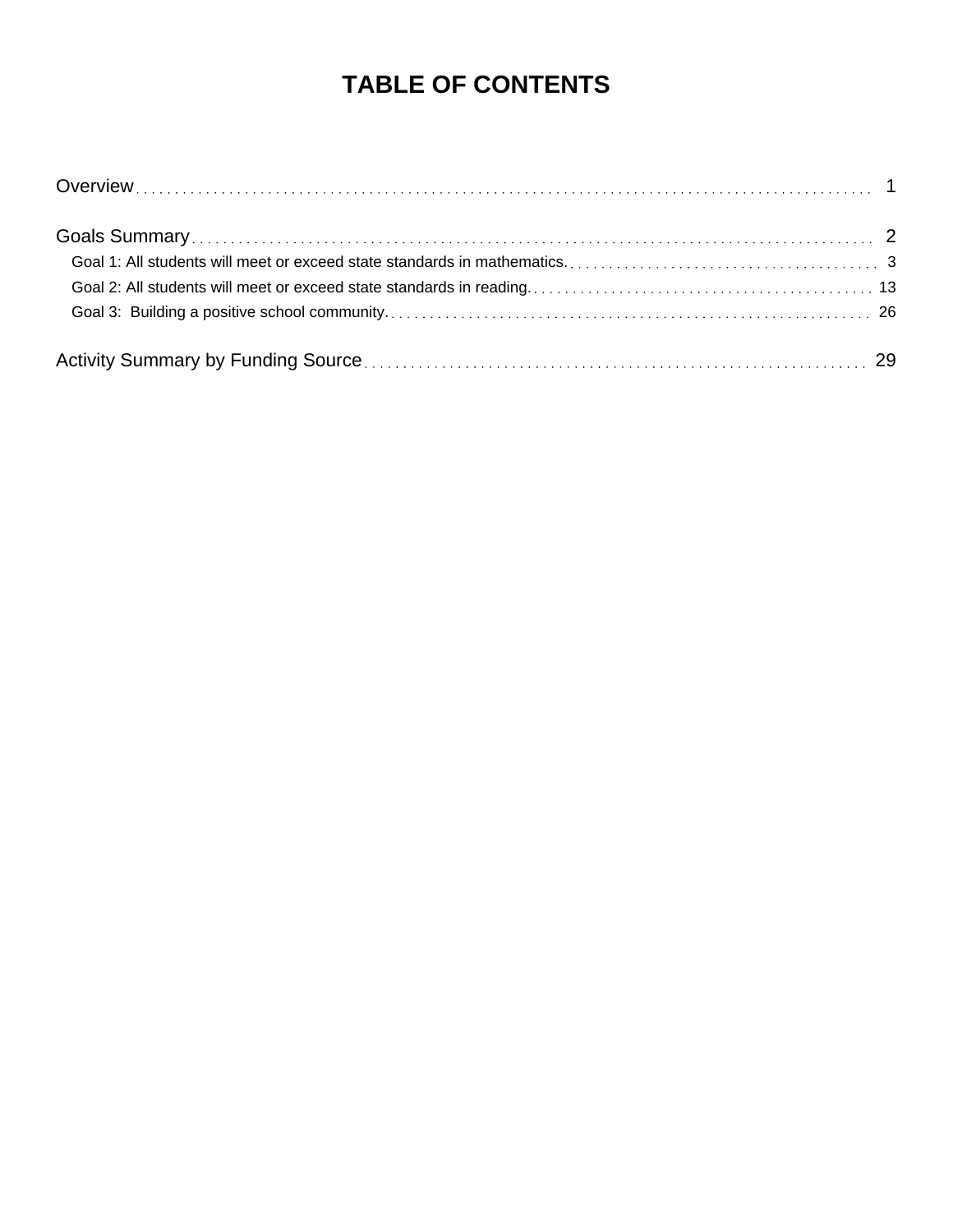Black Elementary School

## **Overview**

#### **Plan Name**

Black Elementary 2019-2020 SIP

### **Plan Description**

School Improvement Plan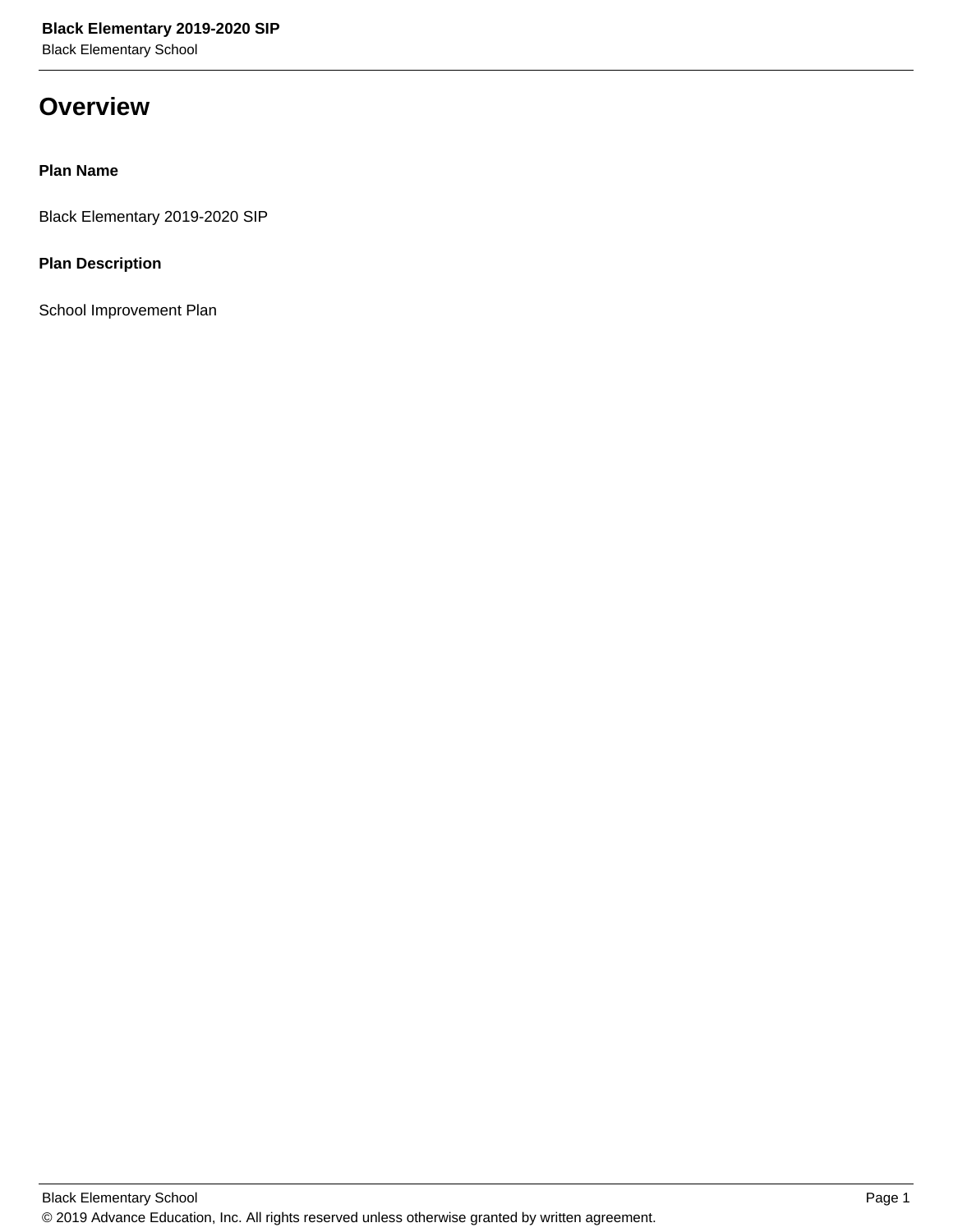## **Goals Summary**

**The following is a summary of the goals encompassed in this plan. The details for each goal are available in the next section.**

| # | Goal Name                                                            | Goal Details                                           | Goal Type | Total Funding |
|---|----------------------------------------------------------------------|--------------------------------------------------------|-----------|---------------|
|   | All students will meet or exceed state standards in<br>Imathematics. | Objectives: 1<br>Strategies: 5<br>Activities: 31       | Academic  | \$0           |
| 2 | All students will meet or exceed state standards in<br>reading.      | Objectives: 1<br>Strategies: 5<br>Activities: 40       | Academic  | \$0           |
| 3 | Building a positive school community.                                | Objectives: 1<br>Strategies: 2<br><b>Activities: 7</b> | Academic  | \$0           |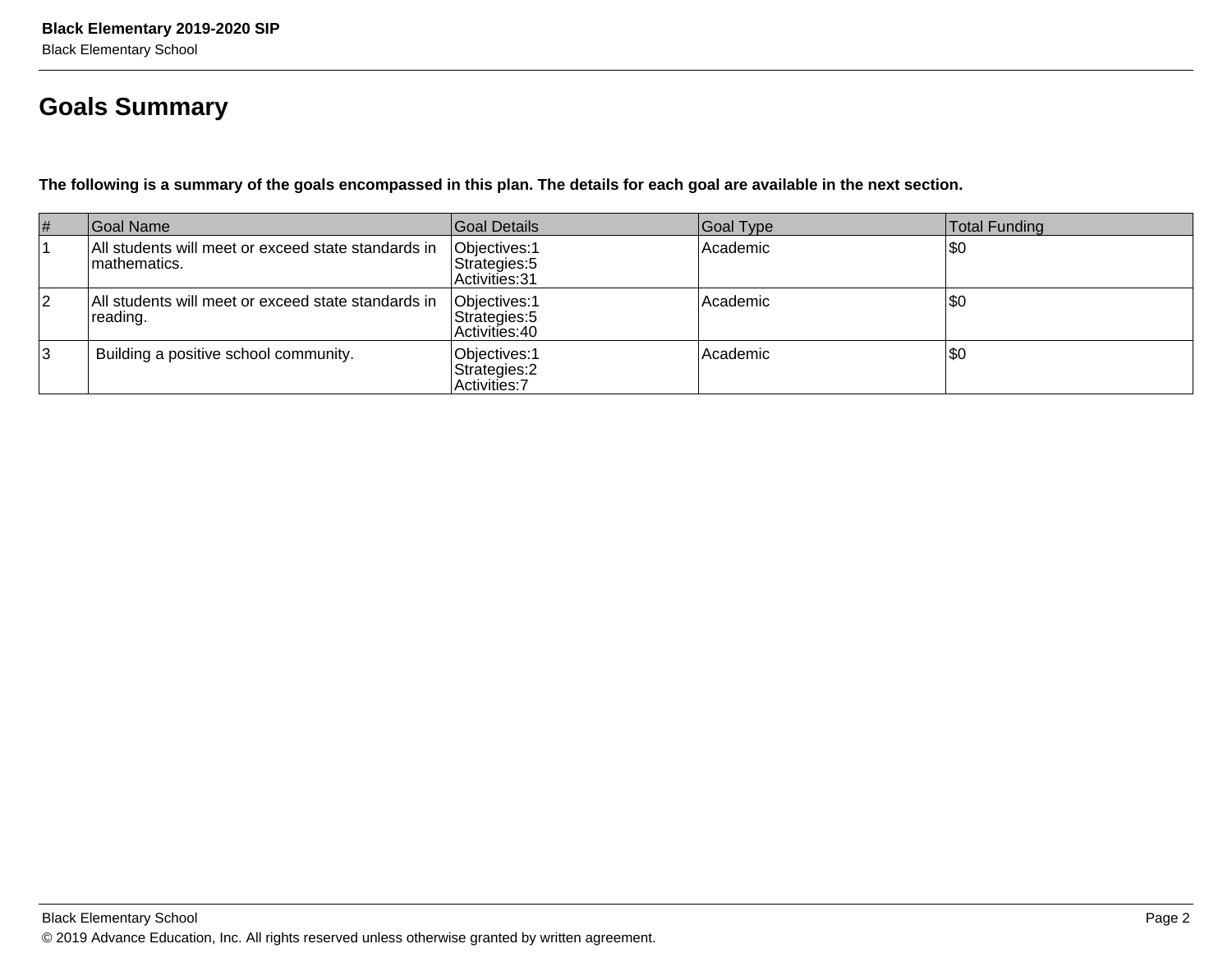## **Goal 1: All students will meet or exceed state standards in mathematics.**

#### **Measurable Objective 1:**

85% of Third, Fourth and Fifth grade students will demonstrate a proficiency in state and national standards in Mathematics by 06/10/2022 as measured by the Stateassessments..

#### **Strategy 1:**

School and Community Collaboration\* - Black Elementary staff will provide opportunities for the community and stakeholders to participate in various school-related activities. Activities will be designed to integrate the community in school-wide events and to inform parents of classroom strategies, expectations, and extendedlearning opportunities. Tier II students will also have additional parent collaboration opportunities through the Title I teacher.

Category: School Culture

Research Cited: Hiatt-Michael, Diana B. "Promising Practices for Family Involvement in Schools." Greenwich, CT: Information Age Pub., 2001. Print.

Mattingly, D.J., R. Prislin, T.L. McKenzie, J.L. Rodriguez, and B. Kayzar. "Evaluating Evaluations: The Case of Parent Involvement Programs. "Reviews ofEducational Research 72.4 (2002): 549-76. Print.

Tier: Tier 1

| Activity - Parent Information Literacy Training                                                                                                                                                                                                                                                                                                                                                                                                                                                                                                                                                                                                                                                        | Activity<br>Type | Tier   | Phase | Begin Date End Date                       | Resource<br>Assigned | Source Of<br>Funding | <b>Staff</b><br>Responsibl                             |
|--------------------------------------------------------------------------------------------------------------------------------------------------------------------------------------------------------------------------------------------------------------------------------------------------------------------------------------------------------------------------------------------------------------------------------------------------------------------------------------------------------------------------------------------------------------------------------------------------------------------------------------------------------------------------------------------------------|------------------|--------|-------|-------------------------------------------|----------------------|----------------------|--------------------------------------------------------|
| Information Literacy involves recognizing when information is<br>needed and being able to efficiently locate, accurately evaluate, Involvemen<br>effectively use, and clearly communicate in various formats.<br>Parent Information Literacy Training will happen twice a year.<br>Parents will be provided an opportunity to navigate through<br>MeL (Michigan's Electronic Library), PebbleGO (an online<br>encyclopedia) and other grade appropriate databases and<br>learning sites. This focus will help give parents a platform to<br>help students understand the research process, learn how to<br>cite sources, and how to find grade appropriate learning sites<br>for all curricular areas. | <b>IParent</b>   | Tier 2 |       | Implement   08/28/2019   06/11/2020   \$0 |                      | <b>Title I Part</b>  | Media<br>Specialist<br>land<br>Iclassroom<br>Iteachers |
|                                                                                                                                                                                                                                                                                                                                                                                                                                                                                                                                                                                                                                                                                                        |                  |        |       |                                           |                      |                      |                                                        |

| Activity - Parent Meet the Teacher and Curriculum Night | Activity<br>Type. | 'Tier | <b>Phase</b> | Begin Date End Date | Resource<br> Assigned | Source Of<br>Funding | <b>Staff</b><br>Responsibl |
|---------------------------------------------------------|-------------------|-------|--------------|---------------------|-----------------------|----------------------|----------------------------|
|                                                         |                   |       |              |                     |                       |                      |                            |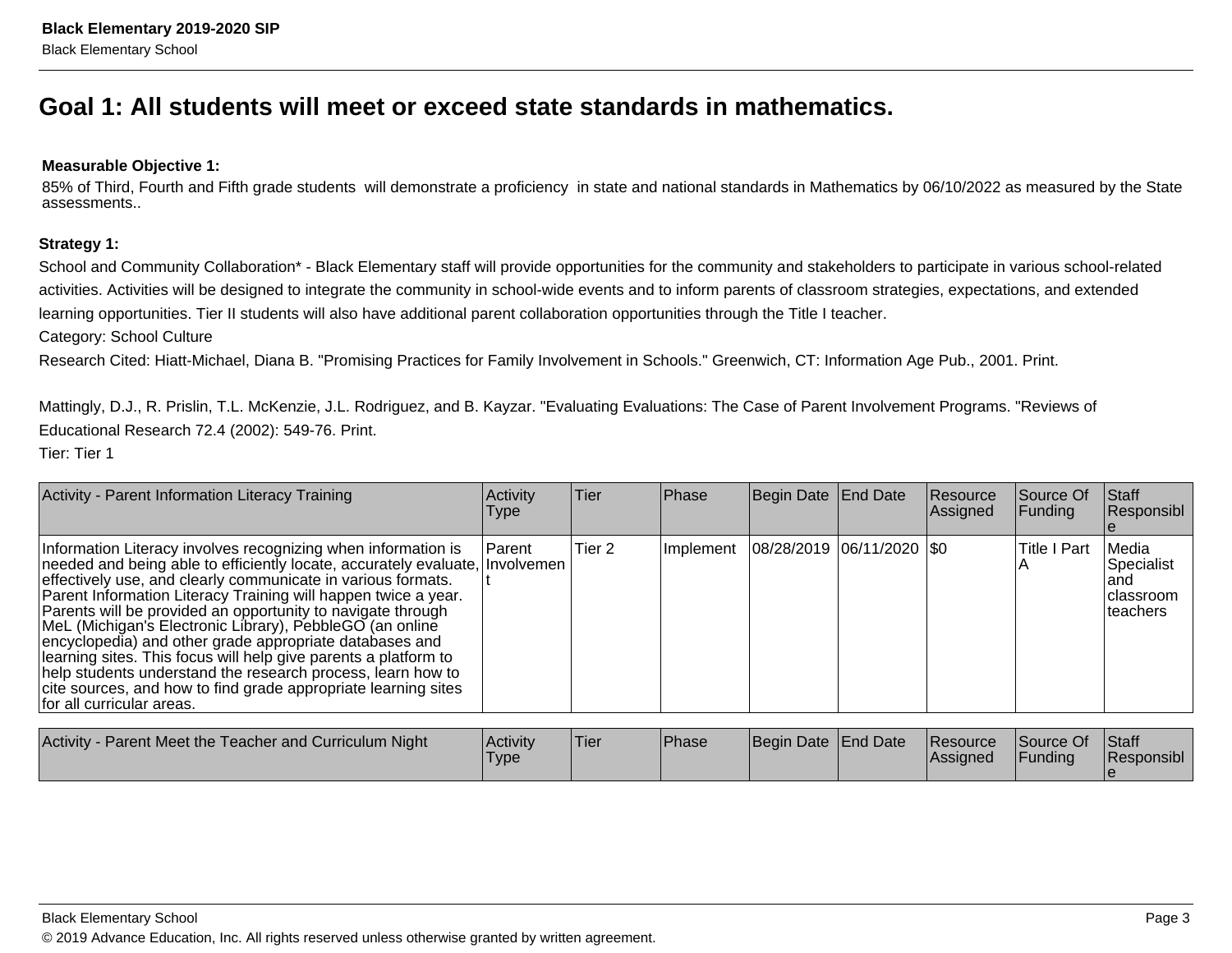| Parent Meet the Teacher and Curriculum night will be held for<br>grades K-5 and designed by the classroom teachers within<br>each grade level. Teachers will give an overview of the<br>curriculum standards and expectations, as well as resources<br>that may be available (i.e., classroom website, curriculum<br>websites etc). Examples of strategies that are modeled in the<br>classroom will be modeled for parents. This will give parents<br>the tools to help their child master concepts and will be held<br>once in September. | <b>Parent</b><br><b>Involvemen</b> | <b>Tier 1</b> | Monitor | 08/28/2019 06/11/2020   \$0 |  |  | No Funding Classroom<br><b>Required</b> | Iteachers<br>and Media<br>Specialist.<br><b>Allied Arts</b><br><b>Iteachers</b><br>land<br><b>Iltinerants</b><br>l will be<br>lavailable<br>for support. |
|---------------------------------------------------------------------------------------------------------------------------------------------------------------------------------------------------------------------------------------------------------------------------------------------------------------------------------------------------------------------------------------------------------------------------------------------------------------------------------------------------------------------------------------------|------------------------------------|---------------|---------|-----------------------------|--|--|-----------------------------------------|----------------------------------------------------------------------------------------------------------------------------------------------------------|
|---------------------------------------------------------------------------------------------------------------------------------------------------------------------------------------------------------------------------------------------------------------------------------------------------------------------------------------------------------------------------------------------------------------------------------------------------------------------------------------------------------------------------------------------|------------------------------------|---------------|---------|-----------------------------|--|--|-----------------------------------------|----------------------------------------------------------------------------------------------------------------------------------------------------------|

| Activity - Research Based Professional Development                                                                                                                                                                                                                                                                                                                                                                                                                                                                                                                                                   | Activity<br>Type               | <b>Tier</b> | Phase            | Begin Date   End Date       | Resource<br>Assigned | Source Of<br>Funding | Staff<br>Responsibl                                                                                                                  |
|------------------------------------------------------------------------------------------------------------------------------------------------------------------------------------------------------------------------------------------------------------------------------------------------------------------------------------------------------------------------------------------------------------------------------------------------------------------------------------------------------------------------------------------------------------------------------------------------------|--------------------------------|-------------|------------------|-----------------------------|----------------------|----------------------|--------------------------------------------------------------------------------------------------------------------------------------|
| Staff will participate in research-based instructional<br>professional development. Professional development will<br>benefit all students on the Multi-tier system of support.<br>Professional development opportunities may include, but are<br>not limited to Ad+Vantage Math Recovery, Math Common Core<br>Standards Implementation, Practical Ideas for Educators,<br>Various MISD and WCS math training, PLC and Common<br>Assessments, Classroom Instruction that Works, Building<br>Academic Vocabulary, Love and Logic, Playworks,<br>Mindfulness, and Building Healthy Classroom Community. | Professiona Tier 1<br>Learning |             | Implement        | 08/28/2019  06/11/2020  \$0 |                      | <b>Title I Part</b>  | Classroom<br>teachers.<br>Title I<br>Iteachers<br>and aides,<br><b>EL</b> teacher<br>land<br><b>Resource</b><br>l Room<br>Iteachers. |
|                                                                                                                                                                                                                                                                                                                                                                                                                                                                                                                                                                                                      |                                |             |                  |                             |                      |                      |                                                                                                                                      |
| Activity - Monitor Implementation of School and Community<br>Collaboration                                                                                                                                                                                                                                                                                                                                                                                                                                                                                                                           | Activity<br>Type               | Tier        | Phase            | Begin Date End Date         | Resource<br>Assigned | Source Of<br>Funding | Staff<br>Responsibl                                                                                                                  |
| Monitor the implementation of school and community<br>collaboration through parent, student and teacher surveys to<br>see if events are beneficial, as well as school website.                                                                                                                                                                                                                                                                                                                                                                                                                       | Monitor                        | Tier 1      | Getting<br>Ready | 08/28/2019 06/11/2020 \$0   |                      | Required             | No Funding All teaching<br>staff and<br>Principal.                                                                                   |

| Activity - Title I Parent Meetings                                                                                                                                         | <b>Activity</b><br>Type     | Tier   | <b>Phase</b> | Begin Date End Date         | <b>Resource</b><br><b>Assigned</b> | Source Of<br><b>IFundina</b> | <b>Staff</b><br><b>Responsibl</b> |
|----------------------------------------------------------------------------------------------------------------------------------------------------------------------------|-----------------------------|--------|--------------|-----------------------------|------------------------------------|------------------------------|-----------------------------------|
| Title I teacher will hold two parent meetings to communicate<br>Title I services, resources and expectations. This will happen<br>once in the fall and once in the spring. | <b>Parent</b><br>Involvemen | Tier 2 | l Monitor    | 08/28/2019  06/11/2020  \$0 |                                    | lTitle I Part                | Title  <br>Iteachers<br>and aide  |

| Activity<br>Support Learning at Home | <b>Activity</b><br>Type | <sup>1</sup> Tier | <b>Phase</b> | Begin Date End Date |  | <b>Resource</b><br>Assigned | Source Of<br>Funding | <b>Staff</b><br><b>Responsibl</b> |
|--------------------------------------|-------------------------|-------------------|--------------|---------------------|--|-----------------------------|----------------------|-----------------------------------|
|--------------------------------------|-------------------------|-------------------|--------------|---------------------|--|-----------------------------|----------------------|-----------------------------------|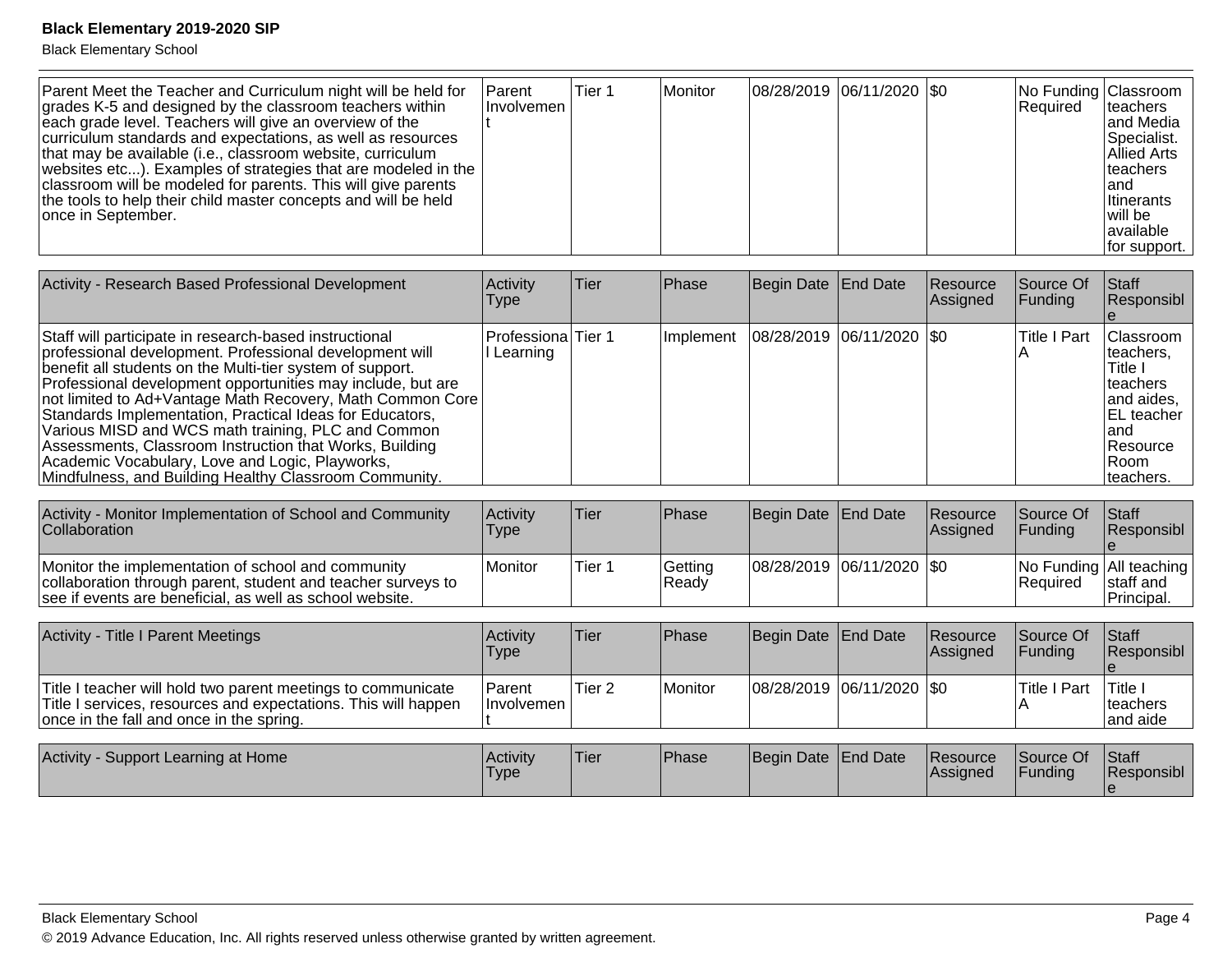Black Elementary School

| Provide parents with opportunities to help support their<br>students with math before or after school hours or during lunch<br>period. | <b>Academic</b><br> Support<br> Program | Tier 1 | <b>Ilmplement</b> | 08/28/2019  06/11/2020  \$0 |  |  | Title I Part | Classroom  <br>Iteachers,<br>lMedia<br>Specialist,<br> Title I staff,  <br> Title III<br>Istaff,<br>ladministrati l<br>ion. |
|----------------------------------------------------------------------------------------------------------------------------------------|-----------------------------------------|--------|-------------------|-----------------------------|--|--|--------------|-----------------------------------------------------------------------------------------------------------------------------|
|----------------------------------------------------------------------------------------------------------------------------------------|-----------------------------------------|--------|-------------------|-----------------------------|--|--|--------------|-----------------------------------------------------------------------------------------------------------------------------|

| Activity - Vocabulary for Core Content Areas                                                                                                                                                                                                                                                                                                                                                                                                                | Activity<br>Type               | Tier    | <b>Phase</b>                              | Begin Date End Date | Resource<br>Assigned | <b>Source Of</b><br>IFundina | Staff<br>Responsibl                   |
|-------------------------------------------------------------------------------------------------------------------------------------------------------------------------------------------------------------------------------------------------------------------------------------------------------------------------------------------------------------------------------------------------------------------------------------------------------------|--------------------------------|---------|-------------------------------------------|---------------------|----------------------|------------------------------|---------------------------------------|
| Students in grades K-5 will engage in vocabulary activities to<br>help strengthen core academic vocabulary understanding.<br>Each grade level will use appropriate journals for their grade<br>level to keep track of core content vocabulary. Activities<br>include, but are not limited to Vocabulary journals, alpha boxes,<br>and other activities based on the SIOP training. Teachers will<br>use these activities at least two times per unit/topic. | Curriculum<br>Developme<br>Int | lTier 1 | Implement   08/28/2019   06/11/2020   \$0 |                     |                      | <b>Title I Part</b>          | TAIL<br><b>Classroom</b><br>lTeachers |

| Activity - Mindfulness                                                                                                                                                                                                                                                                                                                                                                                                                                                                                     | Activity<br>Type                  | Tier   | <b>Phase</b>     | Begin Date End Date |                           | Resource<br><b>Assigned</b> | Source Of<br><b>Funding</b> | Staff<br>Responsibl                   |
|------------------------------------------------------------------------------------------------------------------------------------------------------------------------------------------------------------------------------------------------------------------------------------------------------------------------------------------------------------------------------------------------------------------------------------------------------------------------------------------------------------|-----------------------------------|--------|------------------|---------------------|---------------------------|-----------------------------|-----------------------------|---------------------------------------|
| Students in grades K-5 will explore and use mindfulness as a<br>way to regulate their emotions to improve healthy living habits<br>for social and emotional growth. Students will learn about<br>Imindfulness and also have access to various tools to use<br>mindfulness throughout the year. Tools include, but are not<br>limited to, the mindfulness room, low lighting, glitter jars,<br>positive I can statement, outdoor classoom/garden, DISC<br>Itraining, Healthy Kids Club, and peer mediation. | Behavioral<br>Support<br> Program | Tier 1 | Getting<br>Ready |                     | 08/28/2019 06/11/2020 \$0 |                             | Title I Part                | IAII<br><b>IClassroom</b><br>Teachers |

#### **Strategy 2:**

Differentiation Strategies Supported Through PLC Framework: Staff will collaborate as a PLC to strengthen the vertical and horizontal alignment between curriculum,instruction and assessment practices in all core and elective content areas. - \* Staff will align instruction (lesson planning) with district curriculum and pacing guides.

\* Staff will increase understanding of utilizing high-leverage, research-based instructional strategies in order to improve the impact of effective instruction on studentachievement.

\* Staff will create, implement and analyze building and district-level common assessments' results to drive instruction.

\* Staff will implement a MTSS process (plan for in-class and school-level intervention/enrichment) to ensure all students' growth in achievement and behavioral success.

Black Elementary School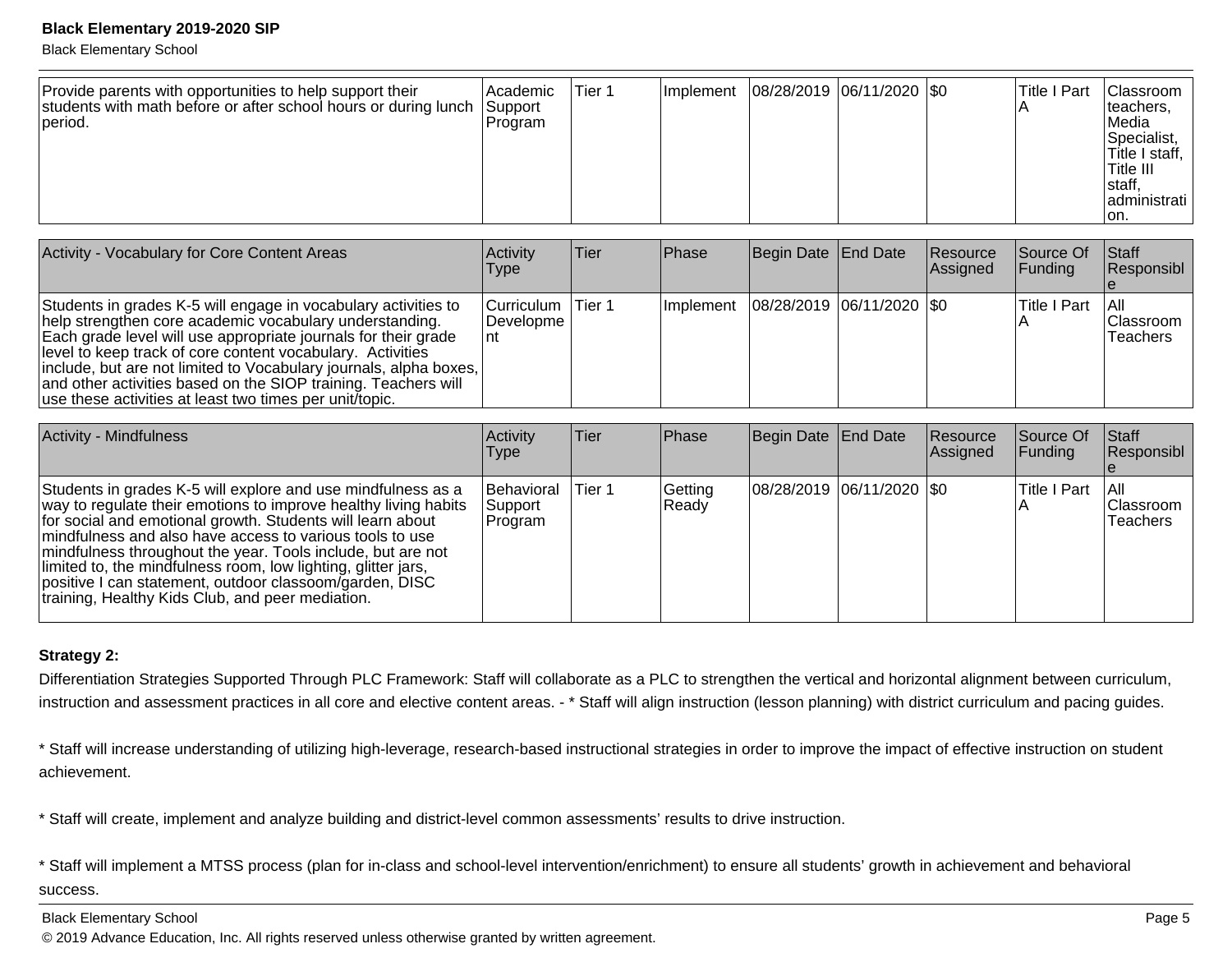\* Staff will monitor and analyze the impact of adult implementation of instructional strategies and activities on student achievement. Discussions of differentiatedinstruction will take place and how to best work together in grade level teams to meet the needs of all students. Differentiated Instruction is an instructional concept that maximizes learning for all students regardless of skill level or background. In most

classrooms, students have varying academic abilities, learning styles, background knowledge and experiences. They also have different personalities, interests, andlevels of motivation for learning. Teachers who differentiate instruction use best practices that address the needs of individual learners. Classroom teachers will provide supplemental support to all Tier I and Tier II students 2-3 times per week. Intervention Staff will provide Tier III supplemented instruction to identified students for 30 minutes 3-5 times per week and will receive additional assistance based on the student's IEP.

#### Category: Mathematics

Research Cited: Brown-Chidsey, Rachel, Louise Bronaugh, and Kelly McGraw. "RTI in the Classroom:Guidelines and Recipes for Success." New York: Guilford, 2009. Print.

Reis. S. S., Kaplan, S. N., Tomlinson, C. A., Westbert, K. L., Callahan, C. M., &

Cooper, C. R., (1998). "How the brain learns, A response: Equal does not mean

identical." Educational Leadership, 56, 3.

Williams, L. (2008). Tiering and scaffolding: Two strategies for providing access to important mathematics. Teaching Children Mathematics, 14(6), 324.Tier: Tier 2

| Activity - Supplimental Materials for Hands-On Math                                                                                                                                                                                                                                                                                                                                                                                                                                                                                                                                                                                                                                              | Activity<br><b>Type</b>           | Tier   | Phase         | Begin Date End Date          | <b>Resource</b><br>Assigned | Source Of<br><b>Funding</b>      | <b>Staff</b><br>Responsibl                                      |
|--------------------------------------------------------------------------------------------------------------------------------------------------------------------------------------------------------------------------------------------------------------------------------------------------------------------------------------------------------------------------------------------------------------------------------------------------------------------------------------------------------------------------------------------------------------------------------------------------------------------------------------------------------------------------------------------------|-----------------------------------|--------|---------------|------------------------------|-----------------------------|----------------------------------|-----------------------------------------------------------------|
| Teachers will use math manipulatives throughout lessons at a<br>minimum of twice a week to provide a hands-on experience for<br>students. Manipulatives help students develop conceptual<br>understanding of mathematical ideas by representing the ideas<br>in multiple ways. By offering students a variety of<br>manipulatives, students may choose which is the best way to<br>visually represent the problem, which will help them explain<br>their understanding. (Manipulatives may include, but are not<br>limited to math versa-tiles, base ten blocks, sorting squares,<br>scales, clocks, tangrams, solid figures, web-based learning<br>activities, EnVision support materials, etc) | l Academic<br> Support<br>Program | Tier 2 | l Monitor     | 08/28/2019 06/11/2020 \$0    |                             | No Funding Classroom<br>Required | Iteachers,<br>EL teacher<br>and Special<br>Education<br>Istaff. |
| Activity - Implementation of Classroom Instruction that Works                                                                                                                                                                                                                                                                                                                                                                                                                                                                                                                                                                                                                                    | <b>Activity</b>                   | lTier  | <b>IPhase</b> | <b>IRegin Date IFnd Date</b> | Resource                    | <b>SOUTO Of Staff</b>            |                                                                 |

| Activity - Implementation of Classroom Instruction that Works<br>Strategies | Activity<br>'Type | 'Tier | <b>Phase</b> | Begin Date End Date | Resource<br><b>IAssianed</b> | Source Of<br>Funding | <b>Staff</b><br>Responsibl |
|-----------------------------------------------------------------------------|-------------------|-------|--------------|---------------------|------------------------------|----------------------|----------------------------|
|                                                                             |                   |       |              |                     |                              |                      |                            |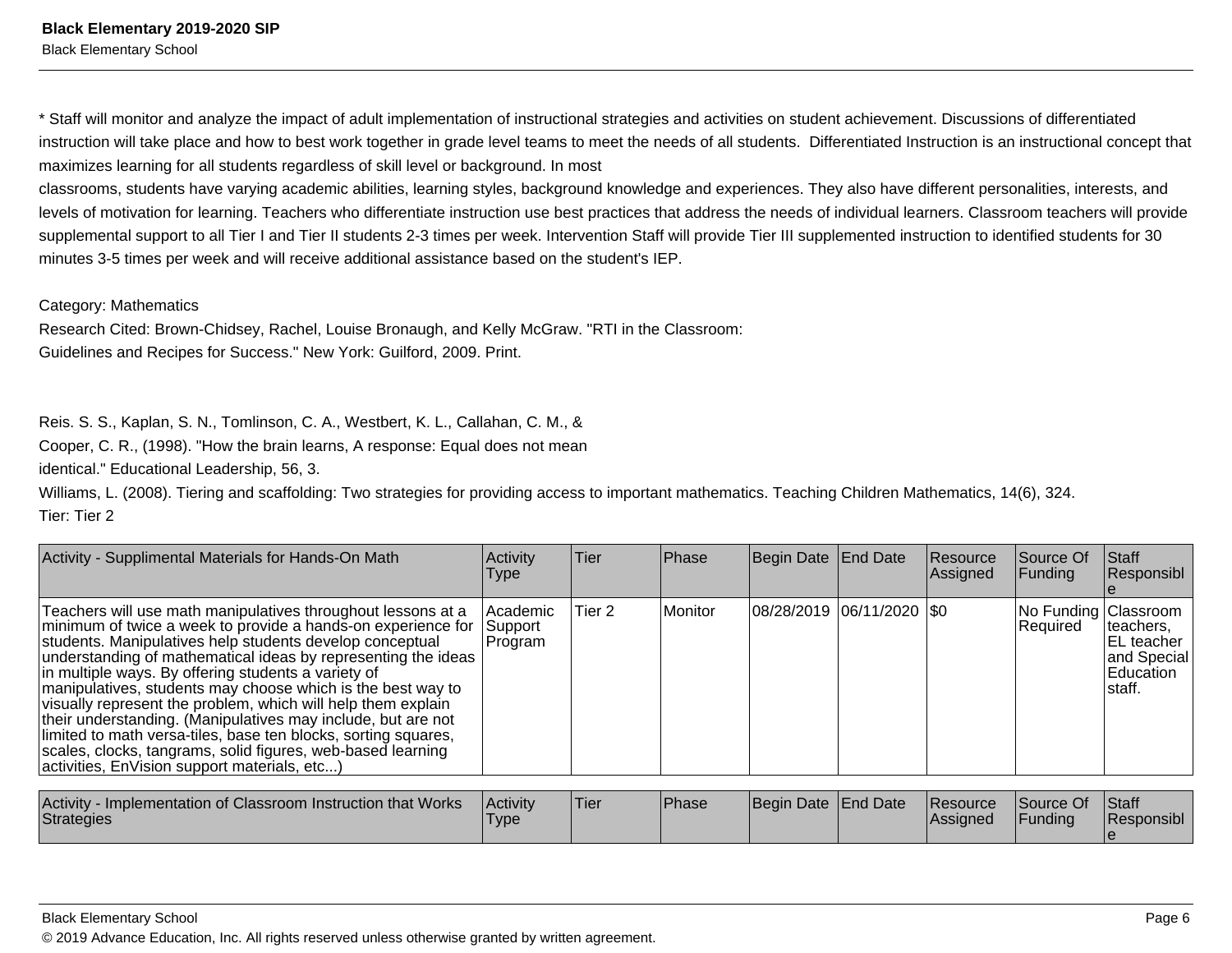| Staff who are trained will use strategies from Classroom<br><b>Direct</b><br>Instruction that Works, such as Advanced Organizers, Non-<br>⊺Instruction<br>Linguistic Representations, Summarizing, Note Taking and<br>Identifying Similarities and Differences during math instruction<br>and activities. This will take place a minimum of three times per<br>week. | Tier 1 |  |  | Implement   08/28/2019   06/11/2020   \$0 |  | No Funding Classroom<br>l Reauired | Teachers,<br>IAllied Arts<br>Teachers,<br><b>Title I, EL</b><br>land Special<br><b>Education</b><br>Staff. |
|----------------------------------------------------------------------------------------------------------------------------------------------------------------------------------------------------------------------------------------------------------------------------------------------------------------------------------------------------------------------|--------|--|--|-------------------------------------------|--|------------------------------------|------------------------------------------------------------------------------------------------------------|
|----------------------------------------------------------------------------------------------------------------------------------------------------------------------------------------------------------------------------------------------------------------------------------------------------------------------------------------------------------------------|--------|--|--|-------------------------------------------|--|------------------------------------|------------------------------------------------------------------------------------------------------------|

| Activity - Research Based Professional Development                                                                                                                                                                                                                                                                                                                                                                                                                                                                                                                                                                                            | Activity<br>Type                  | Tier | Phase   | Begin Date End Date |                           | Resource<br>Assigned | Source Of<br>Funding | <b>Staff</b><br>Responsibl                                                                                                                     |
|-----------------------------------------------------------------------------------------------------------------------------------------------------------------------------------------------------------------------------------------------------------------------------------------------------------------------------------------------------------------------------------------------------------------------------------------------------------------------------------------------------------------------------------------------------------------------------------------------------------------------------------------------|-----------------------------------|------|---------|---------------------|---------------------------|----------------------|----------------------|------------------------------------------------------------------------------------------------------------------------------------------------|
| Staff will participate in research-based instructional<br>professional development. Professional development will<br>benefit all students on the Multi-tier system of support.<br>Professional development opportunities may include, but are<br>not limited to: Ad+Vantage Math Recovery, Math Common<br>Core Standards Implementation, Practical Ideas for Educators,<br>Various MISD and WCS math training, Classroom Instruction<br>that Works, Building Academic Vocabulary, Thinking Maps,<br>The Leader in Me - 7 Habits for Happy Kids, Love and Logic,<br>DISC, Playworks, MIndfulness, and Building Healthy<br>Classroom Community. | lProfessionalTier 1<br>I Learning |      | Monitor |                     | 08/28/2019 06/11/2020 \$0 |                      | <b>Title I Part</b>  | <b>Classroom</b><br>Iteachers.<br><b>IMedia</b><br>Specialist,<br>Title I<br>Iteacher, EL<br>Iteacher and<br>l Resource<br>IRoom<br>Iteachers. |

| Activity - Monitor Implementation of Differentiation Strategies                                                                                                             | <b>Activity</b><br>Type | 'Tier  | Phase                                     | Begin Date End Date | Resource<br>Assigned | Source Of<br><b>IFundina</b> | <b>IStaff</b><br><b>Responsibl</b>                      |
|-----------------------------------------------------------------------------------------------------------------------------------------------------------------------------|-------------------------|--------|-------------------------------------------|---------------------|----------------------|------------------------------|---------------------------------------------------------|
| Monitor the implementation of differentiated strategies through<br>principal walk throughs, lesson plans, computer lab schedules,<br>staff discussions and student samples. | <b>IMonitor</b>         | Tier 1 | Implement   08/28/2019   06/11/2020   \$0 |                     |                      | <b>Required</b>              | No Funding   All teaching  <br>Istaff and<br>Principal. |

| <b>Activity</b><br><b>Classroom Environment</b> | <b>Activity</b><br>Type | 'Tier | <b>Phase</b> | Begin Date End Date |  | <b>Resource</b><br><b>Assigned</b> | Source Of<br>Funding | Staff<br>Responsibl |
|-------------------------------------------------|-------------------------|-------|--------------|---------------------|--|------------------------------------|----------------------|---------------------|
|-------------------------------------------------|-------------------------|-------|--------------|---------------------|--|------------------------------------|----------------------|---------------------|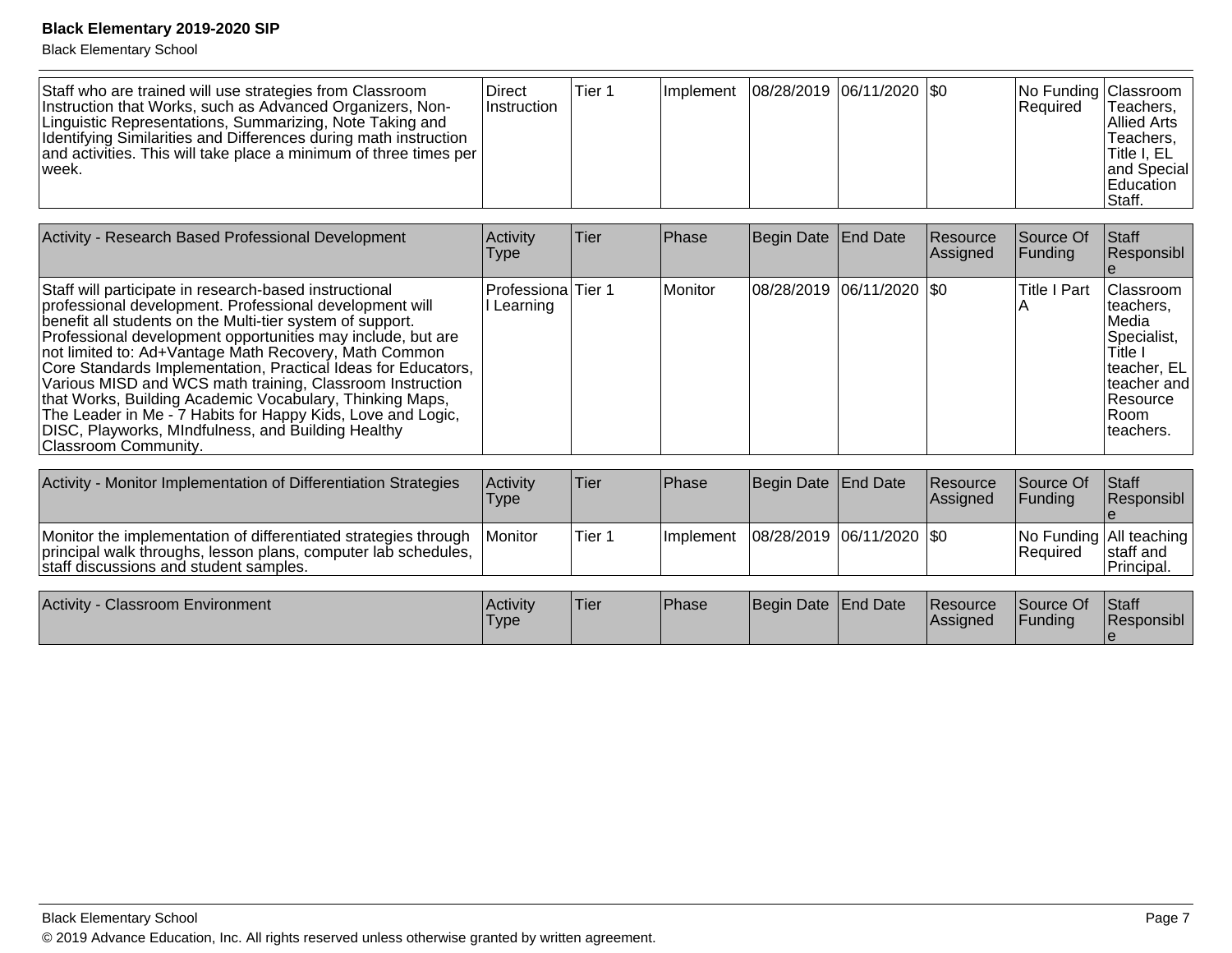Black Elementary School

| Teachers will create a learning environment in which students<br>know what they are supposed to be learning, have clear<br>direction on how well they are progressing toward that learning<br>objective, understand their roles as learners, have an engaging<br>and interactive place to learn, and feel safe in their<br>surroundings. They will do this by combining the Classroom<br>Instruction that Works component "Creating the Environment<br>for Learning" with classroom management strategies/activities.<br>Creating a positive classroom environment using research<br>based classroom management strategies along with a positive<br>framework for learning will motivate and focus student learning,<br>allow students to actively engage in and "own" their learning,<br>provide opportunities for students to collaborate, and learn how  <br>to monitor and reflect on their behavior and learning. The<br>elementary counselor will also support students and teachers<br>with these techniques. Teachers will attend PD to support this<br>strategy. PD may include, but is not limited to CITW, Love and<br>Logic, Mindfulness, Playworks, Building Healthy Communities | Behavioral<br>Support<br>Program | lTier 1 |  | Implement   08/28/2019   06/11/2020   \$0 |  |  | <b>Title I Part</b> | IAII.<br>Iclassroom<br>Iteachers,<br>Title I, EL<br>Resource<br>Room,<br>Allied Arts<br>and support<br>staff. |
|-----------------------------------------------------------------------------------------------------------------------------------------------------------------------------------------------------------------------------------------------------------------------------------------------------------------------------------------------------------------------------------------------------------------------------------------------------------------------------------------------------------------------------------------------------------------------------------------------------------------------------------------------------------------------------------------------------------------------------------------------------------------------------------------------------------------------------------------------------------------------------------------------------------------------------------------------------------------------------------------------------------------------------------------------------------------------------------------------------------------------------------------------------------------------------------------------|----------------------------------|---------|--|-------------------------------------------|--|--|---------------------|---------------------------------------------------------------------------------------------------------------|
|-----------------------------------------------------------------------------------------------------------------------------------------------------------------------------------------------------------------------------------------------------------------------------------------------------------------------------------------------------------------------------------------------------------------------------------------------------------------------------------------------------------------------------------------------------------------------------------------------------------------------------------------------------------------------------------------------------------------------------------------------------------------------------------------------------------------------------------------------------------------------------------------------------------------------------------------------------------------------------------------------------------------------------------------------------------------------------------------------------------------------------------------------------------------------------------------------|----------------------------------|---------|--|-------------------------------------------|--|--|---------------------|---------------------------------------------------------------------------------------------------------------|

| <b>Activity - Progress Monitoring</b>                                                                                                                                                                                                                                                                                                                                                                                                                                                                                                                                                                                                                                        | Activity<br>Type  | ∣Tier  | Phase     | Begin Date End Date       | Resource<br>Assigned | Source Of<br><b>Funding</b>         | Staff<br>Responsibl |
|------------------------------------------------------------------------------------------------------------------------------------------------------------------------------------------------------------------------------------------------------------------------------------------------------------------------------------------------------------------------------------------------------------------------------------------------------------------------------------------------------------------------------------------------------------------------------------------------------------------------------------------------------------------------------|-------------------|--------|-----------|---------------------------|----------------------|-------------------------------------|---------------------|
| Staff will align instruction (lesson planning) with district<br>curriculum and pacing guides. They will increase their<br>understanding of utilizing high-leverage, research-based<br>instructional strategies in order to improve the effectiveness of<br>instruction. Staff will create, implement and analyze building<br>and district-level common assessments' results to drive<br>instruction. They will continue the MTSS process to ensure all<br>student growth in achievement and behavioral successes and<br>will monitor and analyze the impact of adult implementation of<br>instructional strategies and activities as they relate to student<br>lachievement. | <b>Evaluation</b> | Tier 1 | l Monitor | 08/28/2019 06/11/2020 \$0 |                      | No Funding   All staff.<br>Required |                     |

| <b>Activity - Evaluate Math Journals</b>                                                                                                                                                                                                                                                                                  | Activity<br><b>Type</b> | Tier   | Phase       | Begin Date   End Date       | Resource<br><b>Assigned</b> | Source Of<br><b>Funding</b>             | <b>Staff</b><br>Responsibl |
|---------------------------------------------------------------------------------------------------------------------------------------------------------------------------------------------------------------------------------------------------------------------------------------------------------------------------|-------------------------|--------|-------------|-----------------------------|-----------------------------|-----------------------------------------|----------------------------|
| Evaluate math journals by assessing how the journals are set<br>up and vocabulary taught at the<br>end of each trimester. Teachers will review to make sure how<br>often the content vocabulary is being used. They will use the<br>district provided rubric to score student work and adjust<br>instruction accordingly. | Evaluation              | Tier 1 | l Implement | 08/28/2019  06/11/2020  \$0 |                             | No Funding Classroom<br><b>Required</b> | Iteachers.                 |
|                                                                                                                                                                                                                                                                                                                           |                         |        |             |                             |                             |                                         |                            |

| Activity - Extended Day Learning Opportunities - After School<br>Programs | Activity<br>Type | <sup>I</sup> Tier | Phase | Begin Date End Date |  | <b>Resource</b><br><b>Assigned</b> | Source Of<br>Funding | Staff<br>Responsibl |
|---------------------------------------------------------------------------|------------------|-------------------|-------|---------------------|--|------------------------------------|----------------------|---------------------|
|---------------------------------------------------------------------------|------------------|-------------------|-------|---------------------|--|------------------------------------|----------------------|---------------------|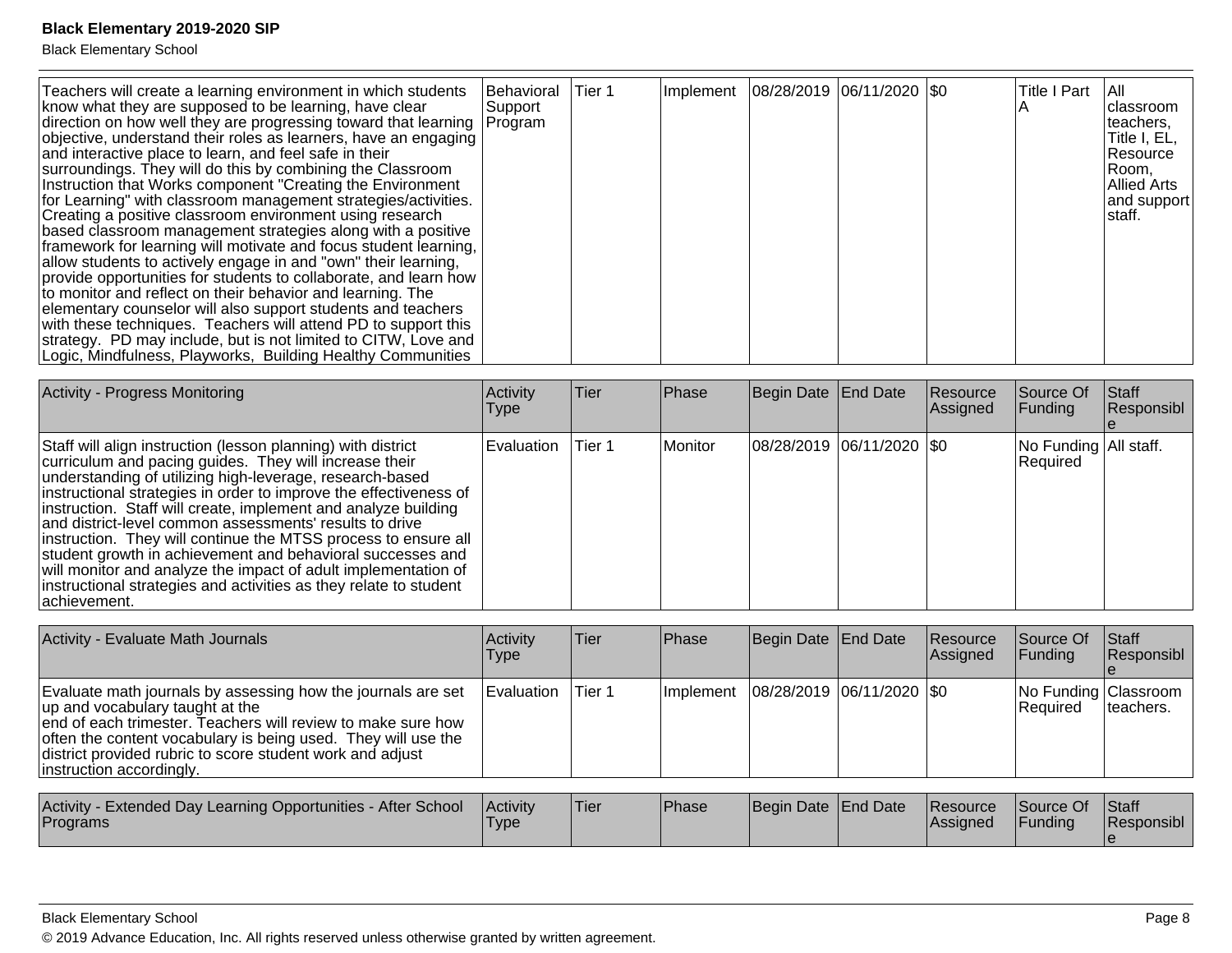Black Elementary School

| Students would be offered various enrichment opportunities<br>after school. These programs may include, but are not limited<br>to robotics, cartooning, tutoring etc | <b>IExtra</b><br><i>Curricular</i> | Tier 1 | Getting<br> Readv | $ 08/28/2019 06/11/2020 $ \$0 |  | <b>Title I Part</b> | <b>IAnv</b><br>Iteaching<br>Istaff<br>Imember<br>land<br>Iprincipal. |
|----------------------------------------------------------------------------------------------------------------------------------------------------------------------|------------------------------------|--------|-------------------|-------------------------------|--|---------------------|----------------------------------------------------------------------|
|                                                                                                                                                                      |                                    |        |                   |                               |  |                     |                                                                      |

| Activity - Tablets for Technology Integration                                                                                                                                                                                                                                                                                                | <b>Activity</b><br>Type | Tier | Phase | Begin Date End Date           | <b>Resource</b><br><b>Assigned</b> | <b>Source Of</b><br>IFundina | <b>Staff</b><br>Responsibl                                                     |
|----------------------------------------------------------------------------------------------------------------------------------------------------------------------------------------------------------------------------------------------------------------------------------------------------------------------------------------------|-------------------------|------|-------|-------------------------------|------------------------------------|------------------------------|--------------------------------------------------------------------------------|
| When possible Tablets will be used to extend learning<br>opportunities during guided math. Programs that can be used<br>on the tablets include, but are not limited to MeL.org, math<br>Ilearning sites, BrainPop, IXL, Xtra Math, Dream Box, and any<br>other grade appropriate app or website that will help with<br>Istudent achievement. | Technology Tier 2       |      |       | $ 08/28/2019 06/11/2020 $ \$0 |                                    | lTitle I Part                | <b>IClassroom</b><br>Iteachers.<br>Title I and<br><b>IMedia</b><br>Specialist. |

| <b>Activity - Summer Math Program</b>                                                                                                                                                                                                                                                                                                                                                                                                                                                                                                                                                                                                                                 | Activity<br><b>Type</b>            | Tier              | <b>Phase</b> | Begin Date End Date         | Resource<br> Assigned | Source Of<br><b>Funding</b> | <b>Staff</b><br>Responsibl                |
|-----------------------------------------------------------------------------------------------------------------------------------------------------------------------------------------------------------------------------------------------------------------------------------------------------------------------------------------------------------------------------------------------------------------------------------------------------------------------------------------------------------------------------------------------------------------------------------------------------------------------------------------------------------------------|------------------------------------|-------------------|--------------|-----------------------------|-----------------------|-----------------------------|-------------------------------------------|
| Title 1 teacher and classroom teachers will provide math<br>assistance and activities to those students who attend the<br>Summer Reading Program. Research shows that when<br>students do not at least practice basic math facts over the<br>summer they have more difficulty performing in the following<br>school year. By providing students with the opportunity to<br>practice and meet with a teacher or specialist, they are more<br>likely to close the gap and have a more successful school year.<br>Students will have the opportunity to come into the media<br>center 5 times during the summer and work with a teacher,<br>support staff, or volunteer. | <b>IExtra</b><br><b>Curricular</b> | Tier <sub>3</sub> |              | 08/28/2019  06/11/2020  \$0 |                       | lTitle I Part               | Title 1 staff,<br>teachers.<br>principal. |

| Activity - DISC/Personality Insights                                                                                                                                                                                                                                                                                                                                                                                                                                                                                                                                                   | Activity<br>Type                        | lTier. | <b>Phase</b> | Begin Date End Date         | Resource<br>Assigned | Source Of<br><b>Funding</b> | <b>Staff</b><br>Responsibl |
|----------------------------------------------------------------------------------------------------------------------------------------------------------------------------------------------------------------------------------------------------------------------------------------------------------------------------------------------------------------------------------------------------------------------------------------------------------------------------------------------------------------------------------------------------------------------------------------|-----------------------------------------|--------|--------------|-----------------------------|----------------------|-----------------------------|----------------------------|
| Staff will be evaluated and trained by certified Personality<br>Insights trainers. Personality Insights is about transformation<br>based on understanding each staff members strengths and<br>weaknesses. The trainers are committed to helping gain<br>insights that will empower staff and students to improve. The<br>approach is distinctly positive in orientation, because they are<br>invested in building people to create stronger teams and<br>stronger relationships. Training can also be extended to the<br>classroom to better help teachers and students work together. | <b>Behavioral</b><br>Support<br>Program | Tier 1 | Implement    | 08/28/2019  06/11/2020  \$0 |                      | <b>Title I Part</b>         | All staff                  |

## **Strategy 3:**

Writing Across the Curriculum\* - Teachers will include writing instruction across all content areas. They will provide opportunities for students to write-to-learn and writeto-demonstrate knowledge. This may include, but is not limited to journal writing, summarizing and research. Ultimately, students and teachers will be able to discern

#### Black Elementary School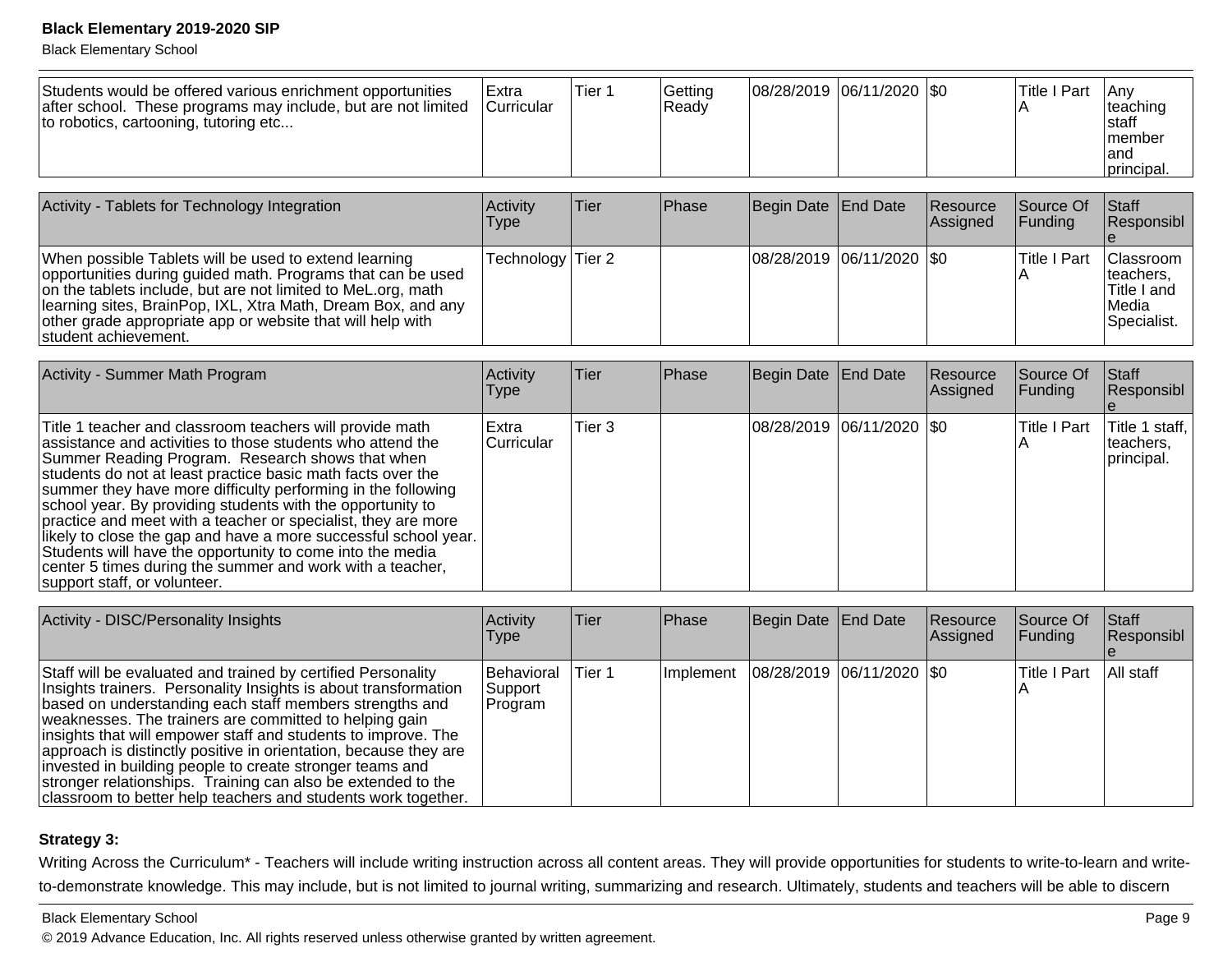Black Elementary School

how well information is grasped and where deeper elaboration of key concepts is needed. Students will be able to take small pieces of content, analyze it and look forpatterns and connections. Students who use writing as a technique to learn content will develop their skills as thinkers. Organization, summary, and analysis of contentbecomes easier for students, producing richer understandings. Writing can help students discover new knowledge—to sort through previous understandings, draw connections, and uncover new ideas as they write. Students become better readers, thinkers, and learners in a discipline by processing their ideas through writing.Category:

Research Cited: Eisenberg, Michael, and Robert E. Berkowitz. Teaching information & technology skills: the Big6 in elementary schools. Worthington, Ohio: LinworthPub., 1999. Print. Graves, D. H. Children Can Write Authentically If We Help Them. Primary Voices, K-6, 1, 2-5. Hoyt, Linda, Margaret E. Mooney, and Brenda Parkes. Exploring informational texts: from theory to practice. Portsmouth, NH: Heinemann, 2003. Print. Hyerle, David, and Chris Yeager. A language for learning. Cary, N.C.:Thinking Maps, Inc., 2007. Print. "Writing Across the Curriculum." Writing Across the Curriculum. N.p., n.d. Web. 1 May 2014.Tier: Tier 1

| Activity - Math Task Journaling                                                                                                                                                                                                                                                                                                                                                                                                                                                                                                                                                                                                       | Activity<br><b>Type</b>          | Tier   | <b>Phase</b> | Begin Date End Date         | Resource<br>Assigned | Source Of<br><b>Funding</b> | Staff<br>Responsibl     |
|---------------------------------------------------------------------------------------------------------------------------------------------------------------------------------------------------------------------------------------------------------------------------------------------------------------------------------------------------------------------------------------------------------------------------------------------------------------------------------------------------------------------------------------------------------------------------------------------------------------------------------------|----------------------------------|--------|--------------|-----------------------------|----------------------|-----------------------------|-------------------------|
| Students will learn how to articulate what they are learning<br>through Math Task Journaling. This will provide many<br>opportunities for students to organize and record their work.<br>Children must organize, clarify, and reflect on their thinking.<br>Each grade level will use multiple Math Task Journal prompts<br>for every unit they teach. Students will record the solutions to<br>math problems, along with the strategy and thought processes<br>used to arrive at the solution. Teachers will discuss, as a class,<br>possible solutions and strategies. Teachers will use this at least<br>two times per unit/topic. | l Academic<br>Support<br>Program | Tier 1 | Implement    | 08/28/2019  06/11/2020  \$0 |                      | lTitle I Part               | Classroom<br>Iteachers. |

| <b>Activity - Thinking Maps</b>                                                                                                                                                                                                                                                                                                                                                                                                                                                                                                                                                                                                                                                                                                                                       | Activity<br>Type   | Tier   | Phase     | Begin Date End Date           | Resource<br>Assigned | Source Of<br>Funding | <b>Staff</b><br>Responsibl                                                            |
|-----------------------------------------------------------------------------------------------------------------------------------------------------------------------------------------------------------------------------------------------------------------------------------------------------------------------------------------------------------------------------------------------------------------------------------------------------------------------------------------------------------------------------------------------------------------------------------------------------------------------------------------------------------------------------------------------------------------------------------------------------------------------|--------------------|--------|-----------|-------------------------------|----------------------|----------------------|---------------------------------------------------------------------------------------|
| Thinking Maps training was provided by the MISD. This training Academic<br>helps bring a consistent tool and common vocabulary for our<br>teachers and students to utilize, share, and incorporate into all<br>content areas. Thinking Maps are graphic organizers that<br>students will utilize while developing their thoughts as they<br>progress throughout the writing process. As a staff, we will<br>commit to understanding how these maps will help foster and<br>deepen our students' thinking and problem solving. Thinking<br>Maps are used frequently throughout the week in all content<br>areas. In math, they will be used at least twice per unit.<br>Summary statements of information found on Thinking Maps<br>will be created where appropriate. | Support<br>Program | Tier 1 | Implement | $ 08/28/2019 06/11/2020 $ \$0 |                      | <b>Title I Part</b>  | Classroom<br>Teachers,<br><b>EL Teacher</b><br>land<br>Resource<br>l Room<br>Teacher. |
| Activity - Research Based Professional Development                                                                                                                                                                                                                                                                                                                                                                                                                                                                                                                                                                                                                                                                                                                    | Activity           | Tier   | Phase     | Begin Date End Date           | Resource             | Source Of            | Staff                                                                                 |
|                                                                                                                                                                                                                                                                                                                                                                                                                                                                                                                                                                                                                                                                                                                                                                       | <b>Type</b>        |        |           |                               | Assigned             | Funding              | Responsibl                                                                            |

Black Elementary School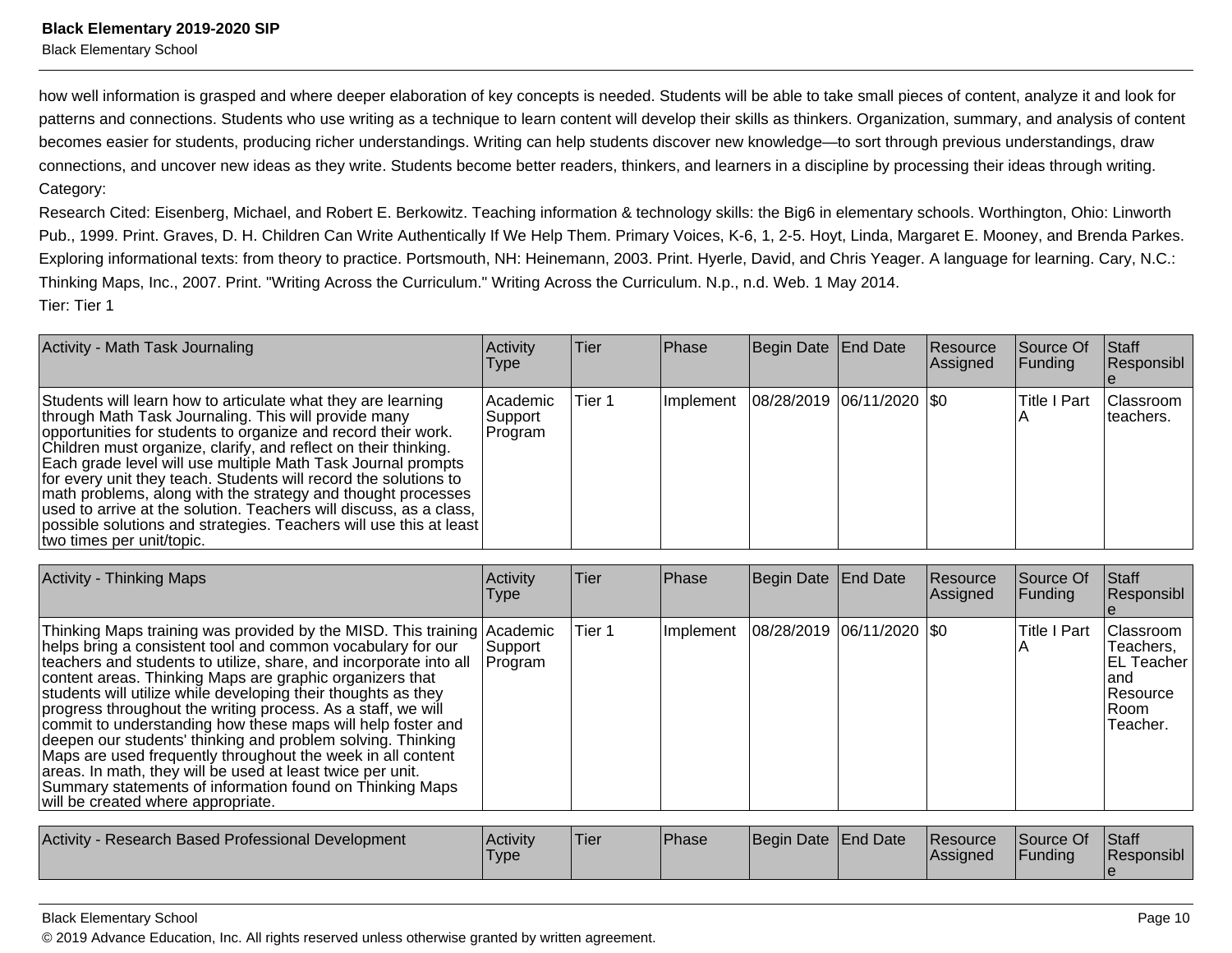Black Elementary School

| Staff will participate in research-based instructional<br>professional development. Professional development will<br>benefit all students on the Multi-tier system of support.<br>Professional development opportunities may include, but are<br>not limited to: Ad+Vantage Math Recovery, Math Common<br>Core Standards Implementation, Practical Ideas for Educators,<br>Various MISD and WCS math training, Classroom Instruction<br>that Works, Building Academic Vocabulary, The Leader in Me -<br>7 Habits for Happy Kids, Love and Logic, Mindfulness, DISC,<br>Building Healthy Classroom Community, and elementary<br>school counselor provided professional development. | lProfessionalTier 1<br>l Learning |  |  |  | Implement   08/28/2019   06/11/2020   \$0 |  | Title I Part | <b>Classroom</b><br>teachers.<br>Title I<br>  teacher, EL<br>Iteacher and<br><b>Resource</b><br>IRoom<br>Iteachers. |
|------------------------------------------------------------------------------------------------------------------------------------------------------------------------------------------------------------------------------------------------------------------------------------------------------------------------------------------------------------------------------------------------------------------------------------------------------------------------------------------------------------------------------------------------------------------------------------------------------------------------------------------------------------------------------------|-----------------------------------|--|--|--|-------------------------------------------|--|--------------|---------------------------------------------------------------------------------------------------------------------|
|------------------------------------------------------------------------------------------------------------------------------------------------------------------------------------------------------------------------------------------------------------------------------------------------------------------------------------------------------------------------------------------------------------------------------------------------------------------------------------------------------------------------------------------------------------------------------------------------------------------------------------------------------------------------------------|-----------------------------------|--|--|--|-------------------------------------------|--|--------------|---------------------------------------------------------------------------------------------------------------------|

| Activity - Monitor Implementation of Writing Across the<br><b>Curriculum</b>                                                                         | Activity<br>Type | Tier   | <b>IPhase</b>    | Begin Date End Date         | <b>Resource</b><br><b>Assigned</b> | <b>Source Of</b><br><b>IFundina</b> | <b>Staff</b><br><b>Responsibl</b>                       |
|------------------------------------------------------------------------------------------------------------------------------------------------------|------------------|--------|------------------|-----------------------------|------------------------------------|-------------------------------------|---------------------------------------------------------|
| Monitoring the implementation of writing across the curriculum<br>through principal walk throughs, lesson plans, student work,<br>and data director. | <b>IMonitor</b>  | Tier 1 | Getting<br>Ready | 08/28/2019  06/11/2020  \$0 |                                    | <b>IRequired</b>                    | No Funding Classroom<br>Iteachers<br>land<br>principal. |

#### **Strategy 4:**

Targeted Assisted Guided Reading and Writing\* - The Title I teacher will provide small group, guided reading and writing instruction to targeted assistance studentstwice per week spanning all four core content areas.

Category:

Research Cited: Pinnell, G. S., Lyons, C. A., DeFord, D. E., Bryk, A. S., & Seltzer, M. (1994). Comparing instructional models for the literacy education of high risk firstgraders. Reading Research Quarterly, 29(1), 8–39. Fountas, I. C., & Pinnell, G. S. (1996). Guided reading: Good first teaching for all children. Portsmouth, NH:Heinemann.

Tier: Tier 2

| Activity - Research Based Professional Development                                                                                                                                                                                                                                                                                                                                                                                                                                                                                                                                                                                                                                 | Activity<br>Type                 | <b>Tier</b> | Phase     | Begin Date End Date         | Resource<br>Assigned | Source Of<br><b>Funding</b> | <b>Staff</b><br>Responsibl                                                                                    |
|------------------------------------------------------------------------------------------------------------------------------------------------------------------------------------------------------------------------------------------------------------------------------------------------------------------------------------------------------------------------------------------------------------------------------------------------------------------------------------------------------------------------------------------------------------------------------------------------------------------------------------------------------------------------------------|----------------------------------|-------------|-----------|-----------------------------|----------------------|-----------------------------|---------------------------------------------------------------------------------------------------------------|
| Staff will participate in research-based instructional<br>professional development. Professional development will<br>benefit all students on the Multi-tier system of support.<br>Professional development opportunities may include, but are<br>not limited to: Ad+Vantage Math Recovery, Math Common<br>Core Standards Implementation, Practical Ideas for Educators,<br>Various MISD and WCS math training, Classroom Instruction<br>that Works, Building Academic Vocabulary, The Leader in Me -<br>7 Habits for Happy Kids, Love and Logic, Coherence, DISC,<br>Building Healthy Classroom Communities, and elementary<br>school counselor provided professional development. | Professiona Tier 2<br>I Learning |             | Implement | 08/28/2019  06/11/2020  \$0 |                      | <b>Title I Part</b>         | <b>Classroom</b><br>teachers.<br>Title I<br>Iteacher, EL<br>Iteacher and<br>l Resource<br>IRoom<br>Iteachers. |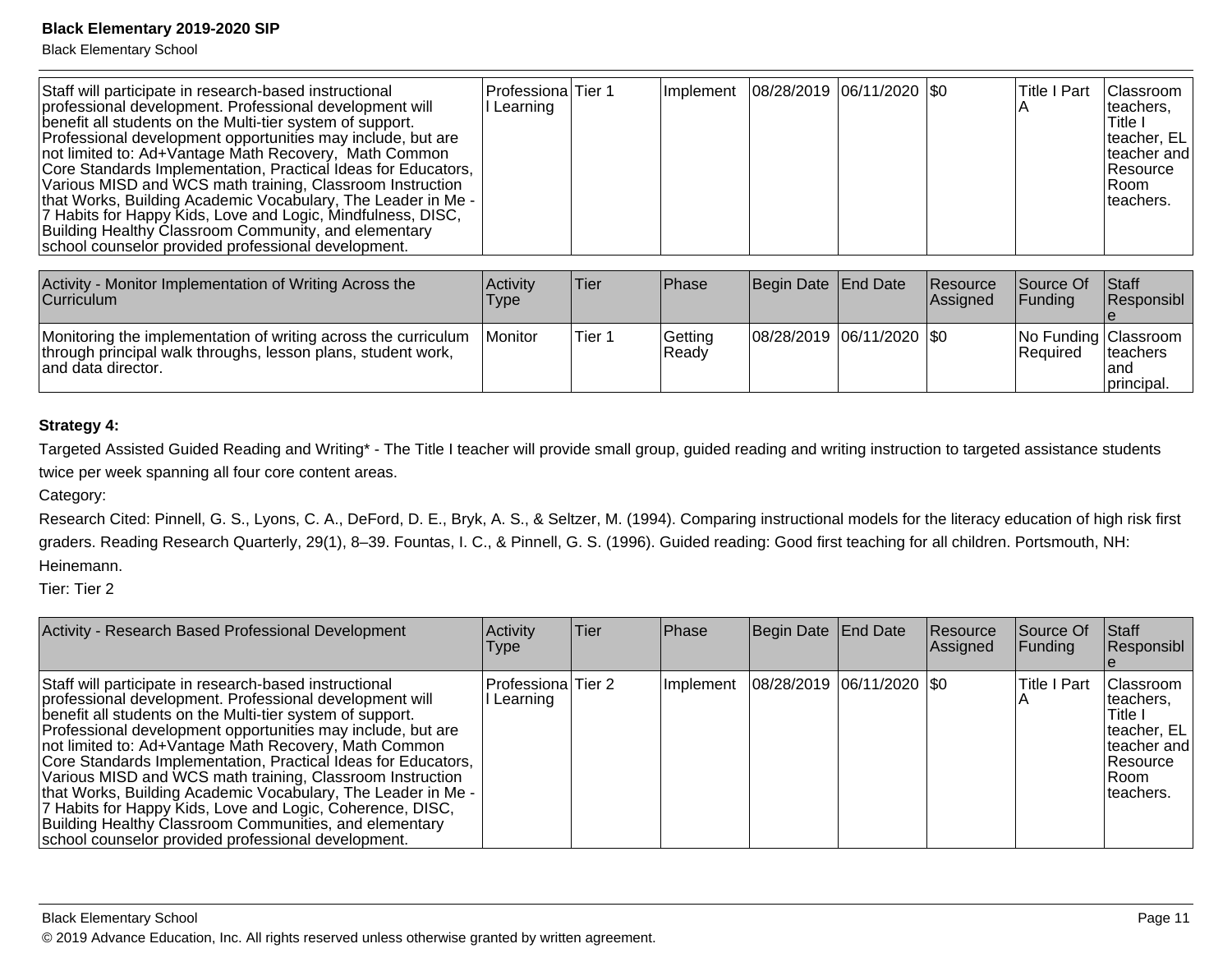Black Elementary School

| Activity - Monitor Implementation of Target Assisted Guided<br><b>Reading and Writing</b>                                                   | Activity<br><b>Type</b>         | Tier              | <b>Phase</b>     | Begin Date End Date |                     | Resource<br>Assigned        | Source Of<br>Funding                 | <b>Staff</b><br>Responsibl                       |
|---------------------------------------------------------------------------------------------------------------------------------------------|---------------------------------|-------------------|------------------|---------------------|---------------------|-----------------------------|--------------------------------------|--------------------------------------------------|
| Monitor the implementation of Tier 2 guided reading and writing Monitor<br>through principal walk throughs and bi-weekly Title I logs.      |                                 | Tier <sub>2</sub> | Implement        | 08/28/2019          | $ 06/11/2020 $ \\$0 |                             | No Funding Title I and<br>l Reauired | EL teacher.                                      |
| Activity - Target Assisted Guided Math - Extended Day<br>Opportunity                                                                        | Activity<br>Type                | Tier              | Phase            | Begin Date          | End Date            | <b>Resource</b><br>Assigned | Source Of<br><b>Funding</b>          | <b>Staff</b><br> Responsibl                      |
| Students will receive additional math instruction during<br>extended learning opportunities outside of the school day.                      | Academic <br>Support<br>Program | Tier 2            | Getting<br>Ready | 08/28/2019          | 06/11/2020          | 1\$0                        | <b>Title I Part</b>                  | Qualified<br>Tier 1. Tier<br>2 & Tier 3<br>staff |
|                                                                                                                                             |                                 |                   |                  |                     |                     |                             |                                      |                                                  |
| Activity - Utilize Thinking Maps Instructional Strategy                                                                                     | Activity<br>Type                | Tier              | Phase            | Begin Date          | <b>End Date</b>     | Resource<br> Assigned       | Source Of<br>Funding                 | <b>Staff</b><br> Responsibl                      |
| Title I, EL and appropriate support staff will use Thinking Maps<br>to guide their reading and writing instruction across content<br>areas. | Academic<br>Support<br>Program  | Tier <sub>3</sub> | Implement        | 08/28/2019          | $ 06/11/2020 $ \\$0 |                             | <b>Title I Part</b>                  | Title I, EL<br>and support<br>staff.             |

#### **Strategy 5:**

Multi-Tiered Systems of Support - Staff will develop, implement, monitor and evaluate the impact of a Multi-Tier System of Support Process and the delivery of Tier 2and 3 interventions on students' behavioral and academic success.

Category: Mathematics

Research Cited: Multi-tiered System of Support (MTSS), formerly known as RTI grew from efforts to improve identification practices in special education. Simply put, it is a process of systematically documenting the performance of students as evidence of the need for additional services after making changes in classroom instruction.

https://www.pbis.org/school/mtss

Tier: Tier 2

| Activity - Professional Learning                                                                                                          | Activity<br><b>Type</b> | Tier   | Phase     | Begin Date End Date |                               | Resource<br>Assigned | Source Of<br><b>Funding</b>           | Staff<br>Responsibl                                                                                              |
|-------------------------------------------------------------------------------------------------------------------------------------------|-------------------------|--------|-----------|---------------------|-------------------------------|----------------------|---------------------------------------|------------------------------------------------------------------------------------------------------------------|
| Staff will participate in professional learning to strengthen the<br>implementation of supplemental instruction and MTSS process. Support | Academic<br>Program     | Tier 2 | Implement |                     | $ 08/28/2019 06/11/2020 $ \$0 |                      | <b>Title I Part</b><br>$\overline{A}$ | Administrat<br><b>SLP</b><br>Resource<br>IRoom<br><b>Social</b><br><b>Worker</b><br>Counselor<br><b>Teachers</b> |

Black Elementary School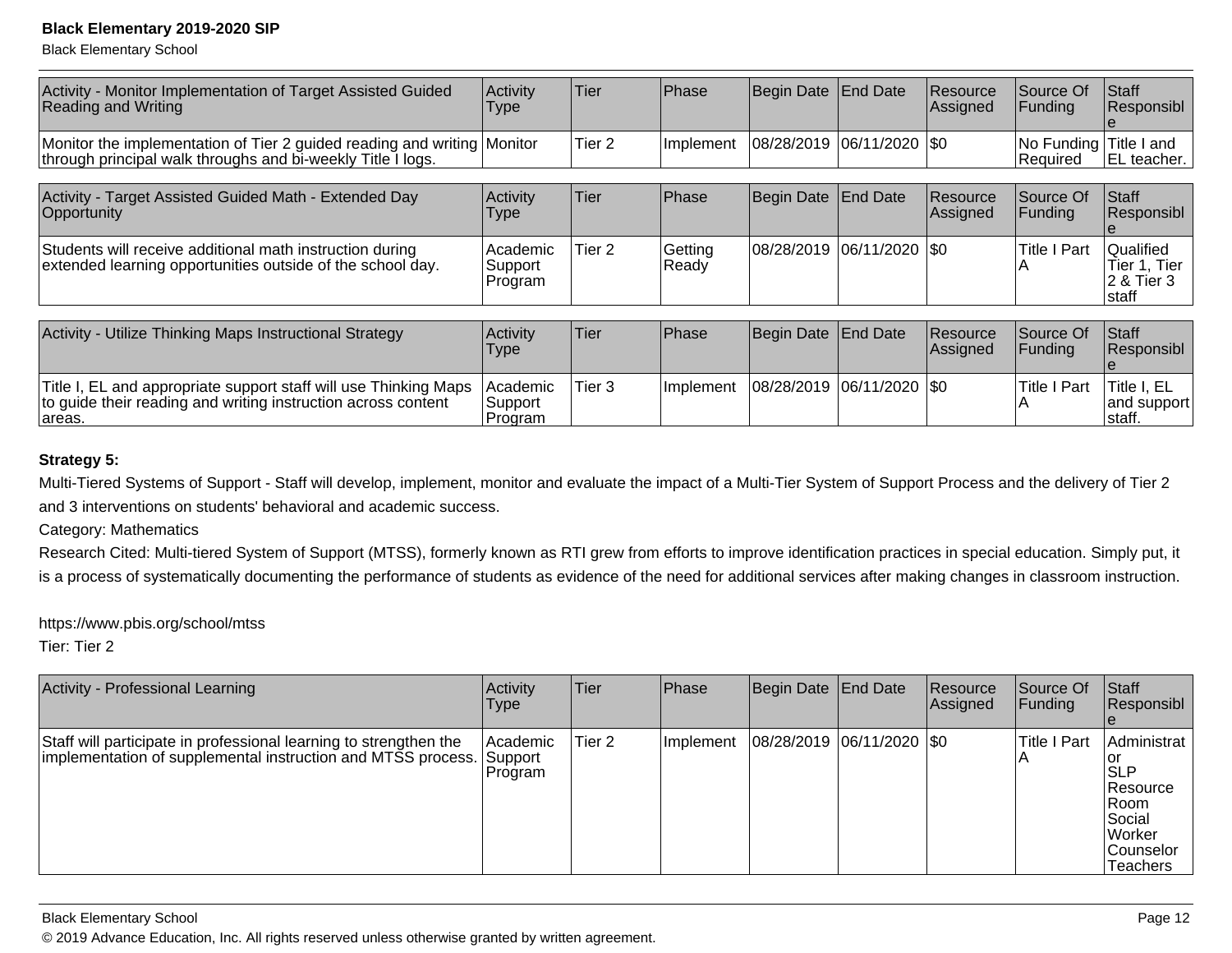Black Elementary School

| Activity - Supplemental Instruction                                                                                                                                                                                                                                       | Activity<br>Type                | Tier   | <b>Phase</b> | Begin Date End Date       | <b>Resource</b><br>Assigned | <b>Source Of</b><br> Funding | <b>Staff</b><br> Responsibl                                |
|---------------------------------------------------------------------------------------------------------------------------------------------------------------------------------------------------------------------------------------------------------------------------|---------------------------------|--------|--------------|---------------------------|-----------------------------|------------------------------|------------------------------------------------------------|
| Title I teachers and paraprofessionals will provide additional,<br>individualized, instruction to identified students in order to<br>strengthen skills in which students have demonstrated deficits<br>according to MStep, NWEA, and classroom assessments<br>$ $ (AVMR). | Academic<br>Support<br> Program | Tier 3 |              | 08/28/2019 06/11/2020 \$0 |                             | <b>Title I Part</b>          | <b>Title I Staff</b><br>IPara<br><b>IProfessiona</b><br>ПS |

| <b>Activity - MTSS Process</b>                                                                                                                                                                                         | Activitv<br>Type              | Tier   | <b>Phase</b> | Begin Date End Date         | <b>Resource</b><br>Assigned | Source Of<br>IFundina | <b>Staff</b><br><b>Responsibl</b> |
|------------------------------------------------------------------------------------------------------------------------------------------------------------------------------------------------------------------------|-------------------------------|--------|--------------|-----------------------------|-----------------------------|-----------------------|-----------------------------------|
| MTSS Process-Staff will analyze screener and diagnostic data<br>to plan and provide Tier 2 and 3 interventions. Staff will also<br>meet quarterly to plan for student needs and determine student Program<br>progress. | <b>Academic</b><br>lSupport i | Tier 3 | Ilmplement   | 08/28/2019  06/11/2020  \$0 |                             | lTitle I Part         | <b>All Staff</b>                  |

| Activity - Monitor and Evaluate                                                               | Activity<br><b>Type</b> | Tier              | <b>Phase</b> | Begin Date   End Date |                           | Resource<br>Assigned | Source Of<br>IFundina | Staff<br>Responsibl                                                                |
|-----------------------------------------------------------------------------------------------|-------------------------|-------------------|--------------|-----------------------|---------------------------|----------------------|-----------------------|------------------------------------------------------------------------------------|
| Monitor and Evaluate MTSS Process, Supplemental Instruction Academic<br>and Student Progress. | Support <br>Program     | Tier <sub>2</sub> |              |                       | 08/28/2019 06/11/2020 \$0 |                      | <b>Title I Part</b>   | Administrat<br> SLP<br><b>Counselor</b><br>Social<br><b>Worker</b><br><b>Staff</b> |

## **Goal 2: All students will meet or exceed state standards in reading.**

#### **Measurable Objective 1:**

85% of Kindergarten, First, Second, Third, Fourth and Fifth grade students will demonstrate a proficiency in state and national standards in reading in English Language Arts by 06/10/2022 as measured by the state assessment..

#### **Strategy 1:**

Community Collaboration - School and Community Collaboration - Black Elementary staff will provide opportunities for the community and stakeholders to participate invarious school-related activities. Activities will be designed to integrate the community in school-wide events and to inform parents of classroom strategies,expectations, and extended learning opportunities. Tier II students will also have additional parent collaboration opportunities through the Title I teacher.

Category: English/Language Arts

Research Cited: Research Cited: Hiatt-Michael, Diana B. "Promising Practices for Family Involvement in Schools." Greenwich, CT: Information Age Pub., 2001. Print.

#### Black Elementary School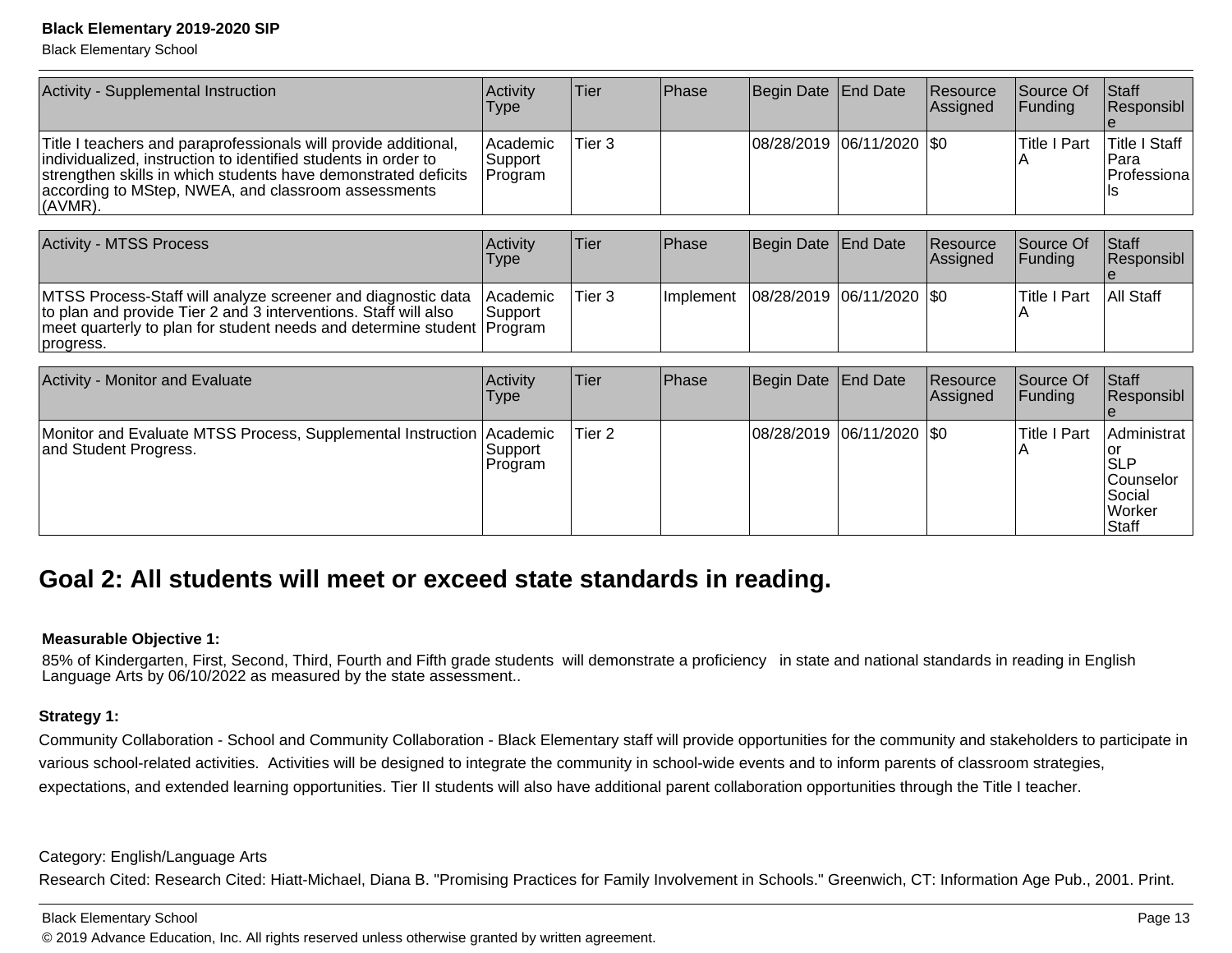Mattingly, D. J., R. Prislin, T. L. McKenzie, J. L. Rodriguez, and B. Kayzar. "Evaluating Evaluations: The Case of Parent Involvement Programs." Review of Educational Research 72.4 (2002): 549-76. Print.

Tier: Tier 1

| Activity - Parent Information Literacy Training                                                                                                                                                                                                                                                                                                                                                                                                                                                                                                                                                                                                                                                         | Activity<br><b>Type</b> | <b>Tier</b> | Phase     | Begin Date End Date         | Resource<br>Assigned | Source Of<br> Funding | <b>Staff</b><br>Responsibl                      |
|---------------------------------------------------------------------------------------------------------------------------------------------------------------------------------------------------------------------------------------------------------------------------------------------------------------------------------------------------------------------------------------------------------------------------------------------------------------------------------------------------------------------------------------------------------------------------------------------------------------------------------------------------------------------------------------------------------|-------------------------|-------------|-----------|-----------------------------|----------------------|-----------------------|-------------------------------------------------|
| Information Literacy involves recognizing when information is<br>needed and being able to efficiently locate, accurately evaluate, Involvemen<br>effectively use, and clearly communicate in various formats.<br>Parent Information Literacy Training will happen twice a year.<br>Parents will be provided an opportunity to navigate through<br>MeL (Michigan's Electronic Library), PebbleGO (an online<br>encyclopedia) and other grade appropriate databases and<br>learning sites. This focus will help give parents a platform to<br>help students understand the research process, learn how to<br>cite sources, and how to find grade appropriate learning sites<br>Ifor all curricular areas. | <b>IParent</b>          | Tier 1      | Implement | 08/28/2019  06/11/2020  \$0 |                      | Title I Part          | Media<br>Specialist/C<br>Ilassroom<br>Iteachers |

| Activity - March is Reading Month                                                                                                                                                                                                                                                                                                                                                                                                    | Activity<br>Type | lTier. | <b>Phase</b> | Begin Date End Date                       | Resource<br>Assigned | Source Of<br>$\vert$ Funding | <b>Staff</b><br>Responsibl |
|--------------------------------------------------------------------------------------------------------------------------------------------------------------------------------------------------------------------------------------------------------------------------------------------------------------------------------------------------------------------------------------------------------------------------------------|------------------|--------|--------------|-------------------------------------------|----------------------|------------------------------|----------------------------|
| Staff will form a committee during the month of March to come<br> up with a theme to promote reading. To celebrate their love for  Involvemen  <br>reading students will set individual, class and school goals to<br>lincrease the number of books or the number of minutes read.<br>Activities will be provided for students and families to<br>participate in and a culminating celebration will occur for goals<br>that are met. | <b>IParent</b>   | Tier 1 |              | Implement   08/28/2019   06/11/2020   \$0 |                      | ITitle I Part                | All Staff                  |

| Activity - Parent Meet the Teacher/Informational Night                                                                                                                                                                                                                                                                                                                                                                                                                                                                                      | <b>Activity</b><br>l ype | lTier. | Phase         | Begin Date End Date           | Resource<br>Assigned | Source Of<br> Funding | Staff<br>Responsibl |
|---------------------------------------------------------------------------------------------------------------------------------------------------------------------------------------------------------------------------------------------------------------------------------------------------------------------------------------------------------------------------------------------------------------------------------------------------------------------------------------------------------------------------------------------|--------------------------|--------|---------------|-------------------------------|----------------------|-----------------------|---------------------|
| Parent Meet the Teacher and Curriculum night will be held for<br>grades K-5 and designed by the classroom teachers within<br>each grade level. Teachers will give an overview of the<br>curriculum standards and expectations, as well as resources<br>that may be available (i.e., classroom website, curriculum<br>websites etc). Examples of strategies that are modeled in the<br>classroom will be modeled for parents. This will give parents<br>the tools to help their child master concepts and will be held<br>once in September. | l Parent<br>Involvemen   | Tier 1 | Implement     | $ 08/28/2019 06/11/2020 $ \$0 |                      | lGeneral<br>IFund     | All Staff           |
| Activity - Research Based Professional Development                                                                                                                                                                                                                                                                                                                                                                                                                                                                                          | <b>Activity</b>          | lTier. | <b>IPhase</b> | IBegin Date TFnd Date⊥        | Resource             | <b>Source Of</b>      | $\mathsf{IStaff}$   |

| Activity - Research Based Professional Development | <b>Activity</b><br><b>Type</b> | 'Tier | <b>Phase</b> | Begin Date End Date |  | <b>Resource</b><br><b>Assigned</b> | Source Of<br>Funding | <b>Staff</b><br>Responsibl |
|----------------------------------------------------|--------------------------------|-------|--------------|---------------------|--|------------------------------------|----------------------|----------------------------|
|----------------------------------------------------|--------------------------------|-------|--------------|---------------------|--|------------------------------------|----------------------|----------------------------|

#### Black Elementary School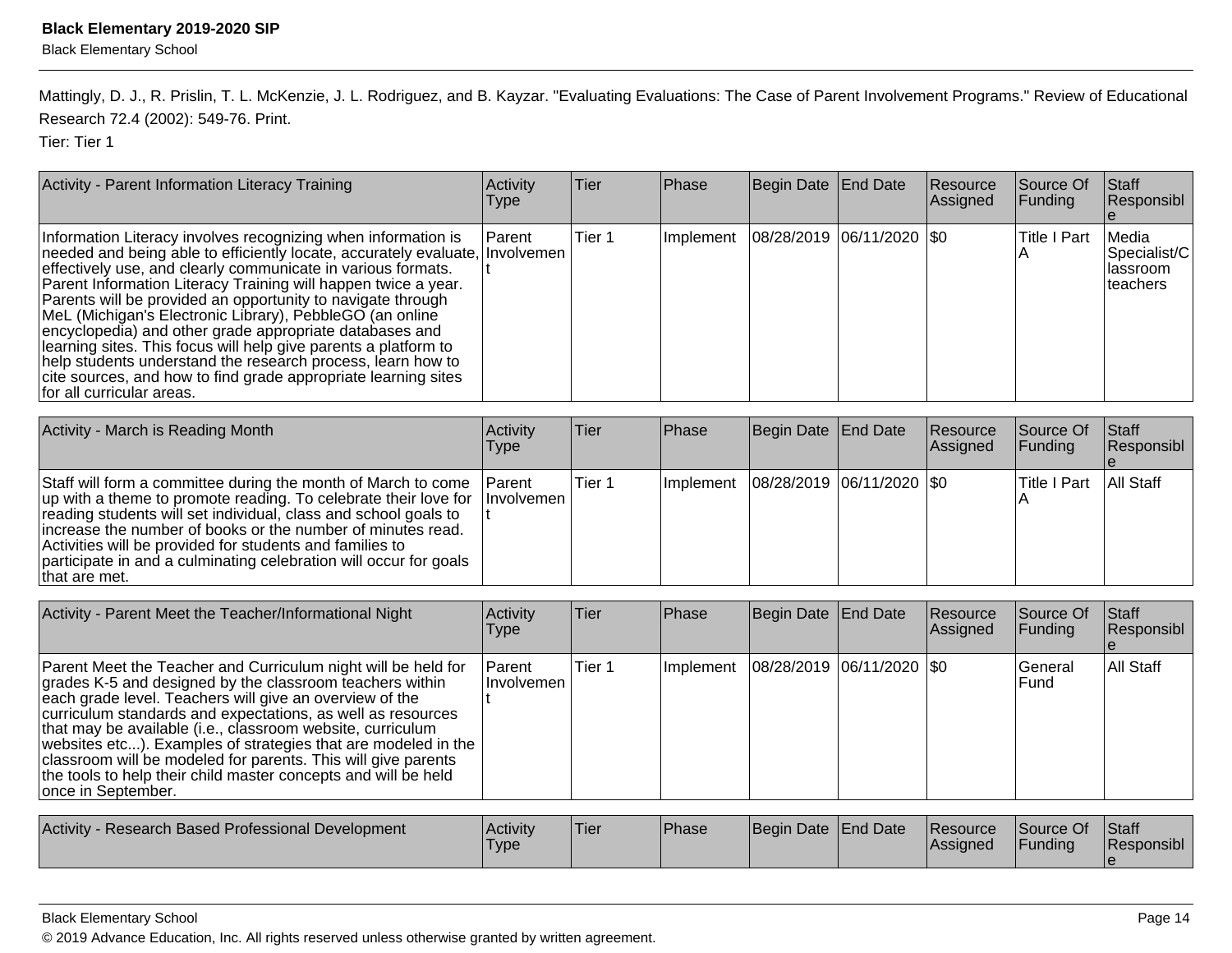Black Elementary School

| Staff will participate in research-based instructional<br>professional development. Professional development will<br>benefit all students on the Multi-tier system of support.<br>Professional development opportunities may include but are<br>not limited to Add+Vantage Math Recovery, Math Common<br>Core Standards Implementation, Practical Ideas for Educators,<br>Various MISD and WCS math training, Classroom Instruction<br>that Works, Building Academic Vocabulary, The Leader in Me -<br>7 Habits for Happy Kids, Love and Logic, Building Healthy<br>Classroom Community, Mindfulness, and elementary school<br>counselor provided professional development. | Professiona Tier 1<br>I Learning |  |  |  | 08/28/2019  06/11/2020  \$0 |  | lTitle I Part | Classroom<br>Iteachers.<br>lTitle I<br>teacher, EL<br>lteacher and l<br>l Resource<br>IRoom.<br>Iteachers.<br>Allied arts<br>land<br>litinerants<br>Iwhere<br> appropriate |
|-----------------------------------------------------------------------------------------------------------------------------------------------------------------------------------------------------------------------------------------------------------------------------------------------------------------------------------------------------------------------------------------------------------------------------------------------------------------------------------------------------------------------------------------------------------------------------------------------------------------------------------------------------------------------------|----------------------------------|--|--|--|-----------------------------|--|---------------|----------------------------------------------------------------------------------------------------------------------------------------------------------------------------|
|-----------------------------------------------------------------------------------------------------------------------------------------------------------------------------------------------------------------------------------------------------------------------------------------------------------------------------------------------------------------------------------------------------------------------------------------------------------------------------------------------------------------------------------------------------------------------------------------------------------------------------------------------------------------------------|----------------------------------|--|--|--|-----------------------------|--|---------------|----------------------------------------------------------------------------------------------------------------------------------------------------------------------------|

| Activity - Monitor Implementation of School and Community<br>Collaboration                                                                                                     | Activity<br>Type | Tier   | <b>Phase</b>     | Begin Date End Date         | <b>Resource</b><br><b>IAssianed</b> | Source Of<br><b>IFundina</b> | <b>Staff</b><br><b>IResponsibl</b>                 |
|--------------------------------------------------------------------------------------------------------------------------------------------------------------------------------|------------------|--------|------------------|-----------------------------|-------------------------------------|------------------------------|----------------------------------------------------|
| Monitor the implementation of school and community<br>collaboration through parent, student and teacher surveys to<br>see if events are beneficial, as well as school website. | Monitor          | Tier 1 | Getting<br>Ready | 08/28/2019  06/11/2020  \$0 |                                     | l Reauired                   | No Funding All teaching<br>staff and<br>Principal. |

| Activity - Title I Parent Meetings                                                                                                                                         | Activity<br>Type                      | <b>Tier</b>         | <b>Phase</b>                        | Begin Date End Date | Resource<br>Assigned | <b>Source Of</b><br><b>IFundina</b> | Staff<br>Responsibl |
|----------------------------------------------------------------------------------------------------------------------------------------------------------------------------|---------------------------------------|---------------------|-------------------------------------|---------------------|----------------------|-------------------------------------|---------------------|
| Title I teacher will hold two parent meetings to communicate<br>Title I services, resources and expectations. This will happen<br>once in the fall and once in the spring. | <b>Parent</b><br><b>Ilnvolvemen</b> I | <sup>1</sup> Tier 3 | Implement 09/04/2018 06/14/2019 \$0 |                     |                      | <b>Title I Part</b>                 | 'Title<br>Iteacher. |

| Activity - Support Learning at Home                                                                        | Activity<br>Type            | Tier   | Phase     | Begin Date   End Date         | Resource<br>Assigned | Source Of<br><b>Funding</b> | Staff<br>Responsibl                                                                                                                 |
|------------------------------------------------------------------------------------------------------------|-----------------------------|--------|-----------|-------------------------------|----------------------|-----------------------------|-------------------------------------------------------------------------------------------------------------------------------------|
| Provide parents with opportunities to help support their<br>students in reading before/after school hours. | <b>Parent</b><br>Involvemen | Tier 1 | Implement | $ 08/28/2019 06/11/2020 $ \$0 |                      | Title I Part                | <b>Classroom</b><br>Iteachers.<br><b>IMedia</b><br>Specialist,<br>Title I staff,<br>Title III<br>Istaff,<br>ladministrati l<br>l on |

## **Strategy 2:**

Differentiation Strategies Supported Through PLC Framework - Staff will collaborate as a PLC to strengthen the vertical and horizontal alignment between curriculum,instruction and assessment practices in all core and elective content areas. - \* Staff will align instruction (lesson planning) with district curriculum and pacing guides.

\* Staff will increase understanding of utilizing high-leverage, research-based instructional strategies to improve the impact of effective instruction on student

Black Elementary School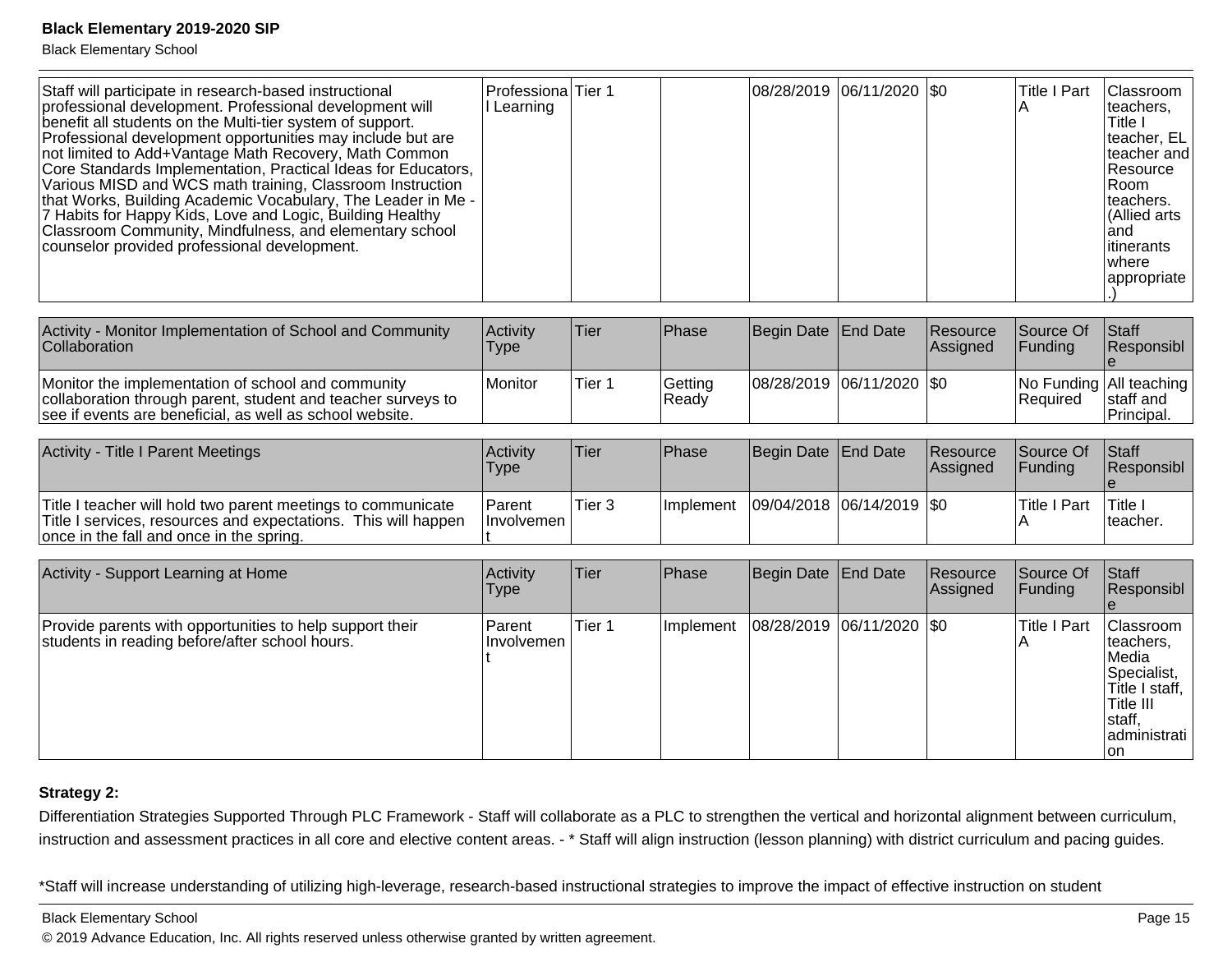Black Elementary School

achievement.

\* Staff will create, implement and analyze building and district-level common assessments' results to drive instruction.

\* Staff will implement a MTSS process (plan for in-class and school-level intervention/enrichment) to ensure all students' growth in achievement and behavioral success.

\* Staff will monitor and analyze the impact of adult implementation of instructional strategies and activities on student achievement. Discussions of differentiatedinstruction will take place and how to best work together in grade level teams to meet the needs of all students. Differentiated Instruction is an instructional concept that maximizes learning for all students regardless of skill level or background. In most classrooms, students have varying academic abilities, learning styles, backgroundknowledge and experiences. They also have different personalities, interests, and levels of motivation for learning. Teachers who differentiate instruction use bestpractices that address the needs of individual learners. Classroom teachers will provide supplemental support to all Tier I and Tier II students 2-3 times per week.Intervention Staff will provide Tier III supplemented instruction to identified students for 20-40 minutes 3-5 times per week and will receive additional assistance basedon the student's IEP.

\* Staff will utilize counseling strategies and services for students social and emotional growth.

Category: English/Language Arts

Research Cited: Category:

Research Cited: Ford, M. P. (2005). Differentiation Through Flexible Grouping: Successfully Reaching All Readers. Naperville, IL: Learning Point Associates.Reis. S. S., Kaplan, S. N., Tomlinson, C. A., Westbert, K. L., Callahan, C. M., & Cooper, C. R., (1998). "How the brain learns, A response: Equal does not meanidentical." Educational Leadership, 56, 3.

Abadzi, H. (Nov. 2008). Efficient Learning for the Poor: New Insights into Literacy Acquisition for Children. International Review of Education, (54)5-6; p581-604. ERIC(EJ815887)

Tier: Tier 1

| <b>Activity - Utilizing Reading Manipulatives</b>                                                                                                                                                                                                                                                                                                                                                         | <b>Activity</b><br><b>Type</b>      | lTier. | <b>IPhase</b> | Begin Date End Date       | <b>Resource</b><br><b>Assigned</b> | <b>Source Of</b><br><b>Funding</b>      | <b>Staff</b><br>Responsibl                       |
|-----------------------------------------------------------------------------------------------------------------------------------------------------------------------------------------------------------------------------------------------------------------------------------------------------------------------------------------------------------------------------------------------------------|-------------------------------------|--------|---------------|---------------------------|------------------------------------|-----------------------------------------|--------------------------------------------------|
| Instructional staff will utilize reading manipulatives to enhance<br>student understanding of concepts being taught (manipulatives Support<br>may include, but are not limited to: Language Arts Versatiles,<br>story cubes, Wikki Stix, highlight tape, multi-sensory sand and<br>screens, whiteboards, magnetic letters, vocabulary cards).<br>Manipulatives will be used at a minimum of twice a week. | <b>IAcademic</b><br><b>IProgram</b> | Tier 2 | Monitor       | 08/28/2019 06/11/2020 \$0 |                                    | No Funding Classroom<br><b>Required</b> | Iteacher,<br>'Title I<br>teacher, EL<br>Iteacher |

Black Elementary School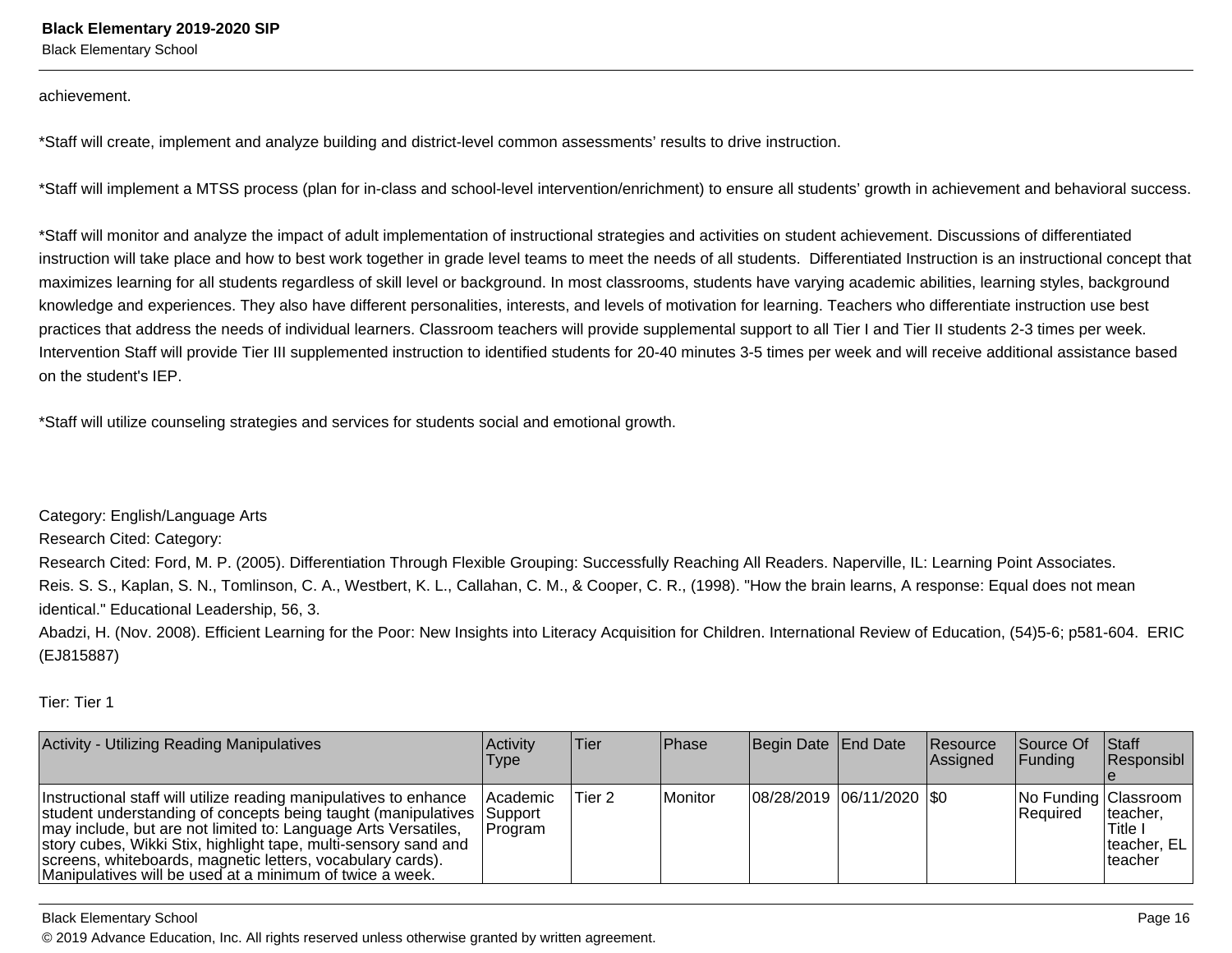Black Elementary School

| Activity - Reading Across the Curriculum                                                                                                                                                                                                             | Activity<br>Type               | Tier              | Phase     | Begin Date End Date         | <b>Resource</b><br>Assigned | lSource Of<br><b>Funding</b> | Staff<br>Responsibl                                                                           |
|------------------------------------------------------------------------------------------------------------------------------------------------------------------------------------------------------------------------------------------------------|--------------------------------|-------------------|-----------|-----------------------------|-----------------------------|------------------------------|-----------------------------------------------------------------------------------------------|
| Teachers and support staff will incorporate multi-curricular<br>leveled books, high interest books, and technology resources<br>to enhance reading comprehension across all curricular areas.<br>Students will have access to these resources daily. | Academic<br>Support<br>Program | Tier 2            | l Monitor | 08/28/2019  06/11/2020  \$0 |                             | <b>Title I Part</b>          | <b>IClassroom</b><br>teachers.<br>Imedia<br>specialist,<br>Title I<br>teacher, EL<br>Iteacher |
| Activity - Title I Summer Reading                                                                                                                                                                                                                    | Activity                       | <b>Tier</b>       | Phase     | Begin Date End Date         | <b>Resource</b>             | Source Of                    | <b>Staff</b>                                                                                  |
|                                                                                                                                                                                                                                                      | Type                           |                   |           |                             | Assigned                    | <b>IFunding</b>              | <b>Responsibl</b>                                                                             |
| The Media Specialist will provide Title I students an opportunity Extra<br>$\pm$ to choose bigh interest reading meterial. Because choun that $\Box$ curricular                                                                                      |                                | Tier <sub>3</sub> | Implement | 08/28/2019  06/11/2020  \$0 |                             | <b>Title I Part</b>          | Media<br>$\mathsf{Conociolio+}\mathsf{\pi}$                                                   |

| to choose high interest reading material. Research shows that Curricular | . | . | . | ______________________________ |  | <br>Specialist/T |
|--------------------------------------------------------------------------|---|---|---|--------------------------------|--|------------------|
| when students do not read over the summer they have more                 |   |   |   |                                |  | litle 1          |
| difficulty performing in the following school year. By providing         |   |   |   |                                |  | Iteacher         |
| students with books of interest, they are more likely to close the       |   |   |   |                                |  |                  |
| gap and have a more successful school year. Students will                |   |   |   |                                |  |                  |
| have the opportunity to come into the media center 5 times               |   |   |   |                                |  |                  |
| during the summer to change out books and work with teachers             |   |   |   |                                |  |                  |
| and volunteers on fluency and comprehension. When they                   |   |   |   |                                |  |                  |
| attend a summer reading day, then they will receive more of              |   |   |   |                                |  |                  |
| Itheir chosen books.                                                     |   |   |   |                                |  |                  |

| Activity - Utilizing Scholastic News Informational Text                                                                                                                                                                                                                                                                                                                                                        | Activity<br>Type                 | Tier   | <b>IPhase</b> | Begin Date   End Date       | Resource<br>Assigned | <b>Source Of</b><br>$\vert$ Funding | <b>Staff</b><br>Responsibl |
|----------------------------------------------------------------------------------------------------------------------------------------------------------------------------------------------------------------------------------------------------------------------------------------------------------------------------------------------------------------------------------------------------------------|----------------------------------|--------|---------------|-----------------------------|----------------------|-------------------------------------|----------------------------|
| Teachers will be provided with subscriptions to Scholastic<br>News, a non-fiction, informational children's magazine<br>publication. This will allow students more access to<br>informational texts. Teachers will use these magazines either<br>as a part of their Daily 5, or for direct instruction on different<br>reading comprehension strategies. These will be used at a<br>Iminimum of twice a month. | l Academic<br>Support<br>Program | Tier 1 | l Monitor     | 08/28/2019  06/11/2020  \$0 |                      | lTitle I Part                       | Classroom<br>Iteachers     |

| Activity - BrainPop Support Videos                                                                                                                                                                                                                                                                                                                                                                                                                         | Activity<br><b>Type</b> | Tier | <b>Phase</b> | Begin Date End Date |                             | Resource<br>Assigned | Source Of<br> Funding | <b>Staff</b><br>Responsibl                                                                                                   |
|------------------------------------------------------------------------------------------------------------------------------------------------------------------------------------------------------------------------------------------------------------------------------------------------------------------------------------------------------------------------------------------------------------------------------------------------------------|-------------------------|------|--------------|---------------------|-----------------------------|----------------------|-----------------------|------------------------------------------------------------------------------------------------------------------------------|
| Classroom teachers will use BrainPop resource videos for<br>content-area support for all students. EL and Title I teachers<br>will also have access to this resource for their Tier 2 students.<br>The website has brief, instructional videos to support most<br>content areas. They are presented in a child-friendly format to<br>reinforce topics being taught in the classroom. BrainPOP<br>should be utilized when appropriate topics are available. | Technology Tier 1       |      | Monitor      |                     | 08/28/2019 06/11/2020   \$0 |                      | Title I Part          | <b>IClassroom</b><br>Iteachers.<br>Tresource<br>Troom<br>Iteacher.<br>Title I<br>teacher,<br><b>Allied Arts</b><br>teachers. |

Black Elementary School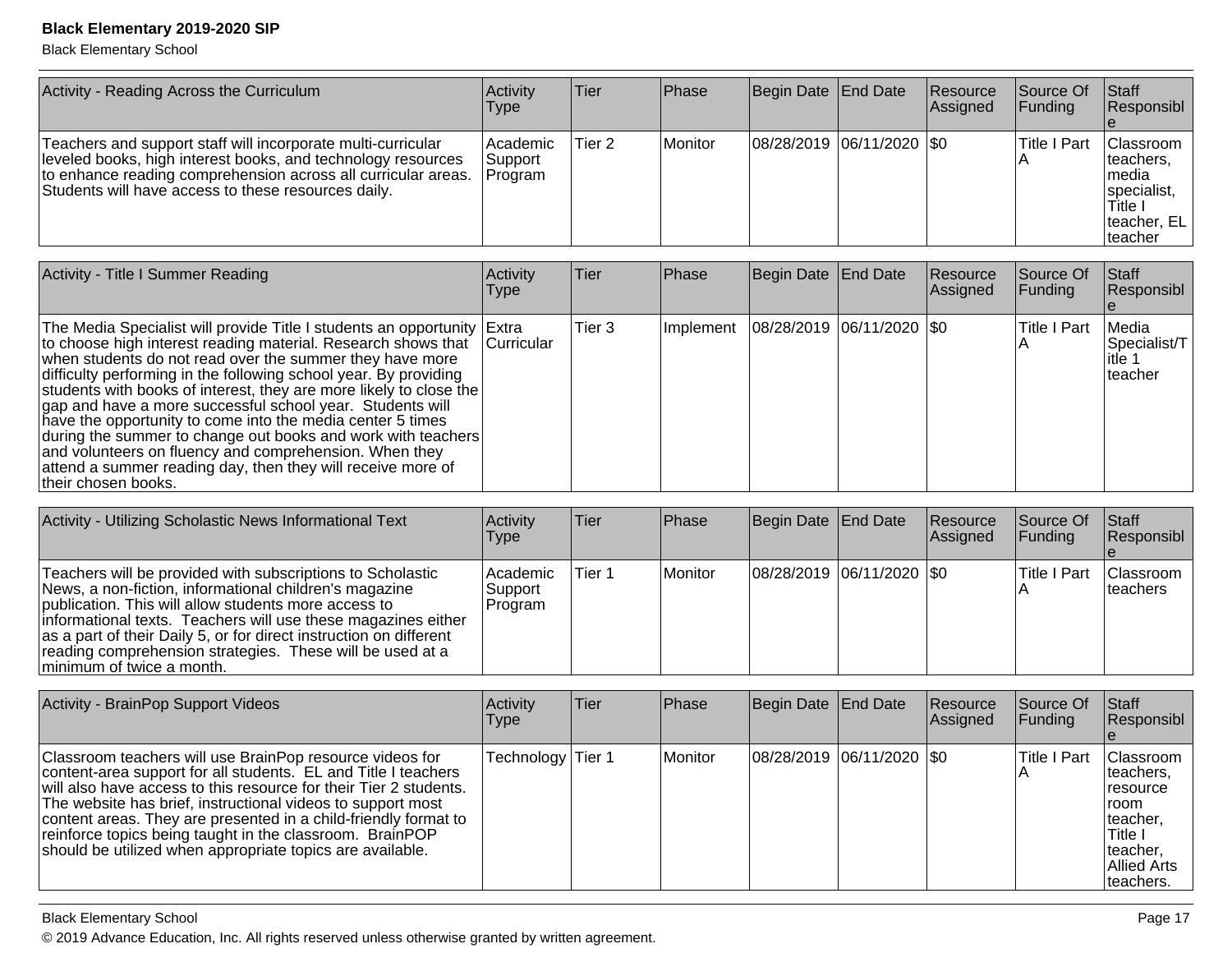Black Elementary School

| Activity - Daily 5                                                                                                                                                                                                                                                                                                                                                                                                                                                                                               | Activity<br><b>Type</b>                             | Tier              | Phase            | <b>Begin Date</b> | End Date        | Resource<br>Assigned | Source Of<br>Funding   | Staff<br>Responsibl                                                                                  |
|------------------------------------------------------------------------------------------------------------------------------------------------------------------------------------------------------------------------------------------------------------------------------------------------------------------------------------------------------------------------------------------------------------------------------------------------------------------------------------------------------------------|-----------------------------------------------------|-------------------|------------------|-------------------|-----------------|----------------------|------------------------|------------------------------------------------------------------------------------------------------|
| Teachers will implement a version of Daily 5 that best fits their<br>classroom. Daily 5 is a series of literacy tasks which students<br>complete daily while the teacher meets with small groups for<br>guided reading or has conferences with students. The Daily 5 is<br>a structure that will help students develop the daily habits of<br>reading, writing and working with peers that will lead to a<br>lifetime of independent literacy. This should be happening at a<br>minimum of three times per week. | Academic<br>Support<br>Program                      | Tier 2            | Monitor          | 08/28/2019        | 06/11/2020      | $ $ \$0              | General<br>Fund        | Classroom<br>teachers,<br>EL teacher<br>and Title I<br>teacher                                       |
| Activity - Content Area Guided Reading                                                                                                                                                                                                                                                                                                                                                                                                                                                                           | Activity<br><b>Type</b>                             | Tier              | Phase            | <b>Begin Date</b> | <b>End Date</b> | Resource<br>Assigned | Source Of<br>Funding   | Staff<br>Responsibl<br>$\boldsymbol{\Theta}$                                                         |
| Teachers will group and instruct students according to their<br>instructional reading levels. They will meet with students at a<br>minimum of three times per week, utilizing the literacy library<br>for leveled readers for small group instruction. The literacy<br>library contains a wide variety of level books for all content<br>areas.                                                                                                                                                                  | Academic<br>Support<br>Program                      | Tier 2            | Evaluate         | 08/28/2019        | 06/11/2020 \$0  |                      | No Funding<br>Required | Classroom<br>teachers.<br>EL teacher,<br>and Title I<br>teacher                                      |
| Activity - Implementation of Classroom Instruction that Works<br>Strategies                                                                                                                                                                                                                                                                                                                                                                                                                                      | Activity<br><b>Type</b>                             | Tier              | Phase            | <b>Begin Date</b> | <b>End Date</b> | Resource<br>Assigned | Source Of<br>Funding   | Staff<br>Responsibl                                                                                  |
| Staff who are trained will use strategies from Classroom<br>Instruction that Works, such as Advanced Organizers, Non-<br>Linguistic Representations, Summarizing, Note Taking and<br>Identifying Similarities and Differences during math instruction<br>and activities. This will take place a minimum of three times per<br>week.                                                                                                                                                                              | <b>Direct</b><br>Instruction,<br>Implementa<br>tion | Tier 1            | Implement        | 08/28/2019        | 06/11/2020      | I\$0                 | General<br>Fund        | Classroom<br>Teachers,<br><b>Allied Arts</b><br>Teachers,<br>Title I, EL<br>and Special<br>Education |
| Activity - Flexible Grouping                                                                                                                                                                                                                                                                                                                                                                                                                                                                                     | Activity<br><b>Type</b>                             | Tier              | Phase            | <b>Begin Date</b> | <b>End Date</b> | Resource<br>Assigned | Source Of<br>Funding   | Staff<br>Responsibl                                                                                  |
| Teachers will work with their grade level partner to combine<br>students within the grade level to work on guided practice of a<br>concept. By having flexible groups, teachers can work to help<br>not only the struggling students, but to help those that already<br>know a skill and need to be challenged. Depending on the<br>students' need, this could be done across the grade levels as<br>well. This should happen 2-3 times per month or more, if<br>appropriate.                                    | Behavioral<br>Support<br>Program                    | Tier <sub>2</sub> | Getting<br>Ready | 08/28/2019        | 06/11/2020      | $\sqrt{50}$          | No Funding<br>Required | Classroom<br>teachers.                                                                               |
| Activity - Research Based Professional Development                                                                                                                                                                                                                                                                                                                                                                                                                                                               | Activity<br>Type                                    | Tier              | Phase            | <b>Begin Date</b> | <b>End Date</b> | Resource<br>Assigned | Source Of<br>Funding   | Staff<br>Responsibl<br>le.                                                                           |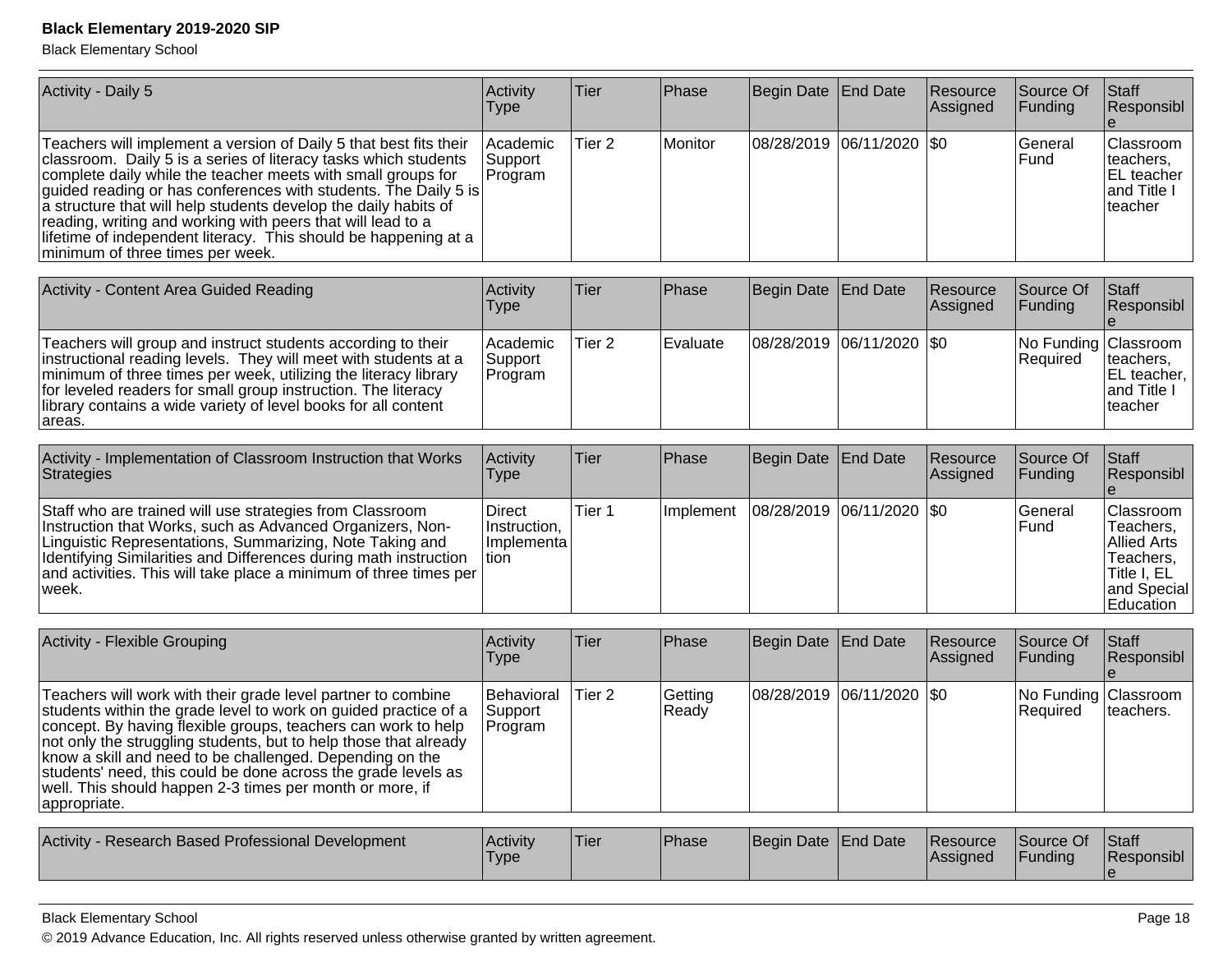| professional development. Professional development will<br>II Learning<br>benefit all students on the Multi-tier system of support.<br>Professional development opportunities may include but are<br>not limited to Add+Vantage Math Recovery, Math Common<br>Core Standards Implementation, Practical Ideas for Educators,<br>Various MISD and WCS math training, Classroom Instruction<br>that Works, Building Academic Vocabulary, The Leader in Me -<br>7 Habits for Happy Kids, Love and Logic, Building Healthy<br>Classroom Community, mindfulness, and elementary school<br>counselor provided professional development. |  |  |  |  |  | teachers.<br>Title I<br>Iteacher, EL I<br>Iteacher and<br><b>Resource</b><br>IRoom.<br>Iteachers.<br>Allied arts<br>land<br>litinerants<br>Iwhere<br>appropriate |
|----------------------------------------------------------------------------------------------------------------------------------------------------------------------------------------------------------------------------------------------------------------------------------------------------------------------------------------------------------------------------------------------------------------------------------------------------------------------------------------------------------------------------------------------------------------------------------------------------------------------------------|--|--|--|--|--|------------------------------------------------------------------------------------------------------------------------------------------------------------------|
|----------------------------------------------------------------------------------------------------------------------------------------------------------------------------------------------------------------------------------------------------------------------------------------------------------------------------------------------------------------------------------------------------------------------------------------------------------------------------------------------------------------------------------------------------------------------------------------------------------------------------------|--|--|--|--|--|------------------------------------------------------------------------------------------------------------------------------------------------------------------|

| Activity - Monitor Implementation of Differentiation Strategies                                                                                                             | Activity<br>Type | <b>Tier</b> | <b>Phase</b>                              | Begin Date End Date | <b>Resource</b><br>Assigned | Source Of<br><b>IFunding</b> | <b>Staff</b><br><b>Responsibl</b>                              |
|-----------------------------------------------------------------------------------------------------------------------------------------------------------------------------|------------------|-------------|-------------------------------------------|---------------------|-----------------------------|------------------------------|----------------------------------------------------------------|
| Monitor the implementation of differentiated strategies through<br>principal walk throughs, lesson plans, computer lab schedules,<br>staff discussions and student samples. | l Monitor        | lTier 1     | Implement   08/28/2019   06/11/2020   \$0 |                     |                             | <b>Required</b>              | No Funding   All teaching  <br>Istaff and<br><b>Principal.</b> |

| Activity - Extended Day Learning Opportunities - Tutoring                                                                      | <b>Activity</b><br>Type               | Tier   | <b>Phase</b>      | Begin Date End Date           | <b>Resource</b><br>Assigned | <b>Source Of</b><br>IFundina | <b>Staff</b><br>Responsibl                               |
|--------------------------------------------------------------------------------------------------------------------------------|---------------------------------------|--------|-------------------|-------------------------------|-----------------------------|------------------------------|----------------------------------------------------------|
| Staff and volunteers will offer after school to provider tutoring<br>before, during lunch, or after school in literacy skills. | <b>Academic</b><br>Support<br>Program | Tier 3 | Getting<br>IReadv | $ 08/28/2019 06/11/2020 $ \$0 |                             | lTitle I Part                | Teaching<br>Istaff.<br>Ivolunteers.<br>land<br>Principal |

| Activity - Extended Day Learning Opportunities - After School                                                                                                                         | <b>Activity</b><br>Type         | <b>Tier</b> | <b>Phase</b>      | Begin Date   End Date |                               | Resource<br>Assigned | Source Of<br> Fundina | Staff<br>Responsibl                                          |
|---------------------------------------------------------------------------------------------------------------------------------------------------------------------------------------|---------------------------------|-------------|-------------------|-----------------------|-------------------------------|----------------------|-----------------------|--------------------------------------------------------------|
| Students would be offered various enrichment opportunities<br>after school. These programs may include, but are not limited<br>to robotics, cartooning, book publishing, tutoring etc | Academic <br>Support<br>Program | Tier 1      | <b>Ilmplement</b> |                       | $ 08/28/2019 06/11/2020 $ \$0 |                      | <b>Title I Part</b>   | lAnv<br>∣teaching<br>Istaff<br>Imember<br>land<br>principal. |

| <b>Activity - Progress Monitoring</b> | Activity<br>'Type | 'Tier | <b>Phase</b> | Begin Date End Date | Resource<br><b>Assigned</b> | Source Of<br>Funding | <b>Staff</b><br><b>Responsibl</b> |
|---------------------------------------|-------------------|-------|--------------|---------------------|-----------------------------|----------------------|-----------------------------------|
|                                       |                   |       |              |                     |                             |                      |                                   |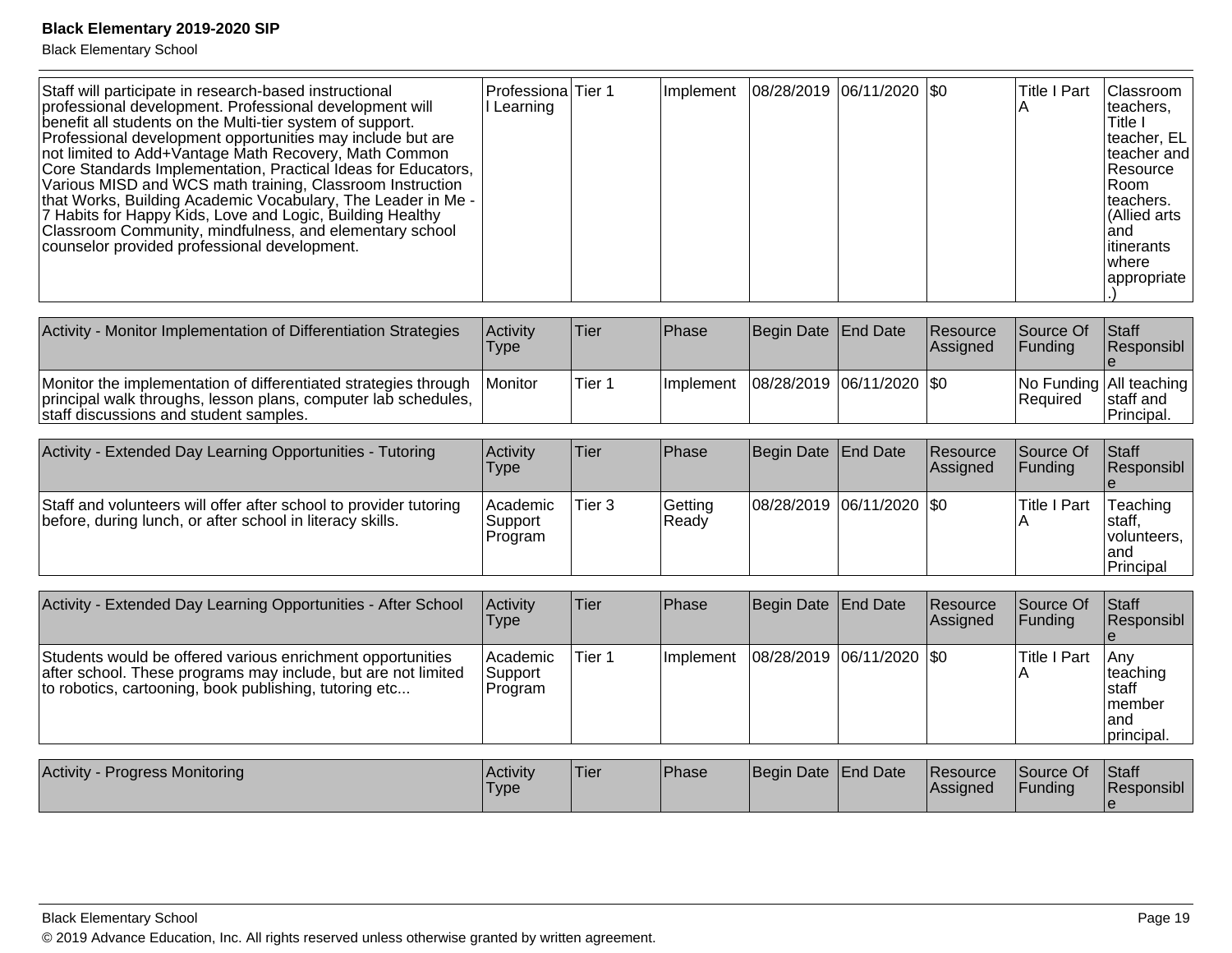| Staff will align instruction (lesson planning) with district<br>curriculum and pacing guides. They will increase their<br>understanding of utilizing high-leverage, research-based<br>instructional strategies to improve the effectiveness of<br>instruction. Staff will create, implement and analyze building<br>and district-level common assessments' results to drive<br>instruction. They will continue the MTSS process to ensure all<br>student growth in achievement and behavioral successes and<br>will monitor and analyze the impact of adult implementation of<br>instructional strategies and activities as they relate to student<br>achievement.                                                                                                                                                                                                                                                                                                                                                                                                                | Professiona<br>I Learning        | Tier 1            | Monitor      |                     | 08/28/2019 06/11/2020 \$0   |                      | No Funding All teaching<br>Required | staff and<br>Principal.                                                                                            |
|-----------------------------------------------------------------------------------------------------------------------------------------------------------------------------------------------------------------------------------------------------------------------------------------------------------------------------------------------------------------------------------------------------------------------------------------------------------------------------------------------------------------------------------------------------------------------------------------------------------------------------------------------------------------------------------------------------------------------------------------------------------------------------------------------------------------------------------------------------------------------------------------------------------------------------------------------------------------------------------------------------------------------------------------------------------------------------------|----------------------------------|-------------------|--------------|---------------------|-----------------------------|----------------------|-------------------------------------|--------------------------------------------------------------------------------------------------------------------|
| Activity - Utilizing Blackboard Resources                                                                                                                                                                                                                                                                                                                                                                                                                                                                                                                                                                                                                                                                                                                                                                                                                                                                                                                                                                                                                                         | Activity<br><b>Type</b>          | Tier              | Phase        | <b>Begin Date</b>   | <b>End Date</b>             | Resource<br>Assigned | Source Of<br>Funding                | Staff<br>Responsibl                                                                                                |
| Teachers will utilize resources placed on Blackboard to further<br>enhance classroom instruction. Some of the resources that will<br>be looked at are updated pacing guides, performance tasks,<br>writing to explain, MAISA units and more. This resource will be<br>accessed at a minimum of once per trimester.                                                                                                                                                                                                                                                                                                                                                                                                                                                                                                                                                                                                                                                                                                                                                                | Professiona<br>I Learning        | Tier 1            | Implement    |                     | 08/28/2019 06/11/2020  \$0  |                      | No Funding All teaching<br>Required | staff and<br>Principal.                                                                                            |
| Activity - Classroom Environment                                                                                                                                                                                                                                                                                                                                                                                                                                                                                                                                                                                                                                                                                                                                                                                                                                                                                                                                                                                                                                                  | Activity<br><b>Type</b>          | Tier              | Phase        | <b>Begin Date</b>   | <b>End Date</b>             | Resource<br>Assigned | Source Of<br>Funding                | Staff<br>Responsibl                                                                                                |
| Teachers will create a learning environment in which students<br>know what they are supposed to be learning, have clear<br>direction on how well they are progressing toward that learning<br>objective, understand their roles as learners, have an engaging<br>and interactive place to learn, and feel safe in their<br>surroundings. They will do this by combining the Classroom<br>Instruction that Works component "Creating the Environment"<br>for Learning" with classroom management strategies/activities.<br>Creating a positive classroom environment using research-<br>based classroom management strategies along with a positive<br>framework for learning will motivate and focus student learning,<br>allow students to actively engage in and "own" their learning,<br>provide opportunities for students to collaborate, and learn how<br>to monitor and reflect on their behavior and learning. Teachers<br>will attend PD to support this strategy. PD may include, but is<br>not limited to CITW, Love and Logic, Counselor provided<br>instruction, etc | Behavioral<br>Support<br>Program | Tier <sub>1</sub> | Implement    |                     | 08/28/2019  06/11/2020  \$0 |                      | <b>Title I Part</b>                 | laii<br>classroom<br>teachers.<br>Title I, EL,<br>Resource<br>Room,<br><b>Allied Arts</b><br>and support<br>staff. |
| <b>Activity - Staff Professional Book Club</b>                                                                                                                                                                                                                                                                                                                                                                                                                                                                                                                                                                                                                                                                                                                                                                                                                                                                                                                                                                                                                                    | Activity                         | <b>Tier</b>       | <b>Phase</b> | Begin Date End Date |                             | Resource             | Source Of                           | Staff                                                                                                              |

| - Staff Professional Book Club<br><b>Activity</b> | <b>Activity</b><br>'Type | 'Tier | Phase | Begin Date End Date |  | <b>Resource</b><br><b>IAssigned</b> | Source Of<br><b>Funding</b> | <b>Staff</b><br>∣Responsibl |  |
|---------------------------------------------------|--------------------------|-------|-------|---------------------|--|-------------------------------------|-----------------------------|-----------------------------|--|
|---------------------------------------------------|--------------------------|-------|-------|---------------------|--|-------------------------------------|-----------------------------|-----------------------------|--|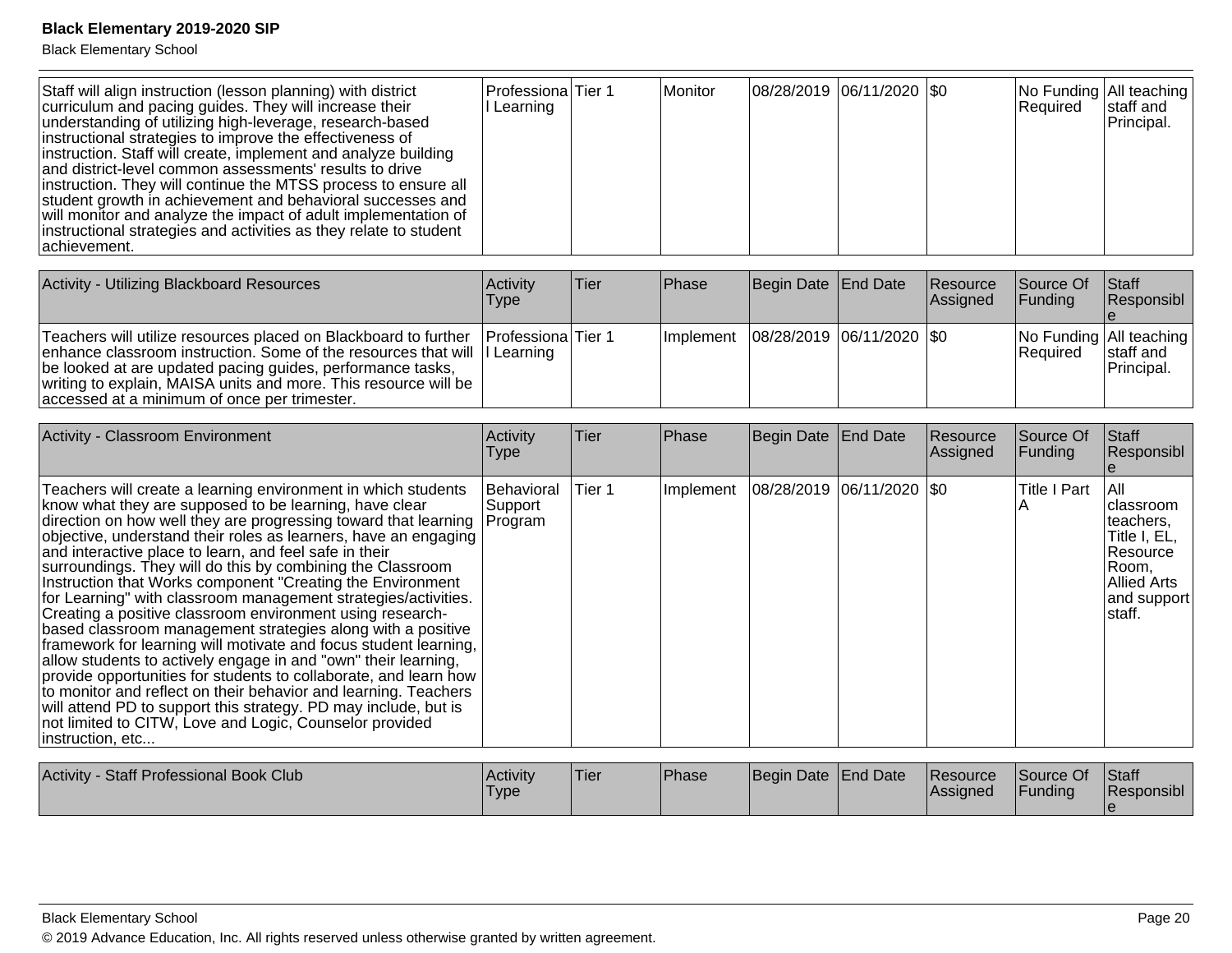Black Elementary School

| Staff will participate in professional book clubs at a minimum of Professiona Tier 1<br>once per year. Topics discussed may include, but aren't limited   Learning<br>to Mindfulness, children in poverty, Coherence, getting total<br>participation of all students, and other varying topics. |  |  | Getting<br>Ready | 08/28/2019 06/11/2020 \$0 |  |  | <b>Title I Part</b> | Classroom<br>lteachers.<br>Title I, EL,<br>Resource<br> Room.<br>Media<br>Specialist<br>and any<br>lother<br>support<br>Istaff<br>necessary. |
|-------------------------------------------------------------------------------------------------------------------------------------------------------------------------------------------------------------------------------------------------------------------------------------------------|--|--|------------------|---------------------------|--|--|---------------------|----------------------------------------------------------------------------------------------------------------------------------------------|
|-------------------------------------------------------------------------------------------------------------------------------------------------------------------------------------------------------------------------------------------------------------------------------------------------|--|--|------------------|---------------------------|--|--|---------------------|----------------------------------------------------------------------------------------------------------------------------------------------|

| Activity - Grade-Level Intervention Meetings/Data Digs                                                                                                                                                     | Activity<br>Type                       | lTier  | <b>Phase</b> | Begin Date End Date       | <b>Resource</b><br><b>Assigned</b> | lSource Of<br>IFundina l | <b>Staff</b><br>Responsibl                                                                                      |
|------------------------------------------------------------------------------------------------------------------------------------------------------------------------------------------------------------|----------------------------------------|--------|--------------|---------------------------|------------------------------------|--------------------------|-----------------------------------------------------------------------------------------------------------------|
| Staff will meet as a grade-level alone or with curriculum<br>specialists and support staff to discuss testing data,<br>interventions, and resources to best meet the needs of our<br>lbottom 30% students. | <b>Academic</b><br>Support<br> Program | Tier 1 | Implement    | 08/28/2019 06/11/2020 \$0 |                                    | Title I Part             | <b>Classroom</b><br>Iteachers.<br>support<br>staff,<br>principal,<br>land district<br>curriculum<br>specialists |

| Activity - DISC/Personality Insights                                                                                                                                                                                                                                                                                                                                                                                                                                                                                                                                                 | Activity<br><b>Type</b>          | lTier. | <b>Phase</b> | Begin Date End Date                       | Resource<br>Assigned | Source Of<br> Funding | Staff<br>Responsibl |
|--------------------------------------------------------------------------------------------------------------------------------------------------------------------------------------------------------------------------------------------------------------------------------------------------------------------------------------------------------------------------------------------------------------------------------------------------------------------------------------------------------------------------------------------------------------------------------------|----------------------------------|--------|--------------|-------------------------------------------|----------------------|-----------------------|---------------------|
| Staff will be evaluated and trained by certified Personality<br>Insights trainers. Personality Insights is about transformation<br>based on understanding each staff members strengths and<br>weaknesses. The trainers are committed to helping gain<br>insights that will empower staff and students to improve. The<br>approach is distinctly positive in orientation because they are<br>invested in building people to create stronger teams and<br>stronger relationships. Training can also be extended to the<br>classroom to better help teachers and students work together | Behavioral<br>Support<br>Program | Tier 1 |              | Implement   08/28/2019   06/11/2020   \$0 |                      | Title I Part          | All Staff           |

| Activity - Mindfulness                                                                                                                                                                                                                                                                                                                                                                                                                         | Activity<br><b>Type</b> | Tier    | <b>IPhase</b>    | Begin Date End Date           | Resource<br>Assigned | <b>Source Of</b><br><b>IFunding</b> | <b>Staff</b><br>Responsibl            |
|------------------------------------------------------------------------------------------------------------------------------------------------------------------------------------------------------------------------------------------------------------------------------------------------------------------------------------------------------------------------------------------------------------------------------------------------|-------------------------|---------|------------------|-------------------------------|----------------------|-------------------------------------|---------------------------------------|
| Students in grades K-5 will explore and use mindfulness to help Behavioral<br>regulate emotions and to improve healthy living habits for social Support<br>and emotional growth. Students will learn about mindfulness<br>and have access to various tools to use mindfulness<br>throughout the year. Tools include, but are not limited to, the<br>mindfulness room, low lighting, glitter jars, positive I can<br>statement, peer mediation. | Program                 | ⊺Tier 1 | Getting<br>Ready | $ 08/28/2019 06/11/2020 $ \$0 |                      | <b>IGeneral</b><br><b>IFund</b>     | IAII<br> Classroom<br><b>Teachers</b> |

Black Elementary School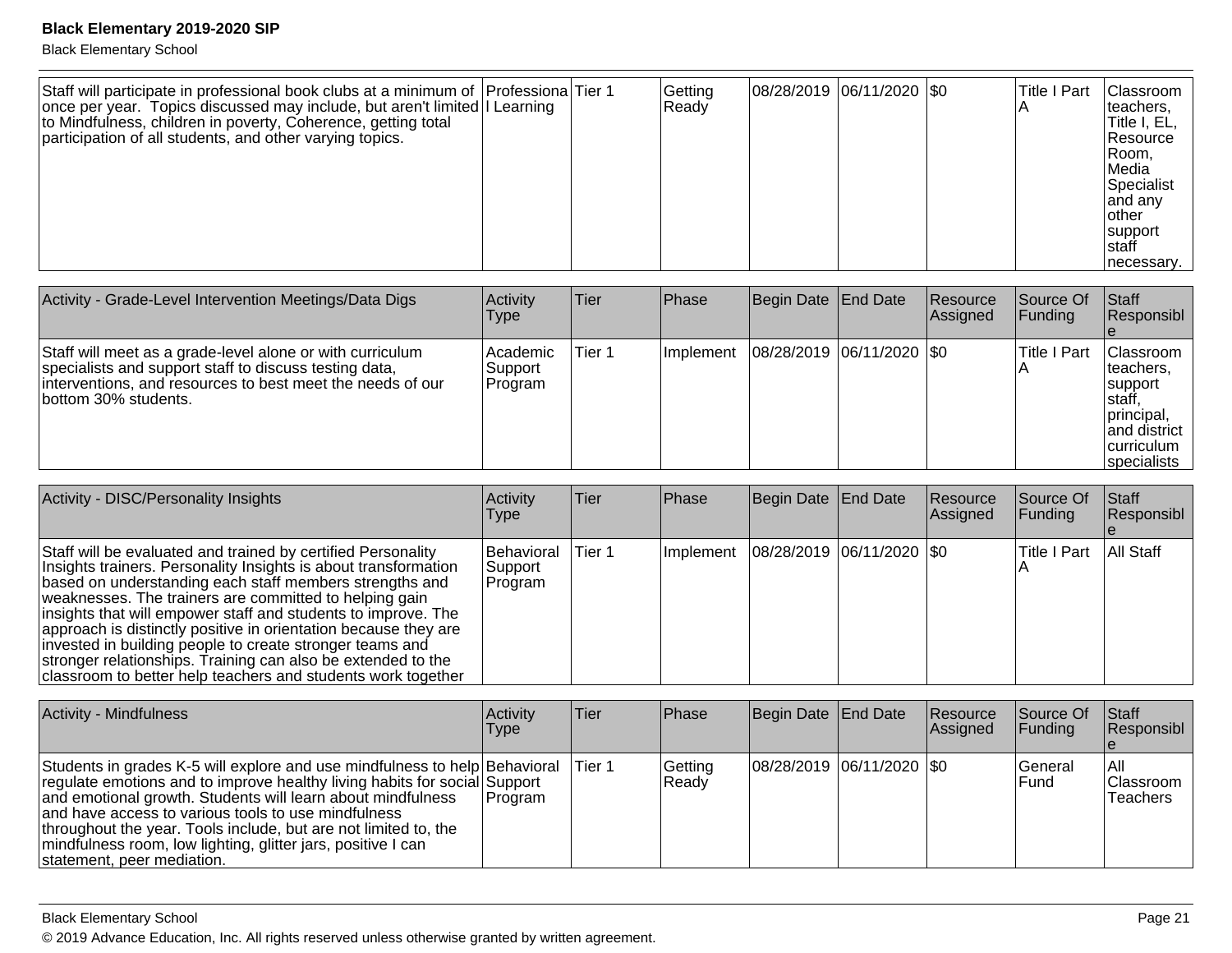Black Elementary School

#### **Strategy 3:**

Writing Across the Curriculum - Teachers will include writing instruction across all content areas. They will provide opportunities for students to write-to-learn and writeto-demonstrate knowledge. This may include, but is not limited to journal writing, summarizing and research. Ultimately, students and teachers will be able to discernhow well information is grasped and where deeper elaboration of key concepts is needed. Students will be able to take small pieces of content, analyze it and look forpatterns and connections. Students who use writing as a technique to learn content will develop their skills as thinkers. Organization, summary, and analysis of contentbecomes easier for students, producing richer understandings. Writing can help students discover new knowledge—to sort through previous understandings, draw connections, and uncover new ideas as they write. Students become better readers, thinkers, and learners in a discipline by processing their ideas through writing. Category: English/Language Arts

Research Cited: Eisenberg, Michael, and Robert E. Berkowitz. Teaching information & technology skills: the Big6 in elementary schools. Worthington, Ohio: LinworthPub., 1999. Print. Graves, D. H. Children Can Write Authentically If We Help Them. Primary Voices, K-6, 1, 2-5. Hoyt, Linda, Margaret E. Mooney, and Brenda Parkes.Exploring informational texts: from theory to practice. Portsmouth, NH: Heinemann, 2003. Print. Hyerle, David, and Chris Yeager. A language for learning. Cary, N.C.:Thinking Maps, Inc., 2007. Print. "Writing Across the Curriculum." Writing Across the Curriculum. N.p., n.d. Web. 1 May 2014.

|  | Tier: Tier 1 |  |
|--|--------------|--|
|  |              |  |

| <b>Activity - Thinking Maps</b>                                                                                                                                                                                                                                                                                                                                                                                                                                                                                                                                                                                                                                                                                                                                                                                                                                                                                                                                                    | Activity<br>Type    | <b>Tier</b> | Phase     | Begin Date End Date                                                     | Resource<br>Assigned | Source Of<br>Funding  | Staff<br>Responsibl                                                             |
|------------------------------------------------------------------------------------------------------------------------------------------------------------------------------------------------------------------------------------------------------------------------------------------------------------------------------------------------------------------------------------------------------------------------------------------------------------------------------------------------------------------------------------------------------------------------------------------------------------------------------------------------------------------------------------------------------------------------------------------------------------------------------------------------------------------------------------------------------------------------------------------------------------------------------------------------------------------------------------|---------------------|-------------|-----------|-------------------------------------------------------------------------|----------------------|-----------------------|---------------------------------------------------------------------------------|
| Thinking Maps training was provided by the MISD. This training Academic<br>helps bring a consistent tool and common vocabulary for our<br>teachers and students to utilize, share, and incorporate into all<br>content areas. Thinking Maps are graphic organizers that<br>students will utilize while developing their thoughts as they<br>progress throughout the writing process. This greatly aids<br>students in writing summary statements as well. As a staff, we<br>will commit to understanding how these maps will help foster<br>and deepen our students' thinking and problem solving.<br>Thinking Maps are used frequently throughout the week in all<br>content areas. In reading and writing they will be used at a<br>minimum of once per week. Summary statements will be added<br>where appropriate.<br>Additional training will be provided to new teaching staff and<br>follow-up training will be provided to all staff up to 5 times<br>throughout the year. | Support<br> Program | Tier 1      | Implement | 09/04/2018 06/14/2019 0                                                 |                      | <b>Title I Part</b>   | <b>Classroom</b><br>teachers,<br>Title I<br>teacher,<br>and Media<br>Specialist |
| Activity Rio & Pocoarch                                                                                                                                                                                                                                                                                                                                                                                                                                                                                                                                                                                                                                                                                                                                                                                                                                                                                                                                                            | $A$ ctivity         | Tior        | Dh        | $\Gamma$ $\Gamma$ $\Gamma$ $\Gamma$ $\Gamma$ $\Gamma$ $\Gamma$ $\Gamma$ | $D^{\text{c}}$       | $\mathsf{C}$ ouroo Of | $C + \alpha$ ff                                                                 |

| Activity - Big 6 Research | Activitv<br>'Type | 'Tier | <b>Phase</b> | Begin Date End Date |  | <b>Resource</b><br><b>Assigned</b> | $\sim$<br><b>Source Of</b><br>Funding | <b>Staff</b><br>Responsibl |
|---------------------------|-------------------|-------|--------------|---------------------|--|------------------------------------|---------------------------------------|----------------------------|
|---------------------------|-------------------|-------|--------------|---------------------|--|------------------------------------|---------------------------------------|----------------------------|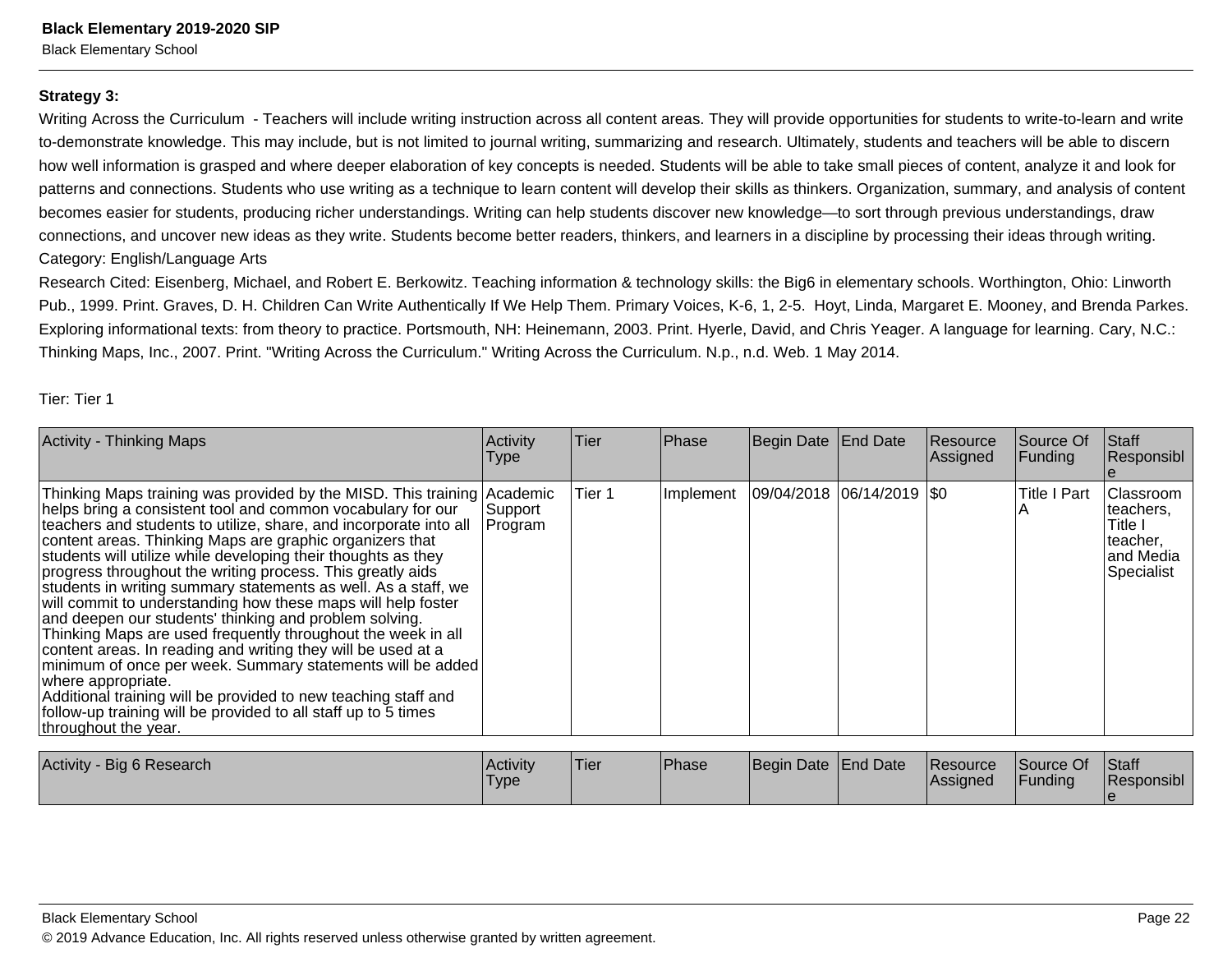Black Elementary School

| The media specialist and teacher in grade K-5 will work<br>together using the Big6 Skills approach to create a research<br>project. The Big6 approach to information and technology skills Program<br>instruction is a systematic process that continually grows.<br>Using this model, we will help provide students with<br>information-based, problem-solving, and decision-making skills<br>that will empower and improve literacy. Research will be done<br>at a minimum of one project per grade level each year. The<br>teacher and media specialist will choose either a science or a<br>social studies topic for students to research. The computer lab<br>will be made available for this as needed. | Academic<br>Support | lTier 1 |  |  | Implement   08/28/2019   06/11/2020   \$0 |  | No Funding Classroom<br>Required | Iteachers,<br>l Media<br>Specialist |
|---------------------------------------------------------------------------------------------------------------------------------------------------------------------------------------------------------------------------------------------------------------------------------------------------------------------------------------------------------------------------------------------------------------------------------------------------------------------------------------------------------------------------------------------------------------------------------------------------------------------------------------------------------------------------------------------------------------|---------------------|---------|--|--|-------------------------------------------|--|----------------------------------|-------------------------------------|
|---------------------------------------------------------------------------------------------------------------------------------------------------------------------------------------------------------------------------------------------------------------------------------------------------------------------------------------------------------------------------------------------------------------------------------------------------------------------------------------------------------------------------------------------------------------------------------------------------------------------------------------------------------------------------------------------------------------|---------------------|---------|--|--|-------------------------------------------|--|----------------------------------|-------------------------------------|

| Activity - Research Based Professional Development                                                                                                                                                                                                                                                                                                                                                                                                                                                                                                                                                                                                                                  | <b>Activity</b><br><b>Type</b> | Tier | Phase     | Begin Date End Date         | <b>Resource</b><br>Assigned | Source Of<br><b>Funding</b> | <b>Staff</b><br>Responsibl                                                                                                                                                         |
|-------------------------------------------------------------------------------------------------------------------------------------------------------------------------------------------------------------------------------------------------------------------------------------------------------------------------------------------------------------------------------------------------------------------------------------------------------------------------------------------------------------------------------------------------------------------------------------------------------------------------------------------------------------------------------------|--------------------------------|------|-----------|-----------------------------|-----------------------------|-----------------------------|------------------------------------------------------------------------------------------------------------------------------------------------------------------------------------|
| Staff will participate in research-based instructional<br>professional development. Professional development will<br>benefit all students on the Multi-tier system of support.<br>Professional development opportunities may include but are<br>not limited to Add+Vantage Math Recovery, Math Common<br>Core Standards Implementation, Practical Ideas for Educators,<br>Various MISD and WCS math training, Classroom Instruction<br>that Works, Building Academic Vocabulary, The Leader in Me -<br>7 Habits for Happy Kids, Love and Logic, DISC, Building<br>Healthy Classroom Communities, Mindfulness, and elementary<br>school counselor provided professional development. | Professiona Tier 1<br>Learning |      | Implement | 08/28/2019  06/11/2020  \$0 |                             | <b>Title I Part</b>         | Classroom<br>teachers.<br>Title I<br>teacher, EL<br>Iteacher and I<br><b>Resource</b><br><b>IRoom</b><br>Iteachers.<br>Allied arts<br>land<br>litinerants<br>Iwhere<br>appropriate |

| Activity - Monitor Implementation of Writing Across the<br><b>Curriculum</b>                                                                          | <b>Activity</b><br><b>Type</b> | Tier   | <b>IPhase</b>           | Begin Date End Date           | <b>Resource</b><br><b>Assianed</b> | <b>Source Of</b><br><b>IFundina</b> | <b>Staff</b><br><b>Responsibl</b>                       |
|-------------------------------------------------------------------------------------------------------------------------------------------------------|--------------------------------|--------|-------------------------|-------------------------------|------------------------------------|-------------------------------------|---------------------------------------------------------|
| Monitoring the implementation of writing across the curriculum<br>through principal walk-throughs, lesson plans, student work,<br>land data director. | <i>I</i> Monitor               | Tier 1 | Getting<br><b>Readv</b> | $ 08/28/2019 06/11/2020 $ \$0 |                                    | l Reauired                          | No Funding Classroom<br>Iteachers<br>land<br>principal. |

### **Strategy 4:**

Targeted Assisted Guided Reading and Writing - The Title I teacher will provide small group, guided reading and writing instruction to targeted assistance studentstwice per week spanning all four core content areas.

Category: English/Language Arts

Research Cited: Research Cited: Pinnell, G. S., Lyons, C. A., DeFord, D. E., Bryk, A. S., & Seltzer, M. (1994). Comparing instructional models for the literacy education of high risk first graders. Reading Research Quarterly, 29(1), 8–39.

Fountas, I. C., & Pinnell, G. S. (1996). Guided reading: Good first teaching for all children. Portsmouth, NH: Heinemann.

#### Black Elementary School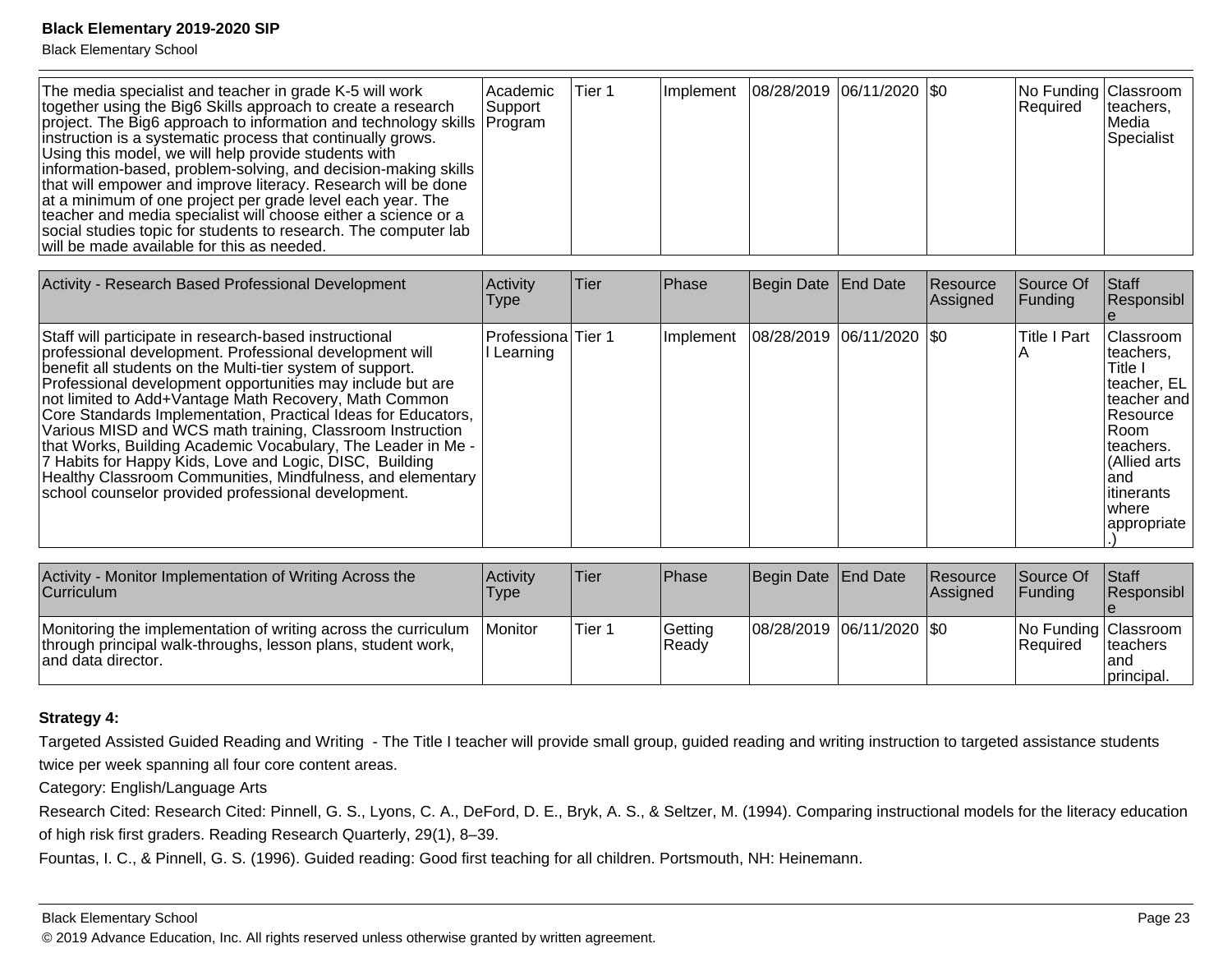Black Elementary School

Tier: Tier 3

| Activity - Research Based Professional Development                                                                                                                                                                                                                                                                                                                                                                                                                                                                                                                                                                                                     | Activity<br><b>Type</b>                                      | Tier                    | Phase            | Begin Date                                                              | <b>End Date</b> | Resource<br>Assigned | Source Of<br>Funding               | Staff<br>Responsibl                                                                                                                                               |
|--------------------------------------------------------------------------------------------------------------------------------------------------------------------------------------------------------------------------------------------------------------------------------------------------------------------------------------------------------------------------------------------------------------------------------------------------------------------------------------------------------------------------------------------------------------------------------------------------------------------------------------------------------|--------------------------------------------------------------|-------------------------|------------------|-------------------------------------------------------------------------|-----------------|----------------------|------------------------------------|-------------------------------------------------------------------------------------------------------------------------------------------------------------------|
| Staff will participate in research-based instructional<br>professional development. Professional development will<br>benefit all students on the Multi-tier system of support.<br>Professional development opportunities may include but are<br>not limited to Add+Vantage Math Recovery, Math Common<br>Core Standards Implementation, Practical Ideas for Educators,<br>Various MISD and WCS math training, Classroom Instruction<br>that Works, Building Academic Vocabulary, The Leader in Me -<br>7 Habits for Happy Kids, Love and Logic, Building Classroom<br>Community, and elementary school counselor provided<br>professional development. | Professiona<br>I Learning,<br>Academic<br>Support<br>Program | Tier <sub>2</sub>       | Implement        | 08/28/2019                                                              | 06/11/2020      | \$0                  | <b>Title I Part</b><br>ΙA          | Classroom<br>teachers,<br>Title I<br>teacher, EL<br>teacher and<br>Resource<br>Room<br>teachers.<br>(Allied arts)<br>land<br>litinerants<br>where<br> appropriate |
| Activity - Monitor Implementation of Target Assisted Guided<br><b>Reading and Writing</b>                                                                                                                                                                                                                                                                                                                                                                                                                                                                                                                                                              | Activity<br><b>Type</b>                                      | Tier                    | Phase            | Begin Date                                                              | <b>End Date</b> | Resource<br>Assigned | Source Of<br>Funding               | Staff<br>Responsibl                                                                                                                                               |
| Monitor the implementation of Tier 3 guided reading and writing Monitor<br>through principal walk throughs and bi-weekly Title I lesson<br>plans.                                                                                                                                                                                                                                                                                                                                                                                                                                                                                                      |                                                              | Tier <sub>3</sub>       | Implement        | 08/28/2019                                                              | 06/11/2020  \$0 |                      | No Funding Title I and<br>Required | EL teacher.                                                                                                                                                       |
| Activity - Purchase additional Leveled Literacy Intervention                                                                                                                                                                                                                                                                                                                                                                                                                                                                                                                                                                                           | Activity<br><b>Type</b>                                      | Tier                    | Phase            | Begin Date                                                              | <b>End Date</b> | Resource<br>Assigned | Source Of<br>Funding               | Staff<br>Responsibl                                                                                                                                               |
| School Improvement Team will allocate funds to purchase the<br>Leveled Literacy Intervention (LLI) System. LLI is a small<br>group, supplementary literacy intervention designed to help<br>teachers provide daily, small-group instruction for the lowest<br>achieving students at their grade level. LLI includes a<br>combination of reading, writing, and phonics/word study                                                                                                                                                                                                                                                                       | Materials                                                    | Tier <sub>3</sub>       | Getting<br>Ready | 08/28/2019                                                              | 06/11/2020      | \$0                  | <b>Title I Part</b><br>A           | Title I and<br>lel<br>teacher                                                                                                                                     |
| Anti-ity Depal Maturelly Interception 14th                                                                                                                                                                                                                                                                                                                                                                                                                                                                                                                                                                                                             | $A = 4.5 + 14.$                                              | $\overline{\mathbf{r}}$ | DĿ.              | $D_{\text{c}}$ and $D_{\text{c}}$ and $D_{\text{c}}$ and $D_{\text{c}}$ |                 |                      | $\sim$                             | $\alpha$ $\alpha$                                                                                                                                                 |

| <b>Activity - Read Naturally Intervention Kit</b> | <b>Activity</b><br>Type | 'Tier | <sup>I</sup> Phase | Begin Date End Date |  | Resource<br> Assigned | Source Of<br>Funding | <b>Staff</b><br>Responsibl |
|---------------------------------------------------|-------------------------|-------|--------------------|---------------------|--|-----------------------|----------------------|----------------------------|
|---------------------------------------------------|-------------------------|-------|--------------------|---------------------|--|-----------------------|----------------------|----------------------------|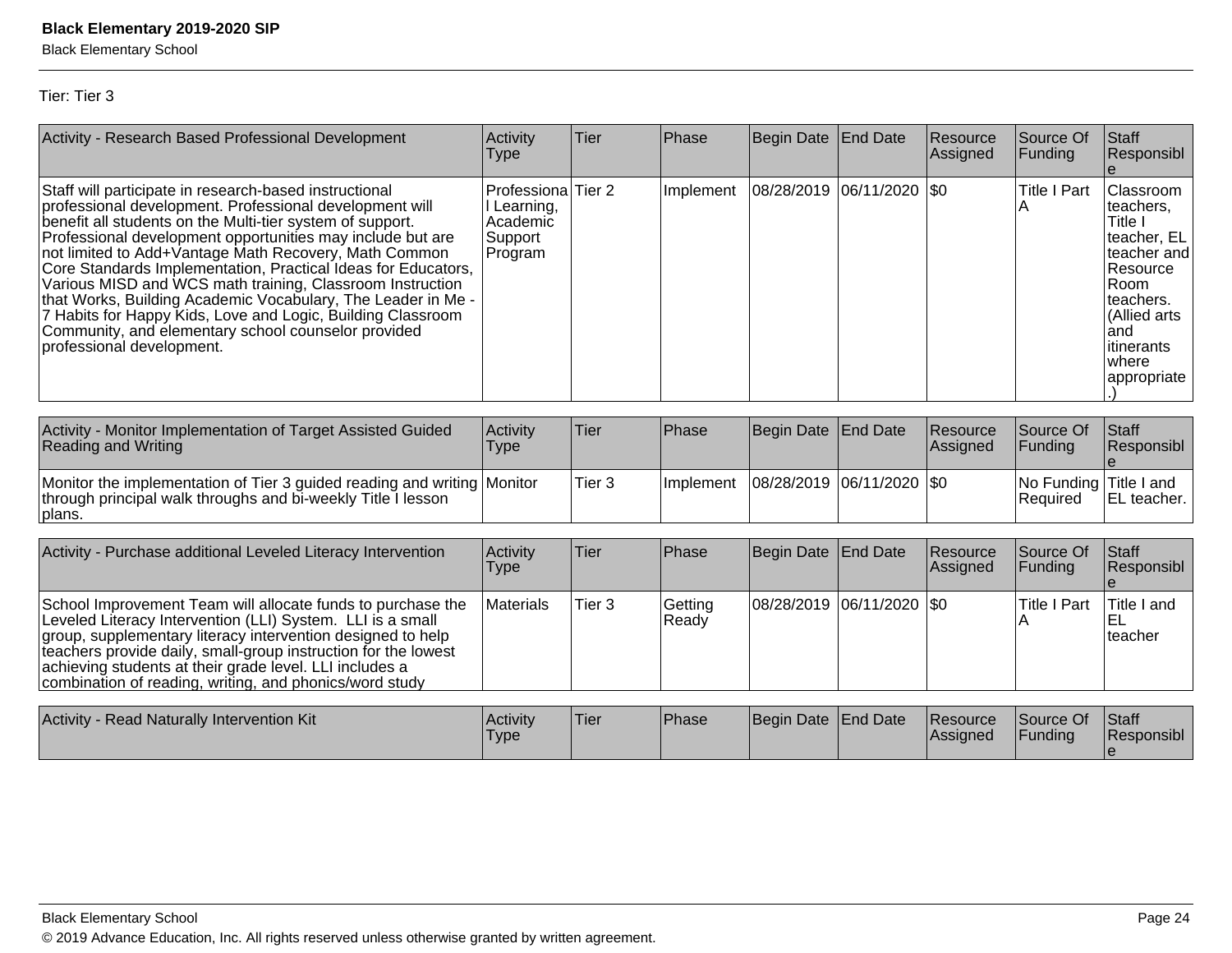Black Elementary School

| The Read Naturally Strategy combines the three powerful,<br>research-proven strategies of teacher-modeling, repeated<br>reading, and progress monitoring to create an effective tool that Program<br>individualizes instruction and improves reading proficiency.<br>Using audio support and tracking their progress, students work<br>with high-interest material at their skill level to improve fluency,<br>vocabulary, and comprehension. The Title I teacher will use<br>this activity weekly along with guided reading. The teacher will<br>have students take cold and hot scores to check their progress.<br>Students will also monitor their own progress through their work<br>∣logs. | Academic<br> Support | Tier 3 | Implement   08/28/2019   06/11/2020   \$0 |  | No Funding Title I<br>Required | Teacher |
|-------------------------------------------------------------------------------------------------------------------------------------------------------------------------------------------------------------------------------------------------------------------------------------------------------------------------------------------------------------------------------------------------------------------------------------------------------------------------------------------------------------------------------------------------------------------------------------------------------------------------------------------------------------------------------------------------|----------------------|--------|-------------------------------------------|--|--------------------------------|---------|
|                                                                                                                                                                                                                                                                                                                                                                                                                                                                                                                                                                                                                                                                                                 |                      |        |                                           |  |                                |         |

| Activity - Utilize Thinking Maps Instructional Strategy                                                                                      | Activity<br>Type                | <b>Tier</b> | <b>IPhase</b>    | Begin Date End Date         | <b>Resource</b><br><b>Assigned</b> | <b>Source Of</b><br><b>IFundina</b> | <b>Staff</b><br>Responsibl |
|----------------------------------------------------------------------------------------------------------------------------------------------|---------------------------------|-------------|------------------|-----------------------------|------------------------------------|-------------------------------------|----------------------------|
| Title I, EL and appropriate support staff will use Thinking Maps<br>to quide their reading and writing instruction across content<br>lareas. | lAcademic<br>Support<br>Program | Tier 3      | <b>Implement</b> | 08/28/2019  06/11/2020  \$0 |                                    | 'Title I Part                       | Title I and<br>Iteachers   |

#### **Strategy 5:**

Multi-Tiered Systems of Support - Staff will develop, implement, monitor and evaluate the impact of a Multi-Tier System of Support Process and the delivery of Tier 2and 3 interventions on students' behavioral and academic success.

Category: English/Language Arts

Research Cited: Multi-tiered System of Support (MTSS), formerly known as RTI grew from efforts to improve identification practices in special education. Simply put, it is a process of systematically documenting the performance of students as evidence of the need for additional services after making changes in classroom instruction.

https://www.pbis.org/school/mtss

Tier: Tier 2

| Activity - Professional Learning                                                                                                       | Activity<br>Type                 | Tier   | <b>IPhase</b>     | Begin Date End Date         | <b>Resource</b><br><b>Assigned</b> | <b>Source Of</b><br><b>IFundina</b> | <b>Staff</b><br><b>Responsibl</b> |
|----------------------------------------------------------------------------------------------------------------------------------------|----------------------------------|--------|-------------------|-----------------------------|------------------------------------|-------------------------------------|-----------------------------------|
| Staff will participate in professional learning to strengthen the<br>implementation of supplemental instruction and MTSS<br>processes. | l Academic<br>Support<br>Program | Tier 3 | <b>Ilmplement</b> | 08/28/2019  06/11/2020  \$0 |                                    | Title I Part                        | <b>All Staff</b>                  |

| Activity - Supplemental Instruction                                                                                                                                                                                                                                                                              | <b>Activity</b><br><b>Type</b>          | ∣Tier             | <b>Phase</b>                              | Begin Date End Date | Resource<br>Assigned | Source Of<br><b>Funding</b> | <b>Staff</b><br>Responsibl                 |
|------------------------------------------------------------------------------------------------------------------------------------------------------------------------------------------------------------------------------------------------------------------------------------------------------------------|-----------------------------------------|-------------------|-------------------------------------------|---------------------|----------------------|-----------------------------|--------------------------------------------|
| Supplemental Instruction- Title I teachers and<br>paraprofessionals will provide additional, individualized,<br>instruction to identified students in order to strengthen skills in<br>which students have demonstrated deficits according to<br>MSTEP, NWEA, and classroom assessments (Corrective<br>Reading). | <b>Academic</b><br> Support<br> Program | Tier <sub>3</sub> | Implement   08/28/2019   06/11/2020   \$0 |                     |                      | lTitle I Part               | <b>Title I</b><br>l Paraprofes<br>Isionals |

Black Elementary School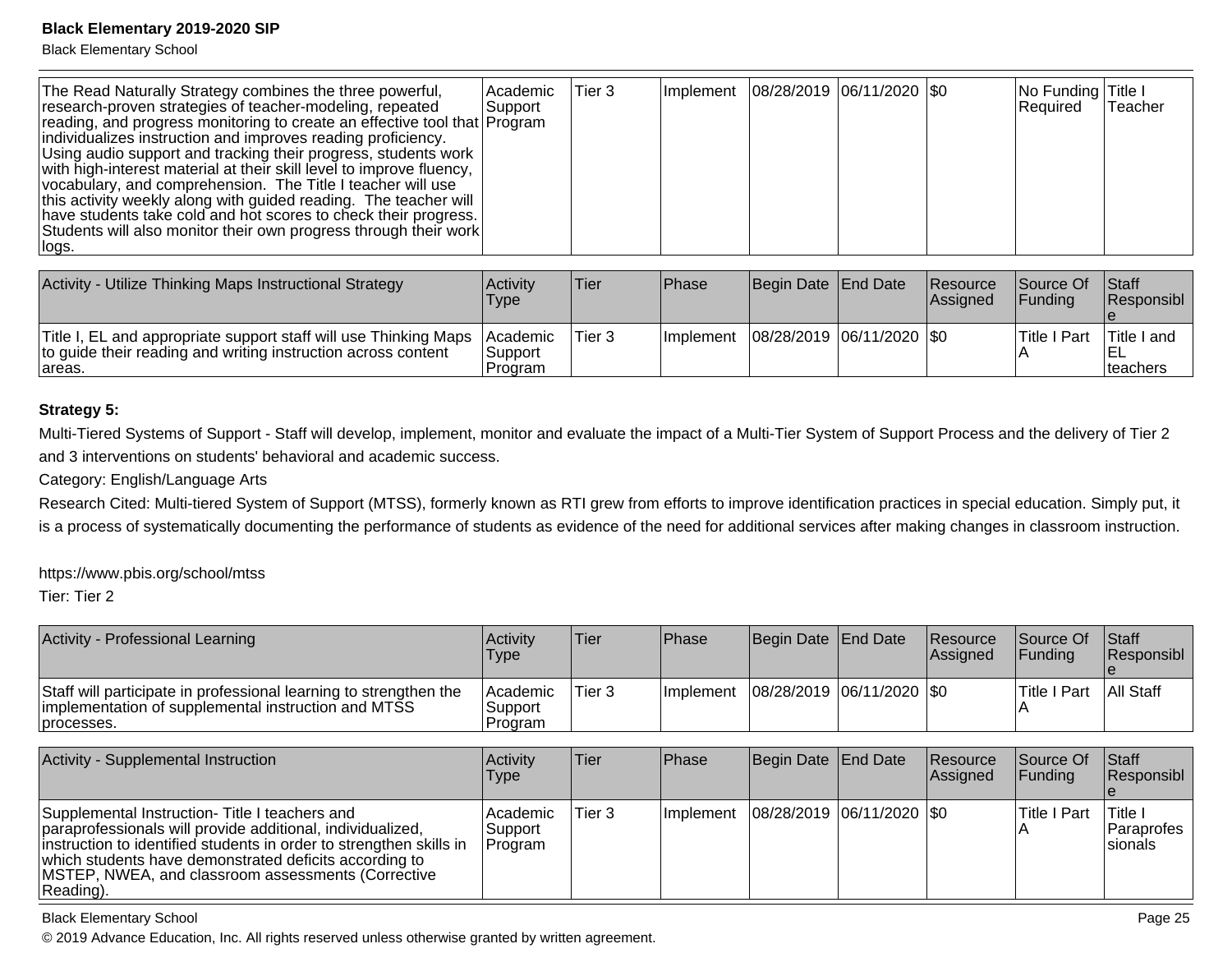Black Elementary School

| <b>Activity - MTSS Process</b>                                                                                                                                                                                         | Activity<br><b>Type</b>        | Tier   | <b>Phase</b>      | Begin Date End Date         | <b>Resource</b><br><b>Assianed</b> | <b>Source Of</b><br><b>IFundina</b> | <b>Staff</b><br><b>IResponsibl</b> |
|------------------------------------------------------------------------------------------------------------------------------------------------------------------------------------------------------------------------|--------------------------------|--------|-------------------|-----------------------------|------------------------------------|-------------------------------------|------------------------------------|
| MTSS Process-Staff will analyze screener and diagnostic data<br>to plan and provide Tier 2 and 3 interventions. Staff will also<br>meet quarterly to plan for student needs and determine student Program<br>progress. | <b>IAcademic</b><br>∣Support i | Tier 2 | <b>Ilmplement</b> | 08/28/2019  06/11/2020  \$0 |                                    | 'Title I Part                       | <b>Staff</b><br>'Title             |

| Activity - Monitor and Evaluate                                                               | Activity<br>Type   | <b>Tier</b> | Phase     | Begin Date End Date         | Resource<br>Assigned | Source Of<br> Funding | <b>Staff</b><br>Responsibl                                                                    |
|-----------------------------------------------------------------------------------------------|--------------------|-------------|-----------|-----------------------------|----------------------|-----------------------|-----------------------------------------------------------------------------------------------|
| Monitor and Evaluate MTSS Process, Supplemental Instruction Academic<br>and Student Progress. | Support<br>Program | Tier 2      | Implement | 08/28/2019  06/11/2020  \$0 |                      | Title I Part<br>n.    | Administrat<br>∣SLP<br>Resource<br>IRoom.<br>lCounselor<br>Social<br><b>Worker</b><br>Title I |

## **Goal 3: Building a positive school community.**

#### **Measurable Objective 1:**

80% of All Students will increase student growth by building positive community programs in Practical Living by 06/21/2021 as measured by changes in discipline and attendance rates as well as positive survey assessment results..

#### **Strategy 1:**

Mindfulness - Students will learn mindfulness strategies to help support social and emotional competency and self regulation in the school setting. These strategies willbe supported through the use of programs including: Restorative Justice and Play works, as well as an understanding of cultural competency.

Category: School Culture

Research Cited:

Maslow (1954). Motivation and Personality. ESSA's focus on the whole child also underscores the importance of addressing the safety and membership/belongingneeds outlined by Maslow's Hierarchy prior to significant learning being able to take place.

Hattie (2001). Visible Learning for Teachers. Programs which address positive school and learning behaviors and mindsets have a positive impact onstudent success.

Tier: Tier 1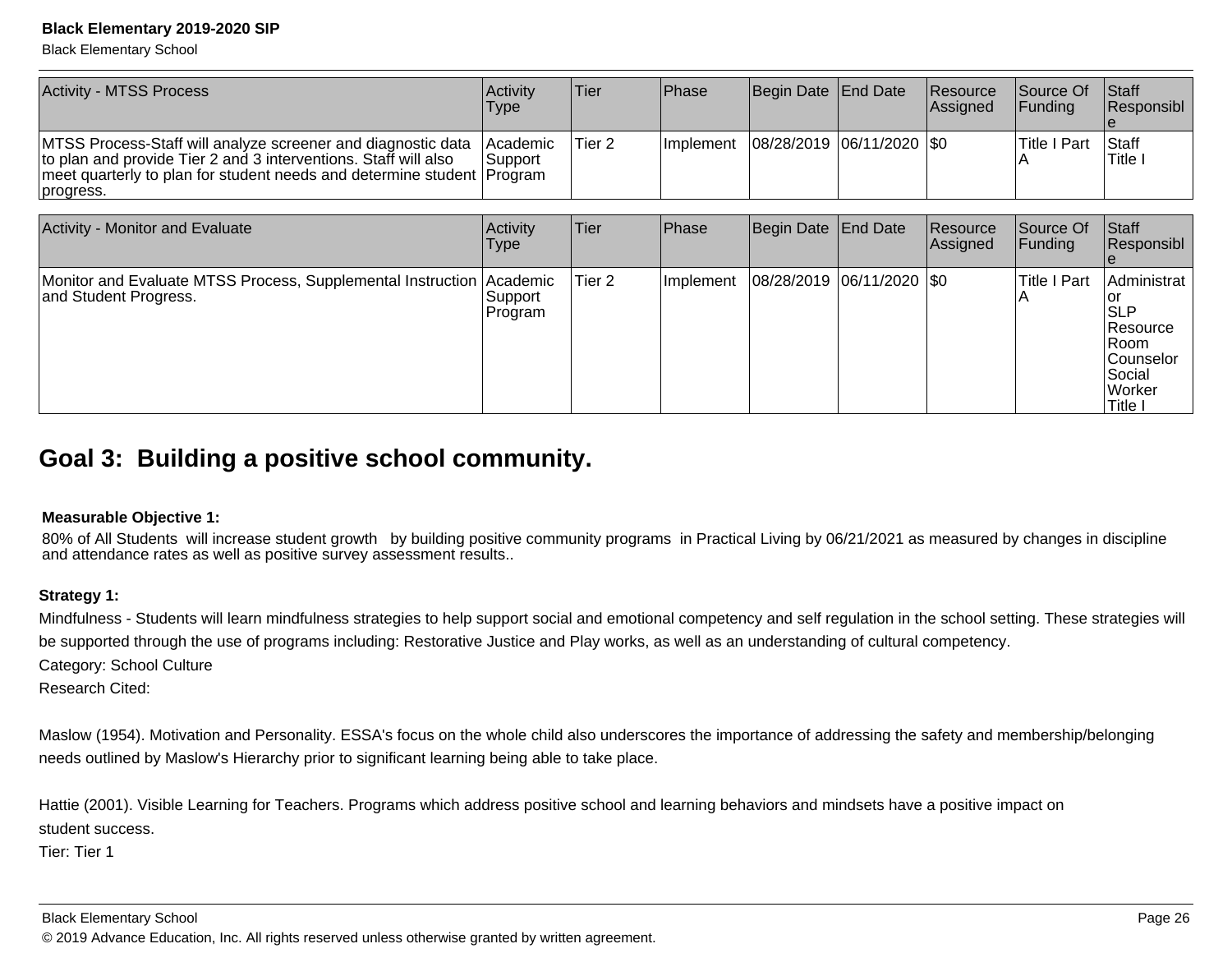Black Elementary School

| Activity - Restorative Justice                                                                                                                                                                                                                                                | Activity<br>Type                        | Tier   | <b>Phase</b>      | Begin Date End Date         | <b>Resource</b><br>Assigned  | <b>Source Of</b><br> Funding | <b>Staff</b><br>Responsibl                                            |
|-------------------------------------------------------------------------------------------------------------------------------------------------------------------------------------------------------------------------------------------------------------------------------|-----------------------------------------|--------|-------------------|-----------------------------|------------------------------|------------------------------|-----------------------------------------------------------------------|
| Restorative justice empowers students to resolve conflicts on<br>their own and in small groups. Use of restorative justice brings<br>students together in peer-mediated small groups to talk, ask<br>questions, air their grievances and decide next steps for<br>resolution. | <b>Behavioral</b><br>Support<br>Program | Tier 1 | Getting<br> Ready | 08/28/2019  06/11/2020  \$0 |                              | <b>Title I Part</b>          | Administrat<br>lor<br>lCounselor<br>l Social<br>l Worker<br>All Staff |
|                                                                                                                                                                                                                                                                               |                                         |        |                   |                             |                              |                              |                                                                       |
| <b>Activity - Play Works</b>                                                                                                                                                                                                                                                  | Activity<br><b>Type</b>                 | Tier   | <b>Phase</b>      | Begin Date End Date         | <b>Resource</b><br> Assigned | <b>Source Of</b><br>IFundina | <b>Staff</b><br>Responsibl                                            |

|                                                                                                                                                                                                                                                                                                                                                            | $\cdot$ , $\sim$ |         |                                           |  | .                                          |                                                      |
|------------------------------------------------------------------------------------------------------------------------------------------------------------------------------------------------------------------------------------------------------------------------------------------------------------------------------------------------------------|------------------|---------|-------------------------------------------|--|--------------------------------------------|------------------------------------------------------|
| Playworks is an Oakland-based national nonprofit that supports Behavioral<br>learning and physical health by providing safe and inclusive<br> play to low-income students in urban schools. Playworks works   Program<br>with schools to design curriculum and activities that offer play<br>opportunities during recess, lunch and after school programs. | ∣Support i       | 'Tier 1 | Implement   08/28/2019   06/11/2020   \$0 |  | No Funding Administrat<br><b>IRequired</b> | Counselor<br>l Social<br><b>Worker</b><br>IAII Staff |

| <b>Activity - Cultural Competency</b>                                                                                                           | Activity<br>Type | Tier | Phase            | Begin Date   End Date         | Resource<br>Assigned | Source Of<br><b>IFunding</b> | <b>Staff</b><br>Responsibl                                                    |
|-------------------------------------------------------------------------------------------------------------------------------------------------|------------------|------|------------------|-------------------------------|----------------------|------------------------------|-------------------------------------------------------------------------------|
| Educating and training students and staff on how to understand Communic Tier 1<br>different cultures in the school and celebrate our diversity. | lation           |      | <b>Implement</b> | $ 08/28/2019 06/11/2020 $ \$0 |                      | <b>ITitle I Part</b>         | Administrat<br>lCounselor<br>l Social<br>l Worker<br>Teaching<br><b>Staff</b> |

| Activity - Mindfulness                                                                                                                                                                                                                                                                                                                                                       | Activitv<br><b>Type</b> | Tier    | <b>IPhase</b>                             | Begin Date   End Date | Resource<br><b>Assigned</b> | <b>Source Of</b><br>$\vert$ Funding | <b>Staff</b><br>Responsibl |
|------------------------------------------------------------------------------------------------------------------------------------------------------------------------------------------------------------------------------------------------------------------------------------------------------------------------------------------------------------------------------|-------------------------|---------|-------------------------------------------|-----------------------|-----------------------------|-------------------------------------|----------------------------|
| Students will learn mindfulness strategies to help support social Behavioral<br>and emotional competency and self regulation in the school<br>setting. These strategies will be supported through the use of<br>programs including: Restorative Justice and Play works, Class<br>Dojo Mindfulness lessons, Calm App., as well as an<br>understanding of cultural competency. | Support <br> Program    | lTier 1 | Implement   08/28/2019   06/11/2020   \$0 |                       |                             | lTitle I Part                       | Administrat<br>All Staff   |

### **Strategy 2:**

Mentoring - All staff will participate in mentoring students in the school setting both individually and in small groups to improve school connectedness and strongercommunities.

Category: School Culture

Research Cited: U.S. Department of Education (2009). Mentoring resource center fact sheet. Washington D.C.: Author, Retrieved from

#### Black Elementary School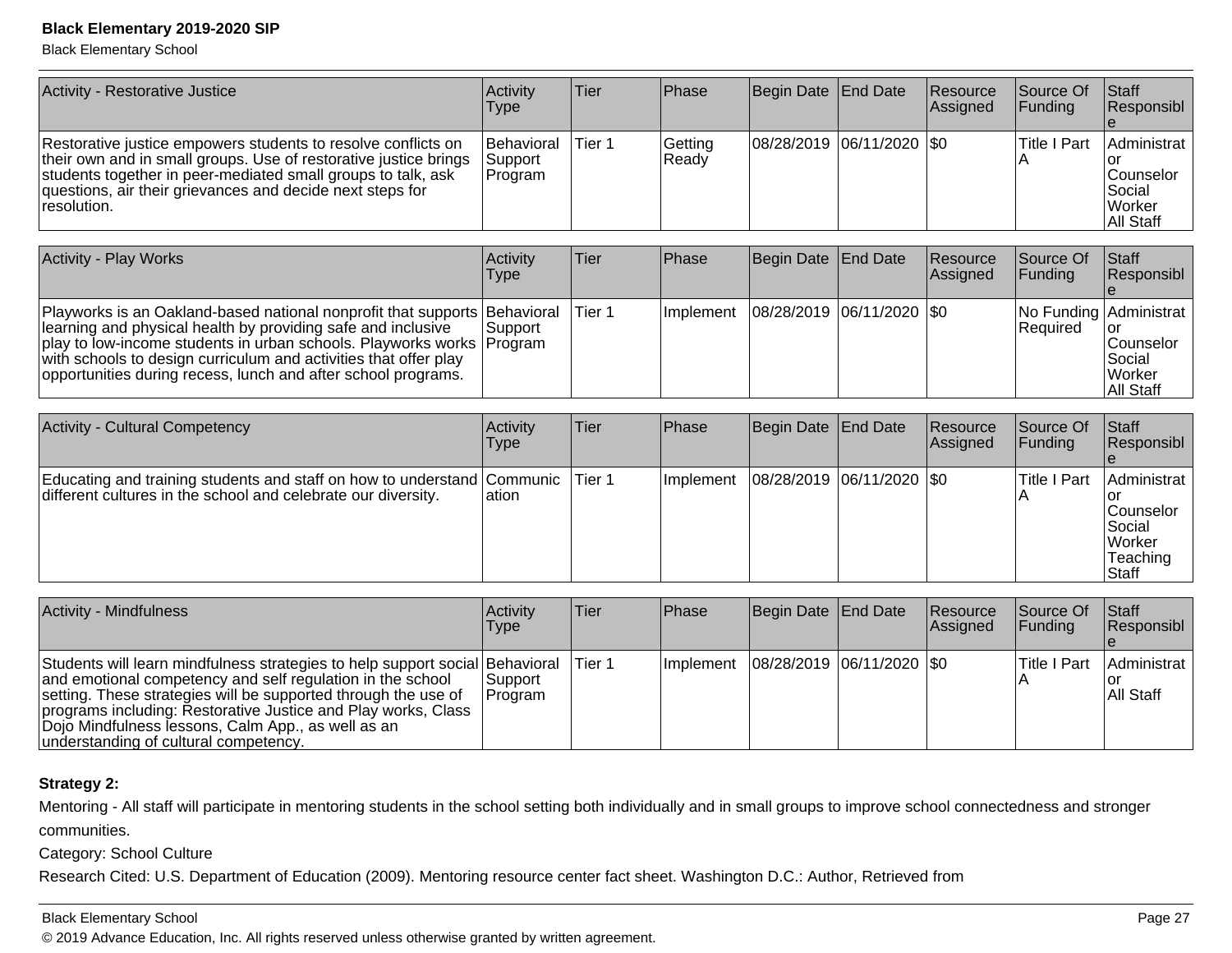Black Elementary School

### http://educationnorthwest.org/webfmsend/292

Tier: Tier 1

| Activity - Peer to Peer                                                                                                                                                                | Activity<br><b>Type</b>           | Tier   | <b>IPhase</b>    | Begin Date End Date           | <b>Resource</b><br>Assigned | <b>Source Of</b><br>IFundina | <b>Staff</b><br>Responsibl                                                              |
|----------------------------------------------------------------------------------------------------------------------------------------------------------------------------------------|-----------------------------------|--------|------------------|-------------------------------|-----------------------------|------------------------------|-----------------------------------------------------------------------------------------|
| An opportunity for students in grades 4-5 to act as peer<br>mediators and mentors to other students in grades K-5 in the<br>building to promote conflict resolution and social skills. | Behavioral<br> Support<br>Program | Tier 1 | Getting<br>Ready | $ 08/28/2019 06/11/2020 $ \$0 |                             | Required                     | No Funding Administrat<br>Tor<br>lCounselor<br><b>Social</b><br><b>Worker</b><br> Staff |

| Activity - Bee Hive-PreK-5 Cross Grade Level                                                                                                                                                                                                                                                                                  | <b>Activity</b><br><b>Type</b>    | Tier   | Phase            | Begin Date End Date           | <b>Resource</b><br>Assigned | <b>Source Of</b><br>IFundina | <b>Staff</b><br><b>Responsibl</b>                                                   |
|-------------------------------------------------------------------------------------------------------------------------------------------------------------------------------------------------------------------------------------------------------------------------------------------------------------------------------|-----------------------------------|--------|------------------|-------------------------------|-----------------------------|------------------------------|-------------------------------------------------------------------------------------|
| Students in grades PreK-5 will be placed in mentoring rooms<br>with one staff member serving as the group mentor. These<br>groups will be called the Bee Hive. This grouping is a way to<br>promote teaching of life skills, promotes community and<br>mentoring opportunities for students from all grade in the<br>Ischool. | Behavioral<br>Support<br> Program | Tier 1 | Getting<br>Ready | $ 08/28/2019 06/11/2020 $ \$0 |                             | lTitle I Part                | <b>Administrat</b><br><b>ICounselor</b><br><b>Social</b><br><b>Worker</b><br>lStaff |

| <b>Activity - Building Based Mentoring</b>                                                                                                                                                                                                                                                                                                                                                                                                                                                            | Activity<br><b>Type</b>             | Tier   | Phase       | Begin Date End Date |                               | <b>Resource</b><br>Assigned | Source Of<br><b>Funding</b>      | <b>Staff</b><br>Responsibl |
|-------------------------------------------------------------------------------------------------------------------------------------------------------------------------------------------------------------------------------------------------------------------------------------------------------------------------------------------------------------------------------------------------------------------------------------------------------------------------------------------------------|-------------------------------------|--------|-------------|---------------------|-------------------------------|-----------------------------|----------------------------------|----------------------------|
| The Superintendents challenge is a way for staff to identify<br>students who need an extra role model or mentor in the<br>building due to issues with behavior, academics or difficult<br>home lives. Students are indentified by their classroom teacher<br>and then matched with a staff mentor. This mentor conducts<br>weekly check-ins with to support their student mentee both<br>academically and socially in the building. These mentor/mentee<br>relationships stay the same each year K-5. | Behavioral<br> Support_<br> Program | Tier 2 | l Implement |                     | $ 08/28/2019 06/11/2020 $ \$0 |                             | No Funding All Staff<br>Required |                            |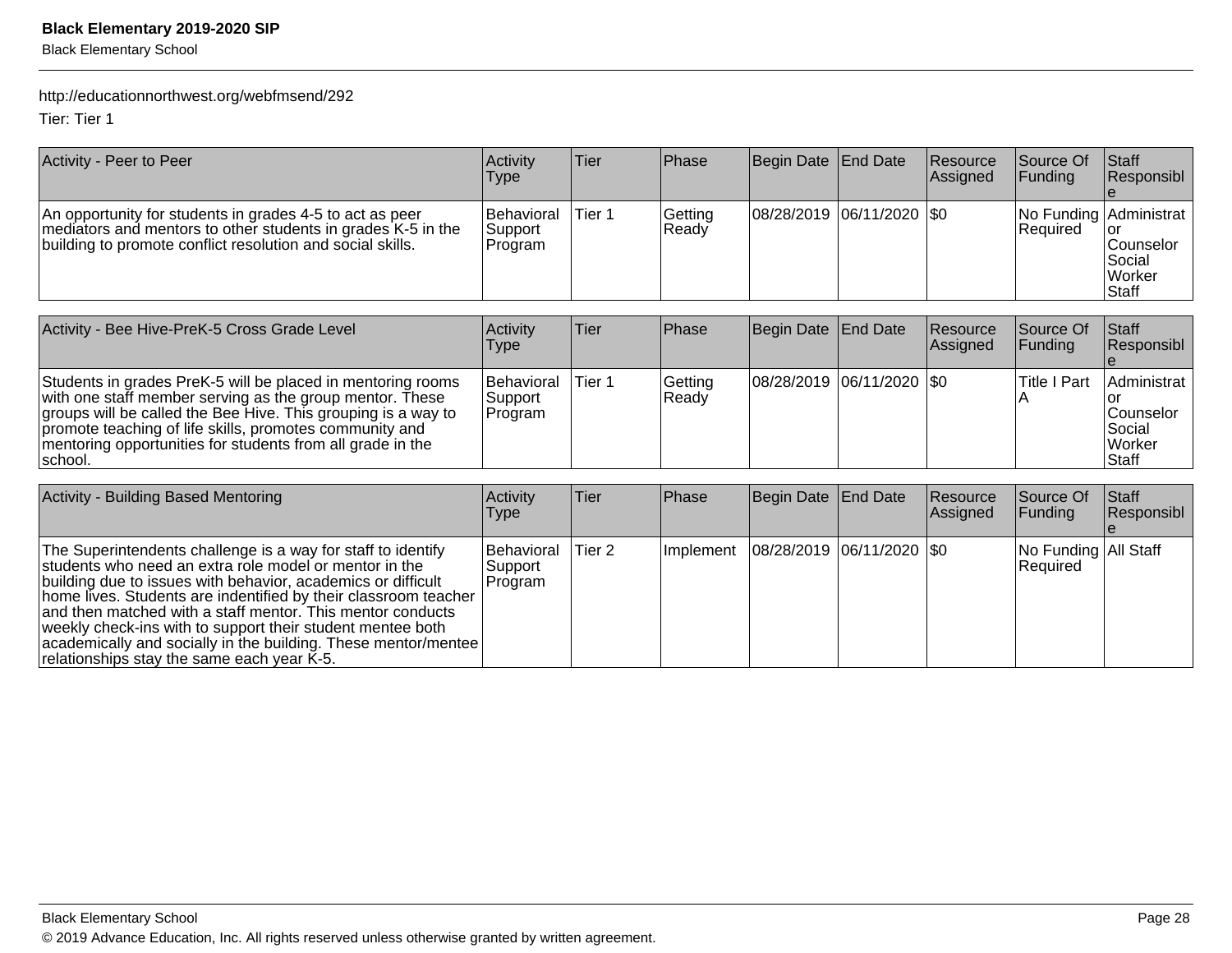## **Activity Summary by Funding Source**

### **Below is a breakdown of your activities by funding source**

### **No Funding Required**

| <b>Activity Name</b>                                                          | <b>Activity Description</b>                                                                                                                                                                                                                                                                                                                                                                                                                                                                                                                                                                                                                                                        | Activity<br>Type               | Tier              | Phase     | Begin Date   End Date |                            | Resource<br>Assigned | Staff<br>Responsibl                                        |
|-------------------------------------------------------------------------------|------------------------------------------------------------------------------------------------------------------------------------------------------------------------------------------------------------------------------------------------------------------------------------------------------------------------------------------------------------------------------------------------------------------------------------------------------------------------------------------------------------------------------------------------------------------------------------------------------------------------------------------------------------------------------------|--------------------------------|-------------------|-----------|-----------------------|----------------------------|----------------------|------------------------------------------------------------|
| Utilizing Reading<br>Manipulatives                                            | Instructional staff will utilize reading manipulatives<br>to enhance student understanding of concepts<br>being taught (manipulatives may include, but are<br>not limited to: Language Arts Versatiles, story<br>cubes, Wikki Stix, highlight tape, multi-sensory<br>sand and screens, whiteboards, magnetic letters,<br>vocabulary cards).<br>Manipulatives will be used at a minimum of twice a<br>week.                                                                                                                                                                                                                                                                         | Academic<br>Support<br>Program | Tier <sub>2</sub> | Monitor   |                       | 08/28/2019 06/11/2020  \$0 |                      | Classroom<br>teacher,<br>Title I<br>teacher, EL<br>teacher |
| <b>Progress Monitoring</b>                                                    | Staff will align instruction (lesson planning) with<br>district curriculum and pacing guides. They will<br>increase their understanding of utilizing high-<br>leverage, research-based instructional strategies<br>in order to improve the effectiveness of instruction.<br>Staff will create, implement and analyze building<br>and district-level common assessments' results to<br>drive instruction. They will continue the MTSS<br>process to ensure all student growth in<br>achievement and behavioral successes and will<br>monitor and analyze the impact of adult<br>implementation of instructional strategies and<br>activities as they relate to student achievement. | Evaluation                     | Tier 1            | Monitor   |                       | 08/28/2019 06/11/2020  \$0 |                      | All staff.                                                 |
| Monitor Implementation<br>of Target Assisted<br>Guided Reading and<br>Writing | Monitor the implementation of Tier 2 guided<br>reading and writing through principal walk<br>throughs and bi-weekly Title I logs.                                                                                                                                                                                                                                                                                                                                                                                                                                                                                                                                                  | Monitor                        | Tier <sub>2</sub> | Implement | 08/28/2019            | 06/11/2020 \$0             |                      | Title I and<br>EL teacher.                                 |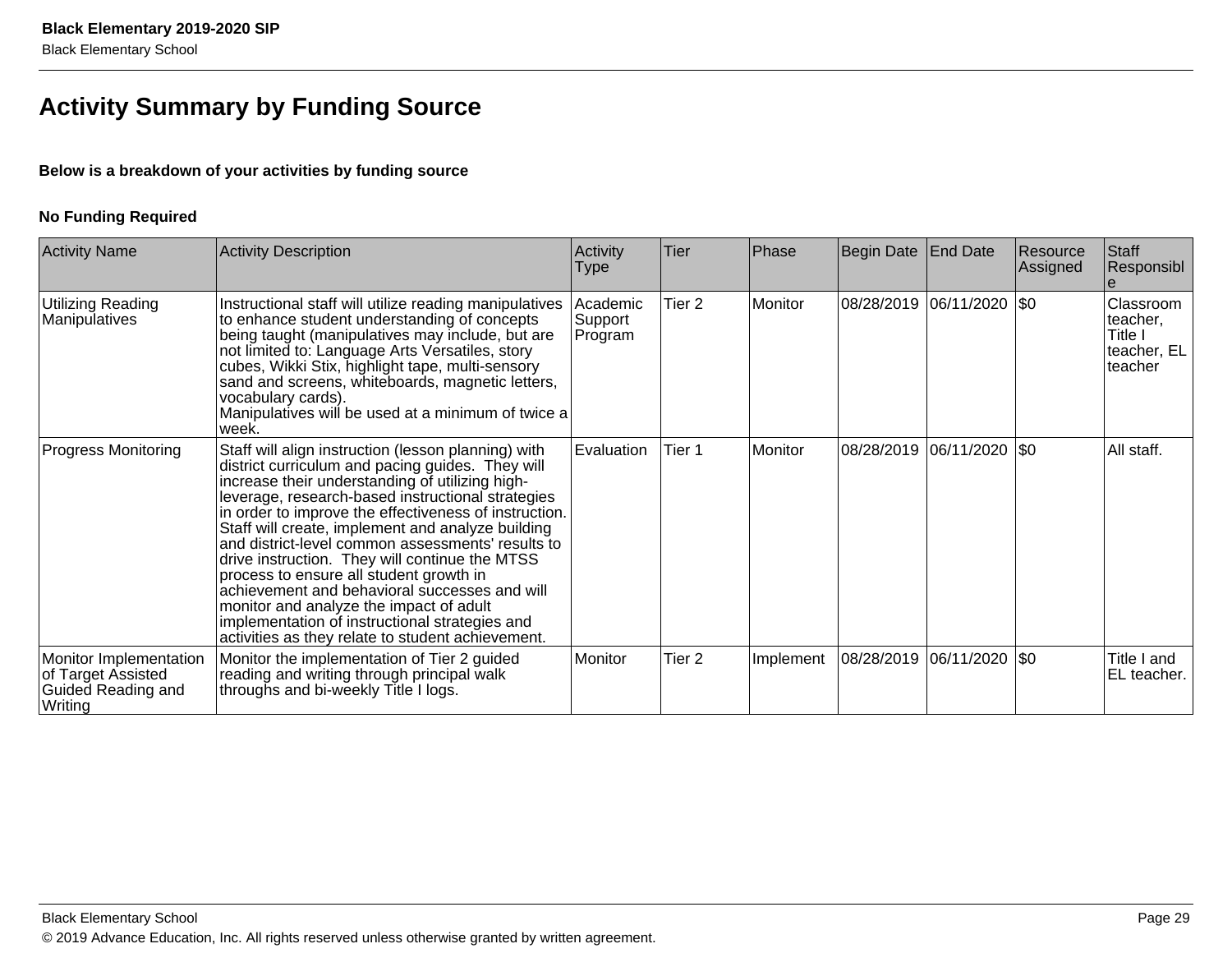Black Elementary School

| <b>Progress Monitoring</b>                                    | Staff will align instruction (lesson planning) with<br>district curriculum and pacing guides. They will<br>increase their understanding of utilizing high-<br>leverage, research-based instructional strategies<br>to improve the effectiveness of instruction. Staff<br>will create, implement and analyze building and<br>district-level common assessments' results to<br>drive instruction. They will continue the MTSS<br>process to ensure all student growth in<br>achievement and behavioral successes and will<br>monitor and analyze the impact of adult<br>implementation of instructional strategies and<br>activities as they relate to student achievement. | Professiona <sup>Tier</sup> 1<br>I Learning |                   | Monitor          |                       | 08/28/2019 06/11/2020     | $\sqrt{50}$ | All teaching<br>staff and<br>Principal.                                                                                                           |
|---------------------------------------------------------------|---------------------------------------------------------------------------------------------------------------------------------------------------------------------------------------------------------------------------------------------------------------------------------------------------------------------------------------------------------------------------------------------------------------------------------------------------------------------------------------------------------------------------------------------------------------------------------------------------------------------------------------------------------------------------|---------------------------------------------|-------------------|------------------|-----------------------|---------------------------|-------------|---------------------------------------------------------------------------------------------------------------------------------------------------|
| Content Area Guided<br>Reading                                | Teachers will group and instruct students<br>according to their instructional reading levels.<br>They will meet with students at a minimum of<br>three times per week, utilizing the literacy library<br>for leveled readers for small group instruction. The<br>literacy library contains a wide variety of level<br>books for all content areas.                                                                                                                                                                                                                                                                                                                        | Academic<br>Support<br>Program              | Tier <sub>2</sub> | Evaluate         | 08/28/2019            | 06/11/2020                | \$0         | Classroom<br>teachers,<br>EL teacher,<br>and Title I<br>teacher                                                                                   |
| Monitor Implementation<br>of Differentiation<br>Strategies    | Monitor the implementation of differentiated<br>strategies through principal walk throughs, lesson<br>plans, computer lab schedules, staff discussions<br>and student samples.                                                                                                                                                                                                                                                                                                                                                                                                                                                                                            | Monitor                                     | Tier 1            | Implement        | 08/28/2019 06/11/2020 |                           | l\$0        | All teaching<br>staff and<br>Principal.                                                                                                           |
| Monitor Implementation<br>of Writing Across the<br>Curriculum | Monitoring the implementation of writing across<br>the curriculum through principal walk throughs,<br>lesson plans, student work, and data director.                                                                                                                                                                                                                                                                                                                                                                                                                                                                                                                      | Monitor                                     | Tier 1            | Getting<br>Ready | 08/28/2019            | 06/11/2020                | \$0         | Classroom<br>lteachers<br>land<br>principal.                                                                                                      |
| Monitor Implementation<br>of Differentiation<br>Strategies    | Monitor the implementation of differentiated<br>strategies through principal walk throughs, lesson<br>plans, computer lab schedules, staff discussions<br>and student samples.                                                                                                                                                                                                                                                                                                                                                                                                                                                                                            | Monitor                                     | Tier 1            | Implement        | 08/28/2019            | 06/11/2020                | \$0         | All teaching<br>staff and<br>Principal.                                                                                                           |
| Parent Meet the<br><b>Teacher and Curriculum</b><br>Night     | Parent Meet the Teacher and Curriculum night will Parent<br>be held for<br>grades K-5 and designed by the classroom<br>teachers within<br>each grade level. Teachers will give an overview<br>of the<br>curriculum standards and expectations, as well as<br>resources<br>that may be available (i.e., classroom website,<br>curriculum<br>websites etc). Examples of strategies that are<br>modeled in the<br>classroom will be modeled for parents. This will<br>give parents<br>the tools to help their child master concepts and<br>will be held<br>once in September.                                                                                                | Involvemen                                  | Tier 1            | Monitor          |                       | 08/28/2019 06/11/2020 \$0 |             | Classroom<br>teachers<br>land Media<br>Specialist.<br>Allied Arts<br>teachers<br>and<br><b>Itinerants</b><br>will be<br>available<br>for support. |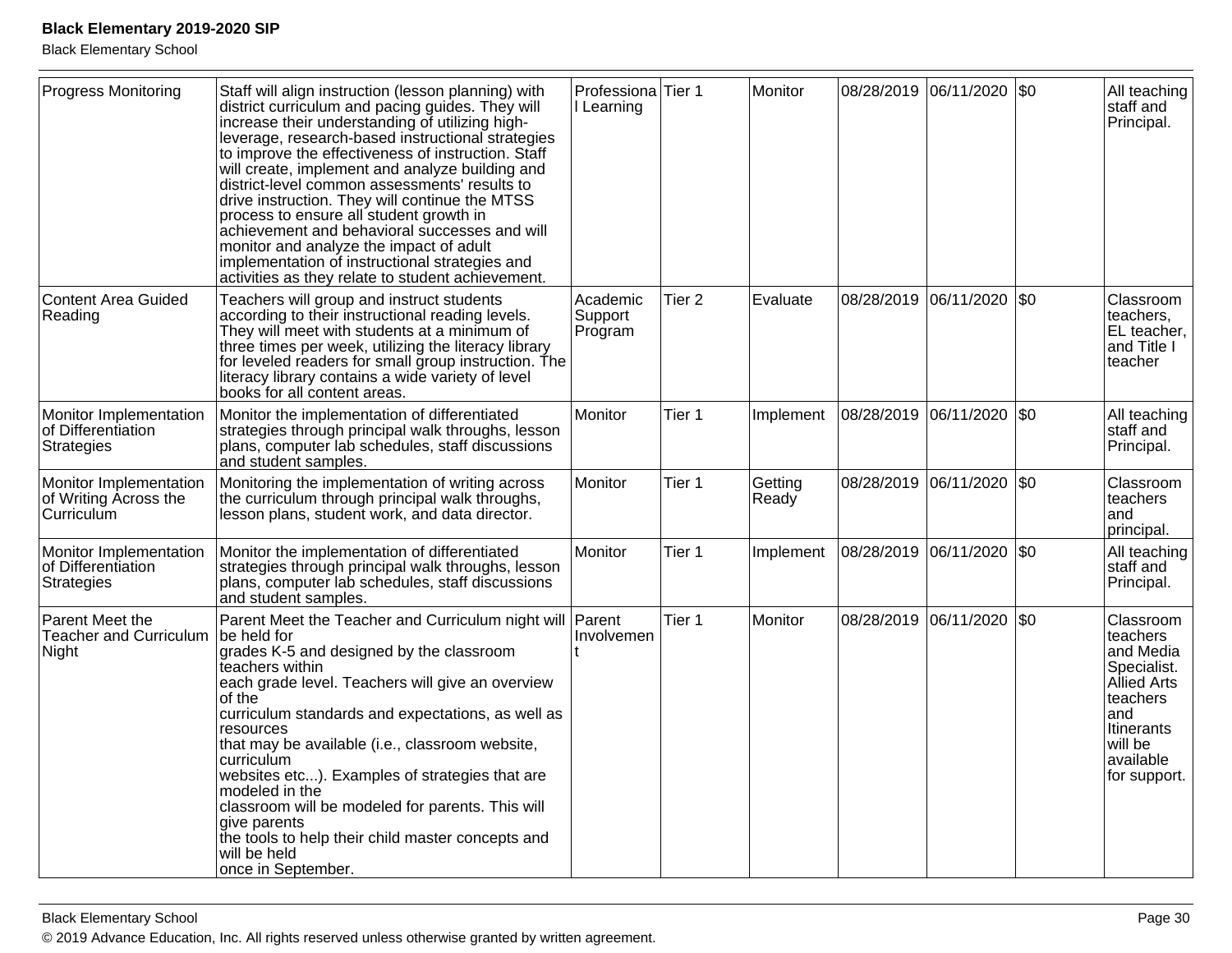| <b>Read Naturally</b><br>Intervention Kit                                     | The Read Naturally Strategy combines the three<br>powerful, research-proven strategies of teacher-<br>modeling, repeated reading, and progress<br>monitoring to create an effective tool that<br>individualizes instruction and improves reading<br>proficiency. Using audio support and tracking their<br>progress, students work with high-interest material<br>at their skill level to improve fluency, vocabulary,<br>and comprehension. The Title I teacher will use<br>this activity weekly along with guided reading.<br>The teacher will have students take cold and hot<br>scores to check their progress. Students will also<br>monitor their own progress through their work<br>logs. | Academic<br>Support<br>Program   | Tier <sub>3</sub> | Implement        |            | 08/28/2019 06/11/2020 \$0   | Title I<br>Teacher                                                                                             |
|-------------------------------------------------------------------------------|--------------------------------------------------------------------------------------------------------------------------------------------------------------------------------------------------------------------------------------------------------------------------------------------------------------------------------------------------------------------------------------------------------------------------------------------------------------------------------------------------------------------------------------------------------------------------------------------------------------------------------------------------------------------------------------------------|----------------------------------|-------------------|------------------|------------|-----------------------------|----------------------------------------------------------------------------------------------------------------|
| Monitor Implementation<br>of Target Assisted<br>Guided Reading and<br>Writing | Monitor the implementation of Tier 3 guided<br>reading and writing through principal walk<br>throughs and bi-weekly Title I lesson plans.                                                                                                                                                                                                                                                                                                                                                                                                                                                                                                                                                        | Monitor                          | Tier <sub>3</sub> | Implement        |            | 08/28/2019 06/11/2020 \$0   | Title I and<br>EL teacher.                                                                                     |
| Monitor Implementation<br>of Writing Across the<br><b>Curriculum</b>          | Monitoring the implementation of writing across<br>the curriculum through principal walk-throughs,<br>lesson plans, student work, and data director.                                                                                                                                                                                                                                                                                                                                                                                                                                                                                                                                             | Monitor                          | Tier 1            | Getting<br>Ready |            | 08/28/2019  06/11/2020  \$0 | Classroom<br>teachers<br>and<br>principal.                                                                     |
| Implementation of<br><b>Classroom Instruction</b><br>that Works Strategies    | Staff who are trained will use strategies from<br>Classroom Instruction that Works, such as<br>Advanced Organizers, Non-Linguistic<br>Representations, Summarizing, Note Taking and<br>Identifying Similarities and Differences during<br>math instruction and activities. This will take place<br>a minimum of three times per week.                                                                                                                                                                                                                                                                                                                                                            | <b>Direct</b><br>Instruction     | Tier 1            | Implement        | 08/28/2019 | 06/11/2020 \$0              | Classroom<br>Teachers,<br><b>Allied Arts</b><br>Teachers,<br>Title I, EL<br>and Special<br>Education<br>Staff. |
| Play Works                                                                    | Playworks is an Oakland-based national nonprofit<br>that supports learning and physical health by<br>providing safe and inclusive play to low-income<br>students in urban schools. Playworks works with<br>schools to design curriculum and activities that<br>offer play opportunities during recess, lunch and<br>after school programs.                                                                                                                                                                                                                                                                                                                                                       | Behavioral<br>Support<br>Program | Tier 1            | Implement        | 08/28/2019 | 06/11/2020 \$0              | Administrat<br>or<br>Counselor<br>Social<br>Worker<br>All Staff                                                |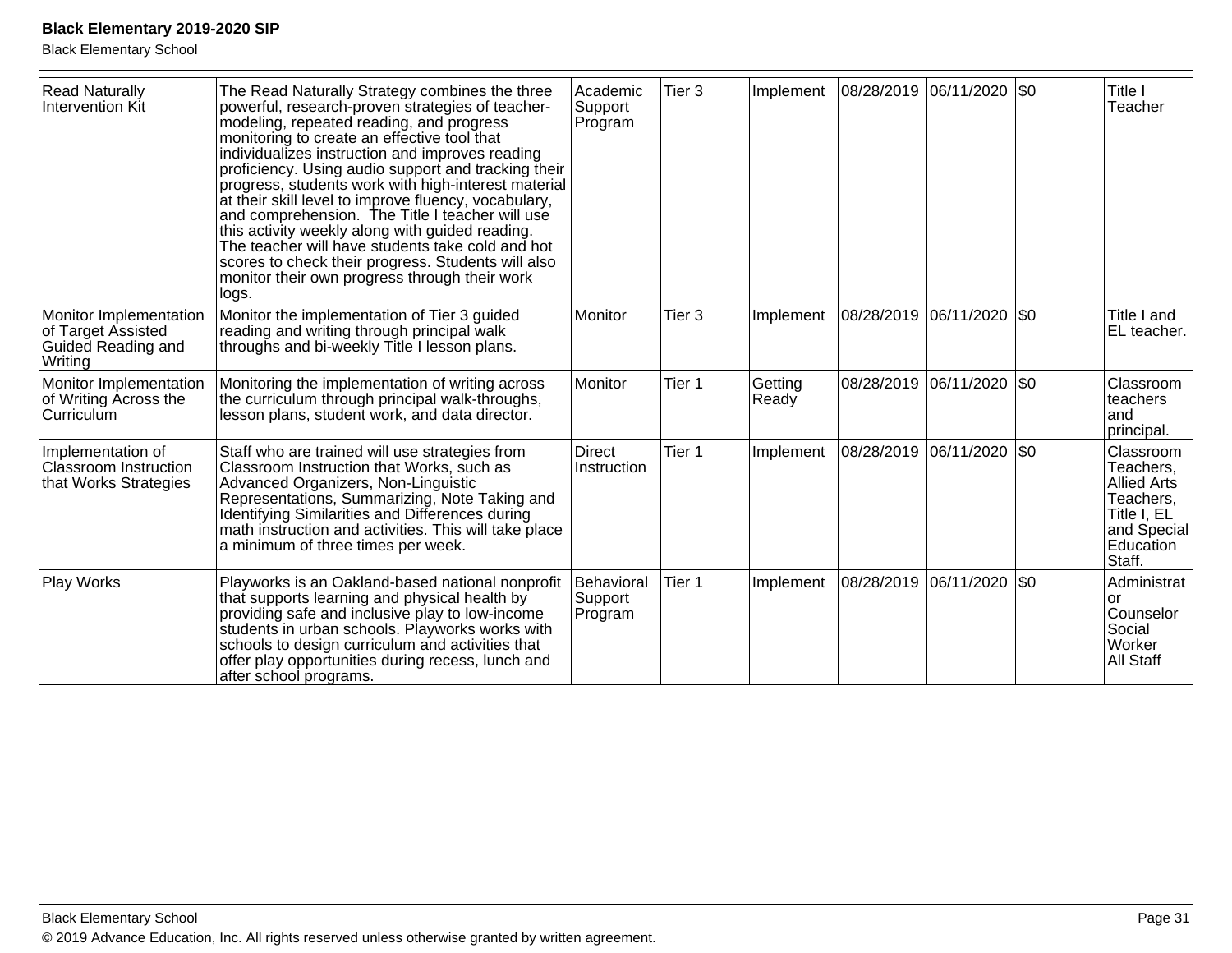| Supplimental Materials<br>for Hands-On Math                           | Teachers will use math manipulatives throughout<br>lessons at a minimum of twice a week to provide a<br>hands-on experience for students. Manipulatives<br>help students develop conceptual understanding<br>of mathematical ideas by representing the ideas<br>in multiple ways. By offering students a variety of<br>manipulatives, students may choose which is the<br>best way to visually represent the problem, which<br>will help them explain their understanding.<br>(Manipulatives may include, but are not limited to<br>math versa-tiles, base ten blocks, sorting squares,<br>scales, clocks, tangrams, solid figures, web-based<br>learning activities, EnVision support materials,<br>etc | Academic<br>Support<br>Program            | Tier <sub>2</sub> | Monitor          |                           | 08/28/2019 06/11/2020 \$0 |     | Classroom<br>teachers,<br>EL teacher<br>and Special<br>Education<br>staff. |
|-----------------------------------------------------------------------|----------------------------------------------------------------------------------------------------------------------------------------------------------------------------------------------------------------------------------------------------------------------------------------------------------------------------------------------------------------------------------------------------------------------------------------------------------------------------------------------------------------------------------------------------------------------------------------------------------------------------------------------------------------------------------------------------------|-------------------------------------------|-------------------|------------------|---------------------------|---------------------------|-----|----------------------------------------------------------------------------|
| Monitor Implementation<br>of School and<br>Community<br>Collaboration | Monitor the implementation of school and<br>community collaboration through parent, student<br>and teacher surveys to see if events are<br>beneficial, as well as school website.                                                                                                                                                                                                                                                                                                                                                                                                                                                                                                                        | Monitor                                   | Tier 1            | Getting<br>Ready | 08/28/2019                | 06/11/2020                | \$0 | All teaching<br>staff and<br>Principal.                                    |
| Utilizing Blackboard<br>Resources                                     | Teachers will utilize resources placed on<br>Blackboard to further enhance classroom<br>instruction. Some of the resources that will be<br>looked at are updated pacing guides, performance<br>tasks, writing to explain, MAISA units and more.<br>This resource will be accessed at a minimum of<br>once per trimester.                                                                                                                                                                                                                                                                                                                                                                                 | Professiona <sup>Tier</sup> 1<br>Learning |                   | Implement        | 08/28/2019 06/11/2020     |                           | \$0 | All teaching<br>staff and<br>Principal.                                    |
| Peer to Peer                                                          | An opportunity for students in grades 4-5 to act as<br>peer mediators and mentors to other students in<br>grades K-5 in the building to promote conflict<br>resolution and social skills.                                                                                                                                                                                                                                                                                                                                                                                                                                                                                                                | Behavioral<br>Support<br>Program          | Tier 1            | Getting<br>Ready |                           | 08/28/2019 06/11/2020 \$0 |     | Administrat<br>or<br>Counselor<br>Social<br>Worker<br><b>Staff</b>         |
| Monitor Implementation<br>of School and<br>Community<br>Collaboration | Monitor the implementation of school and<br>community collaboration through parent, student<br>and teacher surveys to see if events are<br>beneficial, as well as school website.                                                                                                                                                                                                                                                                                                                                                                                                                                                                                                                        | Monitor                                   | Tier 1            | Getting<br>Ready |                           | 08/28/2019 06/11/2020 \$0 |     | All teaching<br>staff and<br>Principal.                                    |
| <b>Building Based</b><br>Mentoring                                    | The Superintendents challenge is a way for staff<br>to identify students who need an extra role model<br>or mentor in the building due to issues with<br>behavior, academics or difficult home lives.<br>Students are indentified by their classroom<br>teacher and then matched with a staff mentor.<br>This mentor conducts weekly check-ins with to<br>support their student mentee both academically<br>and socially in the building. These mentor/mentee<br>relationships stay the same each year K-5.                                                                                                                                                                                              | Behavioral<br>Support<br>Program          | Tier <sub>2</sub> | Implement        | 08/28/2019 06/11/2020 \$0 |                           |     | All Staff                                                                  |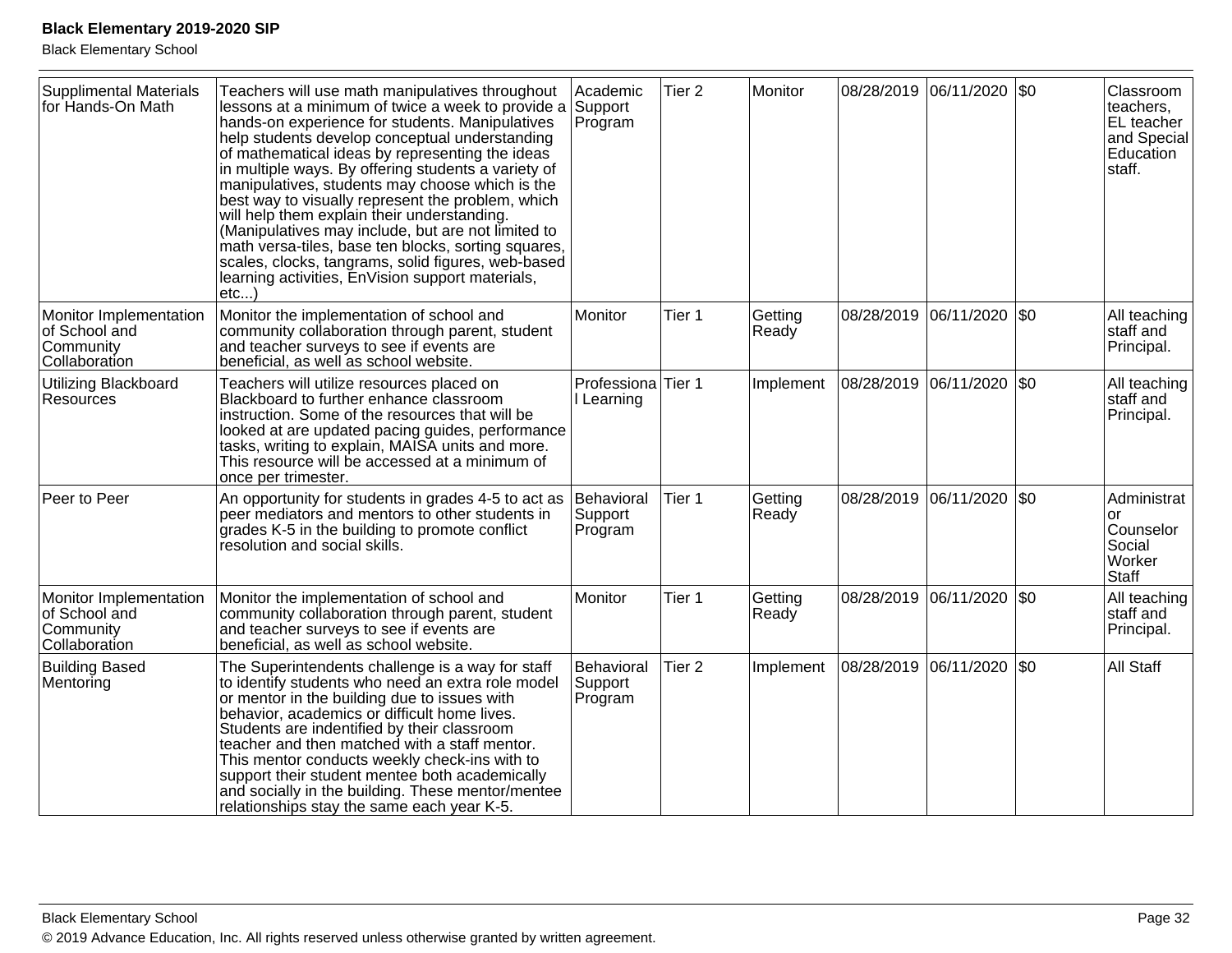Black Elementary School

| Evaluate Math Journals | Evaluate math journals by assessing how the<br>journals are set up and vocabulary taught at the<br>end of each trimester. Teachers will review to<br>make sure how<br>often the content vocabulary is being used. They<br>will use the district provided rubric to score student<br>work and adjust instruction accordingly.                                                                                                                                                                                                                                                                                                                                                                                     | Evaluation                     | Tier 1            | Implement        | 08/28/2019 06/11/2020 \$0   |  | Classroom<br>teachers.                        |
|------------------------|------------------------------------------------------------------------------------------------------------------------------------------------------------------------------------------------------------------------------------------------------------------------------------------------------------------------------------------------------------------------------------------------------------------------------------------------------------------------------------------------------------------------------------------------------------------------------------------------------------------------------------------------------------------------------------------------------------------|--------------------------------|-------------------|------------------|-----------------------------|--|-----------------------------------------------|
| Flexible Grouping      | Teachers will work with their grade level partner to  Behavioral<br>combine students within the grade level to work on Support<br>guided practice of a concept. By having flexible<br>groups, teachers can work to help not only the<br>struggling students, but to help those that already<br>know a skill and need to be challenged.<br>Depending on the students' need, this could be<br>done across the grade levels as well. This should<br>happen 2-3 times per month or more, if<br>appropriate.                                                                                                                                                                                                          | Program                        | Tier <sub>2</sub> | Getting<br>Ready | 08/28/2019  06/11/2020  \$0 |  | Classroom<br>teachers.                        |
| Big 6 Research         | The media specialist and teacher in grade K-5 will<br>work together using the Big6 Skills approach to<br> create a research project. The Big6 approach to<br>information and technology skills instruction is a<br>systematic process that continually grows. Using<br>this model, we will help provide students with<br>information-based, problem-solving, and decision-<br>making skills that will empower and improve<br>literacy. Research will be done at a minimum of<br>one project per grade level each year. The teacher<br>and media specialist will choose either a science<br>or a social studies topic for students to research.<br>The computer lab will be made available for this<br>as needed. | Academic<br>Support<br>Program | Tier 1            | Implement        | 08/28/2019 06/11/2020 \$0   |  | Classroom<br>teachers,<br>Media<br>Specialist |

### **Title I Part A**

| <b>Activity Name</b> | Activity Description                                                                                                                                                                                                      | <b>Activity</b><br><b>Type</b> | 'Tier  | Phase     | Begin Date End Date         | Resource<br><b>Assigned</b> | <b>Staff</b><br>Responsibl |
|----------------------|---------------------------------------------------------------------------------------------------------------------------------------------------------------------------------------------------------------------------|--------------------------------|--------|-----------|-----------------------------|-----------------------------|----------------------------|
| <b>MTSS Process</b>  | MTSS Process-Staff will analyze screener and<br>diagnostic data to plan and provide Tier 2 and 3<br>linterventions. Staff will also meet quarterly to plan   Program<br>for student needs and determine student progress. | lAcademic<br>Support           | Tier 3 | Implement | 08/28/2019  06/11/2020  \$0 |                             | All Staff                  |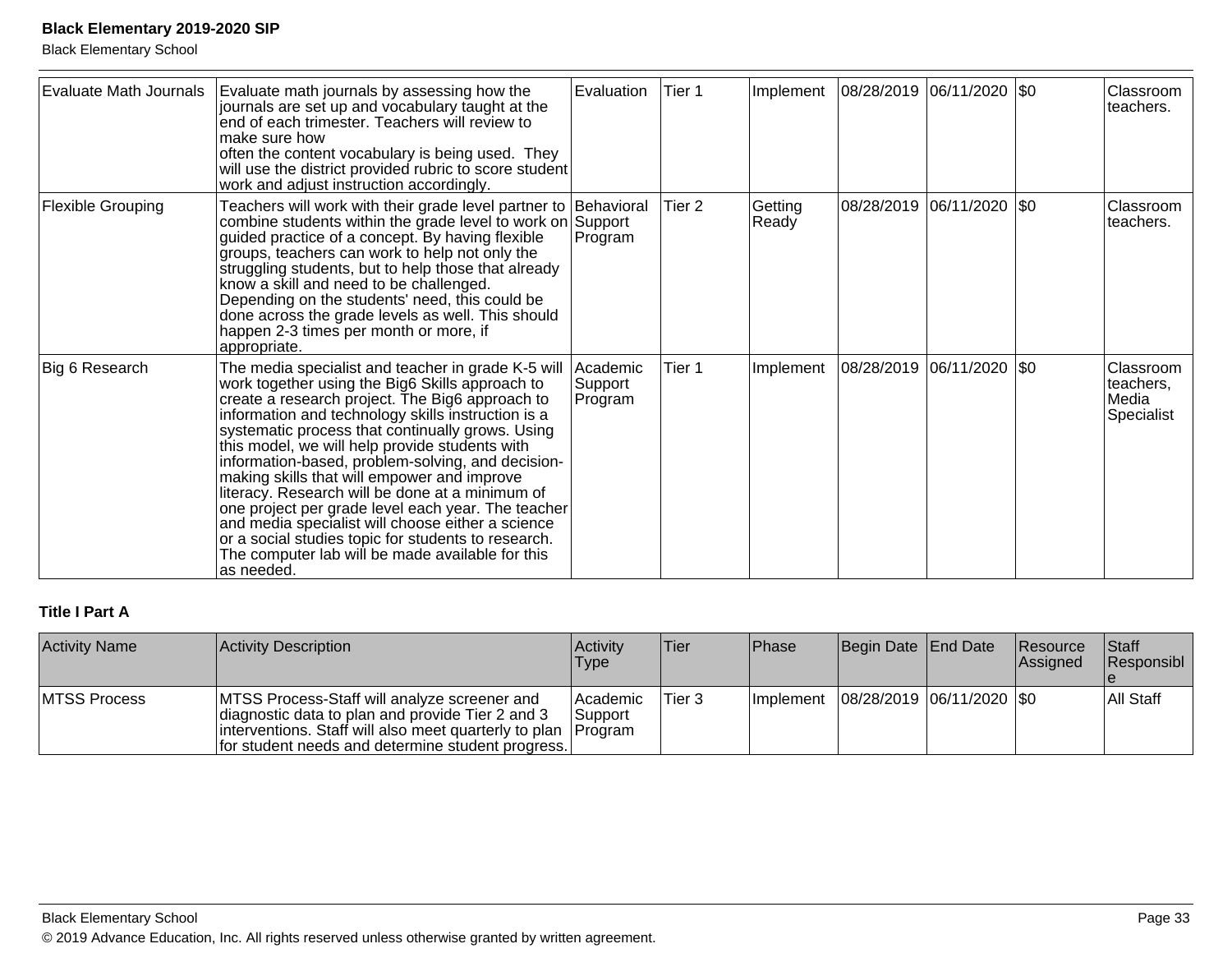| Research Based<br>Professional<br>Development        | Staff will participate in research-based<br>instructional professional development.<br>Professional development will benefit all students<br>on the Multi-tier system of support. Professional<br>development opportunities may include but are not<br>limited to Add+Vantage Math Recovery, Math<br>Common Core Standards Implementation,<br>Practical Ideas for Educators, Various MISD and<br>WCS math training, Classroom Instruction that<br>Works, Building Academic Vocabulary, The<br>Leader in Me - 7 Habits for Happy Kids, Love and<br>Logic, DISC, Building Healthy Classroom<br>Communities, Mindfulness, and elementary school<br>counselor provided professional development. | Professiona <sup>Tier</sup> 1<br>I Learning | Implement | 08/28/2019 06/11/2020 \$0 | Classroom<br>teachers,<br>Title I<br>teacher, EL<br>teacher and<br>Resource<br>Room<br>teachers.<br>(Allied arts<br>and<br>litinerants<br>where<br>appropriate |
|------------------------------------------------------|----------------------------------------------------------------------------------------------------------------------------------------------------------------------------------------------------------------------------------------------------------------------------------------------------------------------------------------------------------------------------------------------------------------------------------------------------------------------------------------------------------------------------------------------------------------------------------------------------------------------------------------------------------------------------------------------|---------------------------------------------|-----------|---------------------------|----------------------------------------------------------------------------------------------------------------------------------------------------------------|
| <b>Research Based</b><br>Professional<br>Development | Staff will participate in research-based<br>instructional professional development.<br>Professional development will benefit all students<br>on the Multi-tier system of support. Professional<br>development opportunities may include, but are<br>not limited to Ad+Vantage Math Recovery, Math<br>Common Core Standards Implementation,<br>Practical Ideas for Educators, Various MISD and<br>WCS math training, PLC and Common<br>Assessments, Classroom Instruction that Works,<br>Building Academic Vocabulary, Love and Logic,<br>Playworks, Mindfulness, and Building Healthy<br>Classroom Community.                                                                                | Professiona Tier 1<br>Learning              | Implement | 08/28/2019 06/11/2020 \$0 | Classroom<br>teachers,<br>Title I<br>teachers<br>and aides,<br>EL teacher<br>land<br>Resource<br>Room<br>teachers.                                             |
| Research Based<br>Professional<br>Development        | Staff will participate in research-based<br>instructional professional development.<br>Professional development will benefit all students<br>on the Multi-tier system of support. Professional<br>development opportunities may include, but are<br>not limited to: Ad+Vantage Math Recovery, Math<br>Common Core Standards Implementation,<br>Practical Ideas for Educators, Various MISD and<br>WCS math training, Classroom Instruction that<br>Works, Building Academic Vocabulary, Thinking<br>Maps, The Leader in Me - 7 Habits for Happy<br>Kids, Love and Logic, DISC, Playworks,<br>MIndfulness, and Building Healthy Classroom<br>Community.                                       | Professiona Tier 1<br>I Learning            | Monitor   | 08/28/2019 06/11/2020 \$0 | Classroom<br>teachers,<br>Media<br>Specialist,<br>Title I<br>teacher, EL<br>teacher and<br>Resource<br>Room<br>teachers.                                       |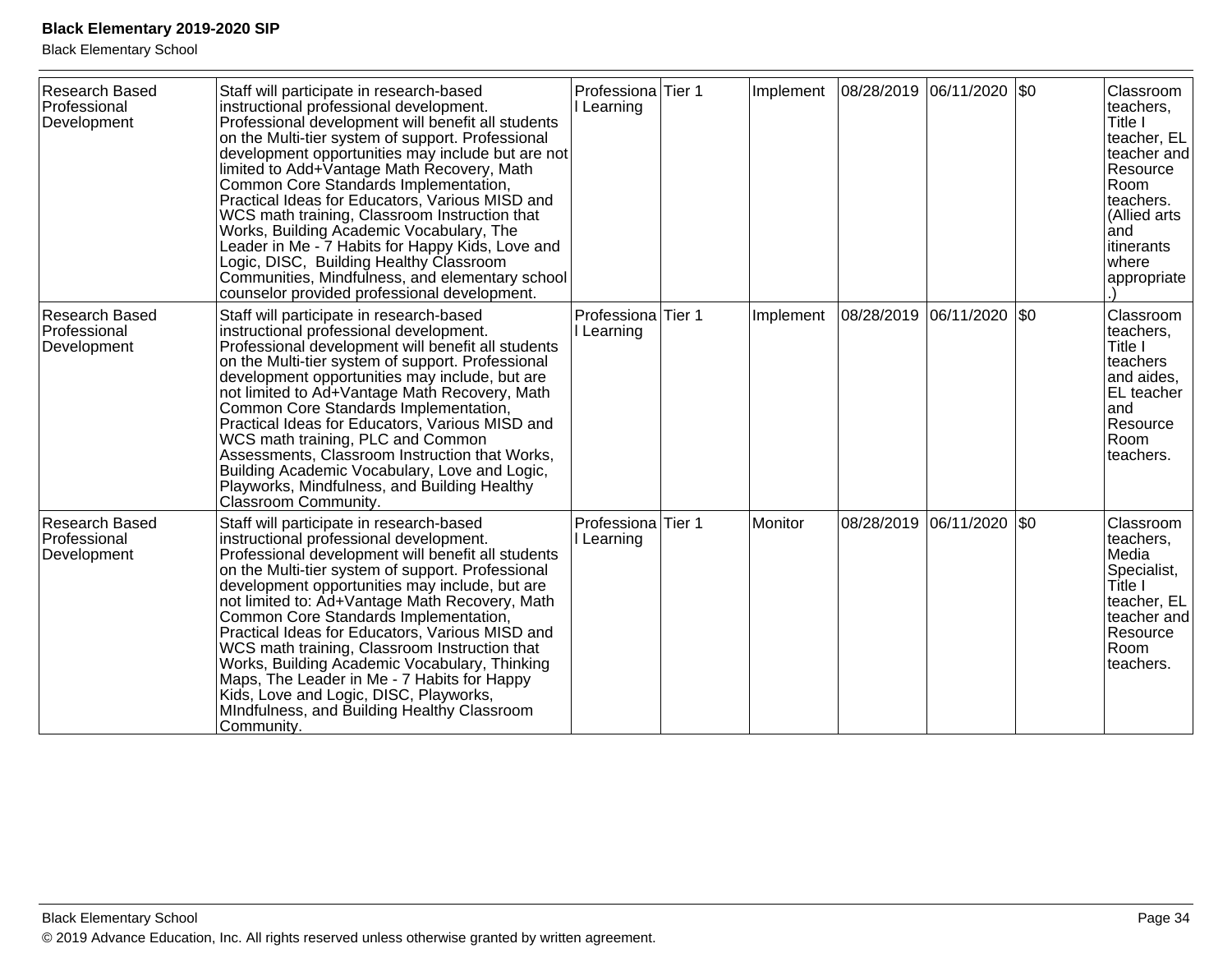| DISC/Personality<br>Insights                   | Staff will be evaluated and trained by certified<br>Personality Insights trainers. Personality Insights<br>is about transformation based on understanding<br>each staff members strengths and weaknesses.<br>The trainers are committed to helping gain insights<br>that will empower staff and students to improve.<br>The approach is distinctly positive in orientation,<br>because they are invested in building people to<br>create stronger teams and stronger relationships.<br>Training can also be extended to the classroom to<br>better help teachers and students work together.                                                                                                                              | Behavioral<br>Support<br>Program | Tier 1            | Implement | 08/28/2019 06/11/2020 |                       | \$0     | All staff                                                                                                                                                      |
|------------------------------------------------|---------------------------------------------------------------------------------------------------------------------------------------------------------------------------------------------------------------------------------------------------------------------------------------------------------------------------------------------------------------------------------------------------------------------------------------------------------------------------------------------------------------------------------------------------------------------------------------------------------------------------------------------------------------------------------------------------------------------------|----------------------------------|-------------------|-----------|-----------------------|-----------------------|---------|----------------------------------------------------------------------------------------------------------------------------------------------------------------|
| Parent Information<br><b>Literacy Training</b> | Information Literacy involves recognizing when<br>information is<br>needed and being able to efficiently locate,<br>accurately evaluate,<br>effectively use, and clearly communicate in<br>various formats.<br>Parent Information Literacy Training will happen<br>twice a year.<br>Parents will be provided an opportunity to navigate<br>through<br>MeL (Michigan's Electronic Library), PebbleGO<br>(an online<br>encyclopedia) and other grade appropriate<br>databases and<br>learning sites. This focus will help give parents a<br>platform to<br>help students understand the research process,<br>learn how to<br>cite sources, and how to find grade appropriate<br>learning sites<br>for all curricular areas. | Parent<br>Involvemen             | Tier <sub>2</sub> | Implement | 08/28/2019 06/11/2020 |                       | $ $ \$0 | Media<br>Specialist<br>land<br>classroom<br>teachers                                                                                                           |
| Research Based<br>Professional<br>Development  | Staff will participate in research-based<br>instructional professional development.<br>Professional development will benefit all students<br>on the Multi-tier system of support. Professional<br>development opportunities may include but are not<br>limited to Add+Vantage Math Recovery, Math<br>Common Core Standards Implementation,<br>Practical Ideas for Educators, Various MISD and<br>WCS math training, Classroom Instruction that<br>Works, Building Academic Vocabulary, The<br>Leader in Me - 7 Habits for Happy Kids, Love and<br>Logic, Building Healthy Classroom Community,<br>Mindfulness, and elementary school counselor<br>provided professional development.                                      | Professiona Tier 1<br>I Learning |                   |           |                       | 08/28/2019 06/11/2020 | \$0     | Classroom<br>teachers,<br>Title I<br>teacher, EL<br>teacher and<br>Resource<br>Room<br>teachers.<br>(Allied arts<br>and<br>litinerants<br>where<br>appropriate |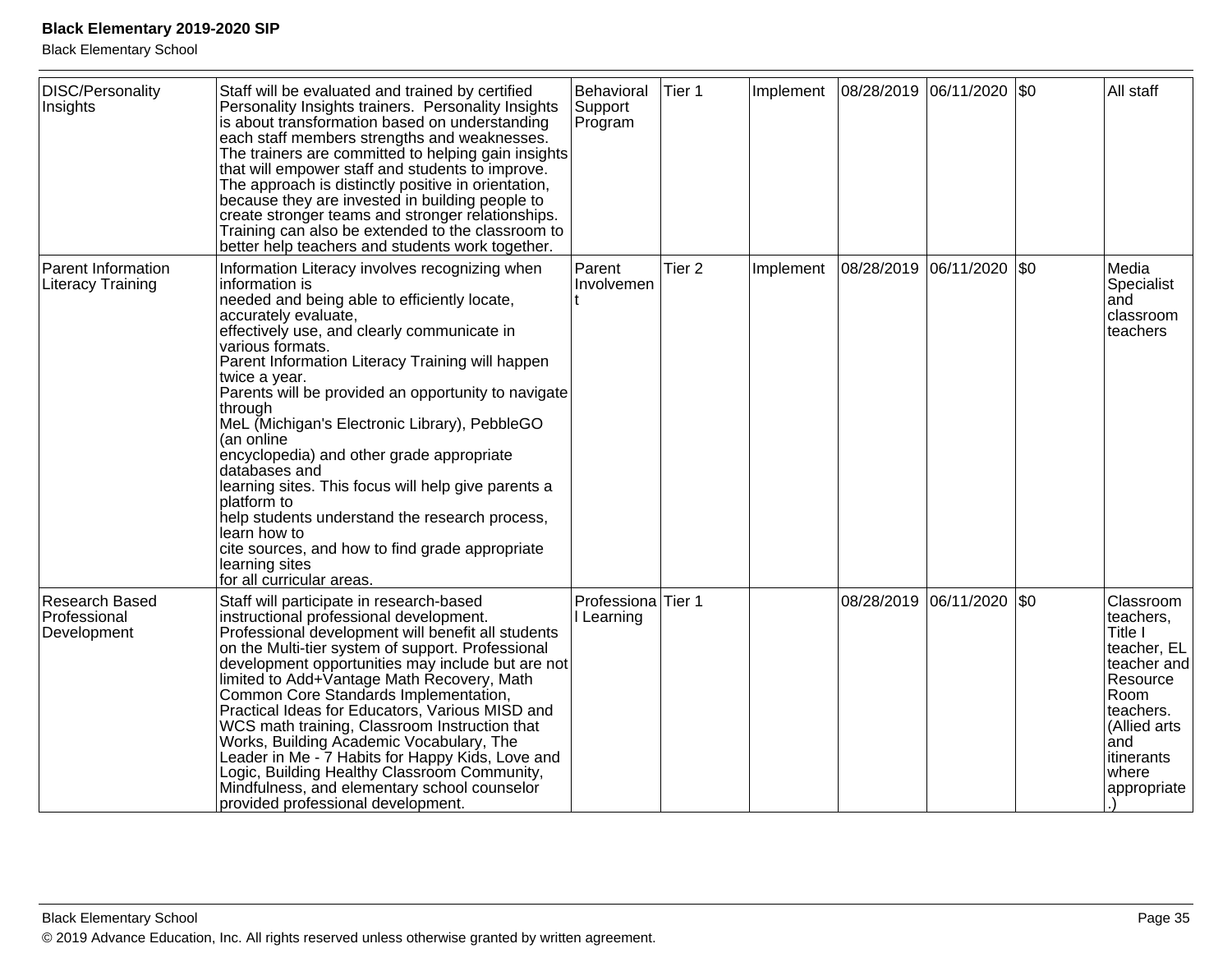| <b>Staff Professional Book</b><br>Club         | Staff will participate in professional book clubs at a Professiona Tier 1<br>minimum of once per year. Topics discussed may   Learning<br>include, but aren't limited to Mindfulness, children<br>in poverty, Coherence, getting total participation of<br>all students, and other varying topics.                                                                                                                                                                                                                                                                                                                                                                                                |                                                   |        | Getting<br>Ready |                       | 08/28/2019 06/11/2020 \$0 |           | Classroom<br>teachers.<br>Title I, EL,<br>Resource<br>Room,<br>Media<br>Specialist<br>and any<br>other<br>support<br>staff<br>necessary.                      |
|------------------------------------------------|---------------------------------------------------------------------------------------------------------------------------------------------------------------------------------------------------------------------------------------------------------------------------------------------------------------------------------------------------------------------------------------------------------------------------------------------------------------------------------------------------------------------------------------------------------------------------------------------------------------------------------------------------------------------------------------------------|---------------------------------------------------|--------|------------------|-----------------------|---------------------------|-----------|---------------------------------------------------------------------------------------------------------------------------------------------------------------|
| <b>Parent Information</b><br>Literacy Training | Information Literacy involves recognizing when<br>information is needed and being able to efficiently<br>locate, accurately evaluate, effectively use, and<br>clearly communicate in various formats. Parent<br>Information Literacy Training will happen twice a<br>year. Parents will be provided an opportunity to<br>navigate through MeL (Michigan's Electronic<br>Library), PebbleGO (an online encyclopedia) and<br>other grade appropriate databases and learning<br>sites. This focus will help give parents a platform<br>to help students understand the research process,<br>learn how to cite sources, and how to find grade<br>appropriate learning sites for all curricular areas. | Parent<br>Involvemen                              | Tier 1 | Implement        | 08/28/2019 06/11/2020 |                           | I\$0      | Media<br>Specialist/C<br>lassroom<br>teachers                                                                                                                 |
| Research Based<br>Professional<br>Development  | Staff will participate in research-based<br>instructional professional development.<br>Professional development will benefit all students<br>on the Multi-tier system of support. Professional<br>development opportunities may include but are not Program<br>limited to Add+Vantage Math Recovery, Math<br>Common Core Standards Implementation,<br>Practical Ideas for Educators, Various MISD and<br>WCS math training, Classroom Instruction that<br>Works, Building Academic Vocabulary, The<br>Leader in Me - 7 Habits for Happy Kids, Love and<br>Logic, Building Classroom Community, and<br>elementary school counselor provided<br>professional development.                           | Professiona<br>I Learning,<br>Academic<br>Support | Tier 2 | Implement        | 08/28/2019            | 06/11/2020                | <b>SO</b> | Classroom<br>teachers,<br>Title I<br>teacher, EL<br>teacher and<br>Resource<br>Room<br>teachers.<br>(Allied arts<br>and<br>itinerants<br>where<br>appropriate |
| <b>Cultural Competency</b>                     | Educating and training students and staff on how<br>to understand different cultures in the school and<br>celebrate our diversity.                                                                                                                                                                                                                                                                                                                                                                                                                                                                                                                                                                | Communic<br>ation                                 | Tier 1 | Implement        | 08/28/2019 06/11/2020 |                           | \$0       | Administrat<br>or<br>Counselor<br>Social<br>Worker<br>Teaching<br>Staff                                                                                       |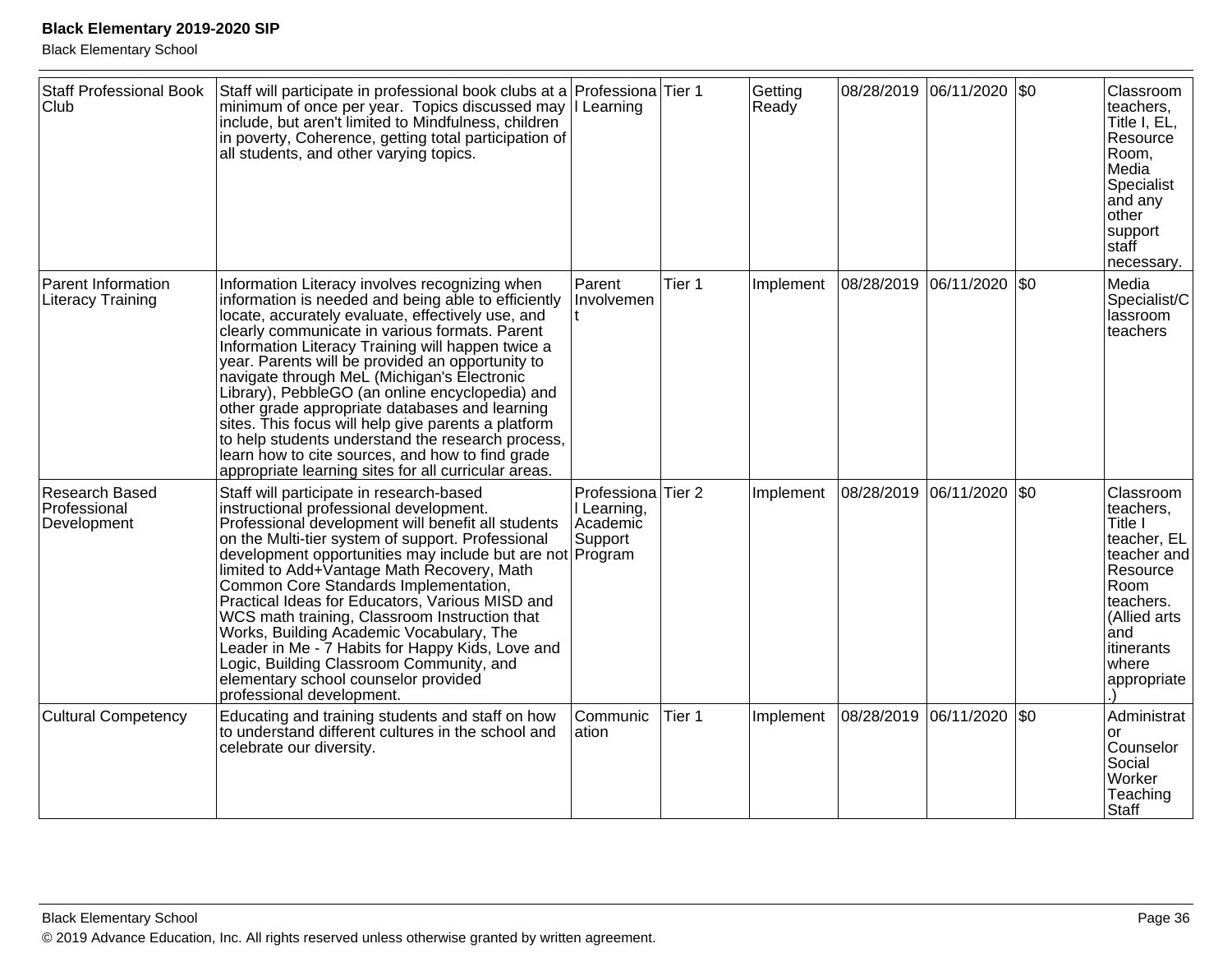| <b>Classroom Environment</b> | Teachers will create a learning environment in<br>which students know what they are supposed to<br>be learning, have clear direction on how well they<br>are progressing toward that learning objective,<br>understand their roles as learners, have an<br>engaging and interactive place to learn, and feel<br>safe in their surroundings. They will do this by<br>combining the Classroom Instruction that Works<br>component "Creating the Environment for<br>Learning" with classroom management<br>strategies/activities. Creating a positive classroom<br>environment using research-based classroom<br>management strategies along with a positive<br>framework for learning will motivate and focus<br>student learning, allow students to actively engage<br>in and "own" their learning, provide opportunities<br>for students to collaborate, and learn how to<br>monitor and reflect on their behavior and learning.<br>Teachers will attend PD to support this strategy.<br>PD may include, but is not limited to CITW, Love<br>and Logic, Counselor provided instruction, etc | Behavioral<br>Support<br>Program | Tier 1            | Implement |            | 08/28/2019 06/11/2020 \$0 | All<br>classroom<br>teachers,<br>Title I, EL,<br>Resource<br>Room,<br><b>Allied Arts</b><br>and support<br>staff. |
|------------------------------|---------------------------------------------------------------------------------------------------------------------------------------------------------------------------------------------------------------------------------------------------------------------------------------------------------------------------------------------------------------------------------------------------------------------------------------------------------------------------------------------------------------------------------------------------------------------------------------------------------------------------------------------------------------------------------------------------------------------------------------------------------------------------------------------------------------------------------------------------------------------------------------------------------------------------------------------------------------------------------------------------------------------------------------------------------------------------------------------|----------------------------------|-------------------|-----------|------------|---------------------------|-------------------------------------------------------------------------------------------------------------------|
| Thinking Maps                | Thinking Maps training was provided by the MISD.<br>This training helps bring a consistent tool and<br>common vocabulary for our teachers and students Program<br>to utilize, share, and incorporate into all content<br>areas. Thinking Maps are graphic organizers that<br>students will utilize while developing their thoughts<br>as they progress throughout the writing process.<br>This greatly aids students in writing summary<br>statements as well. As a staff, we will commit to<br>understanding how these maps will help foster<br>and deepen our students' thinking and problem<br>solving. Thinking Maps are used frequently<br>throughout the week in all content areas. In<br>reading and writing they will be used at a minimum<br>of once per week. Summary statements will be<br>added where appropriate.<br>Additional training will be provided to new teaching<br>staff and follow-up training will be provided to all<br>staff up to 5 times throughout the year.                                                                                                  | Academic<br>Support              | Tier 1            | Implement |            | 09/04/2018 06/14/2019 \$0 | Classroom<br>teachers,<br>Title I<br>teacher,<br>and Media<br>Specialist                                          |
| <b>Professional Learning</b> | Staff will participate in professional learning to<br>strengthen the implementation of supplemental<br>instruction and MTSS process.                                                                                                                                                                                                                                                                                                                                                                                                                                                                                                                                                                                                                                                                                                                                                                                                                                                                                                                                                        | Academic<br>Support<br>Program   | Tier <sub>2</sub> | Implement | 08/28/2019 | 06/11/2020 \$0            | Administrat<br>or.<br><b>SLP</b><br>Resource<br>Room<br>Social<br>Worker<br>Counselor<br><b>Teachers</b>          |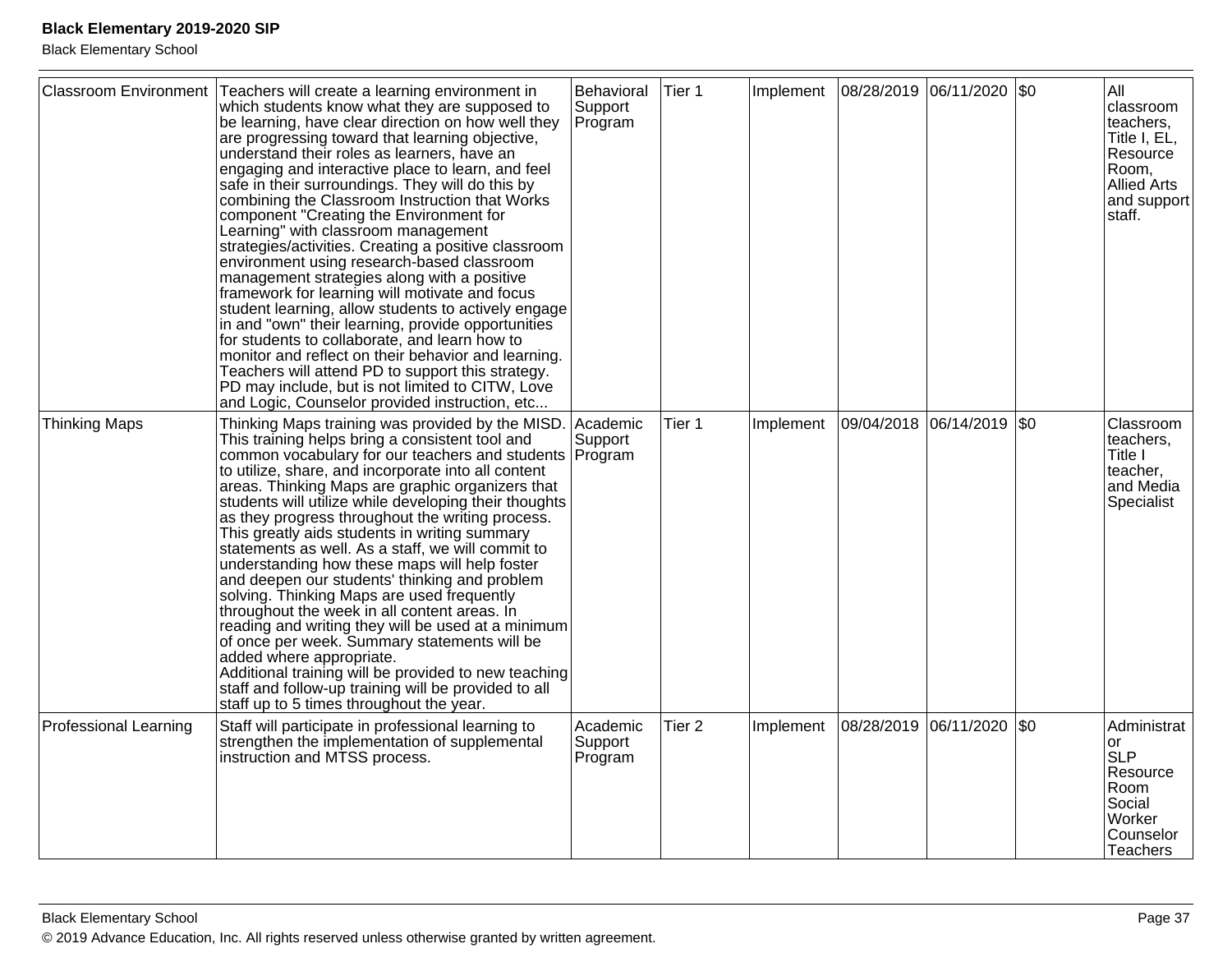| MTSS Process                                         | MTSS Process-Staff will analyze screener and<br>diagnostic data to plan and provide Tier 2 and 3<br>interventions. Staff will also meet quarterly to plan<br>for student needs and determine student progress.                                                                                                                                                                                                                                                                                                                                                                                                                                                                              | Academic<br>Support<br>Program              | Tier <sub>2</sub> | Implement        | 08/28/2019 06/11/2020 \$0   |            |             | Staff<br>Title I                                                                                 |
|------------------------------------------------------|---------------------------------------------------------------------------------------------------------------------------------------------------------------------------------------------------------------------------------------------------------------------------------------------------------------------------------------------------------------------------------------------------------------------------------------------------------------------------------------------------------------------------------------------------------------------------------------------------------------------------------------------------------------------------------------------|---------------------------------------------|-------------------|------------------|-----------------------------|------------|-------------|--------------------------------------------------------------------------------------------------|
| <b>Title I Parent Meetings</b>                       | Title I teacher will hold two parent meetings to<br>communicate Title I services, resources and<br>expectations. This will happen once in the fall and $ t $<br>once in the spring.                                                                                                                                                                                                                                                                                                                                                                                                                                                                                                         | Parent<br><b>Involvemen</b>                 | Tier 3            | Implement        | 09/04/2018  06/14/2019  \$0 |            |             | Title I<br>teacher.                                                                              |
| March is Reading Month                               | Staff will form a committee during the month of<br>March to come up with a theme to promote<br>reading. To celebrate their love for reading<br>students will set individual, class and school goals<br>to increase the number of books or the number of<br>minutes read. Activities will be provided for<br>students and families to participate in and a<br>culminating celebration will occur for goals that are<br>met.                                                                                                                                                                                                                                                                  | Parent<br>Involvemen                        | Tier 1            | Implement        | 08/28/2019 06/11/2020       |            | \$0         | All Staff                                                                                        |
| Bee Hive-PreK-5 Cross<br><b>Grade Level</b>          | Students in grades PreK-5 will be placed in<br>mentoring rooms with one staff member serving<br>as the group mentor. These groups will be called<br>the Bee Hive. This grouping is a way to promote<br>teaching of life skills, promotes community and<br>mentoring opportunities for students from all grade<br>in the school.                                                                                                                                                                                                                                                                                                                                                             | Behavioral<br>Support<br>Program            | Tier 1            | Getting<br>Ready | 08/28/2019                  | 06/11/2020 | <b>SO</b>   | Administrat<br>or<br>Counselor<br>Social<br>Worker<br>Staff                                      |
| <b>Research Based</b><br>Professional<br>Development | Staff will participate in research-based<br>instructional professional development.<br>Professional development will benefit all students<br>on the Multi-tier system of support. Professional<br>development opportunities may include, but are<br>not limited to: Ad+Vantage Math Recovery, Math<br>Common Core Standards Implementation,<br>Practical Ideas for Educators, Various MISD and<br>WCS math training, Classroom Instruction that<br>Works, Building Academic Vocabulary, The<br>Leader in Me - 7 Habits for Happy Kids, Love and<br>Logic, Mindfulness, DISC, Building Healthy<br>Classroom Community, and elementary school<br>counselor provided professional development. | Professiona <sup>Tier</sup> 1<br>I Learning |                   | Implement        | 08/28/2019  06/11/2020      |            | $\sqrt{50}$ | Classroom<br>teachers,<br>Title I<br>teacher, EL<br>teacher and<br>Resource<br>Room<br>teachers. |
| <b>Title I Parent Meetings</b>                       | Title I teacher will hold two parent meetings to<br>communicate Title I services, resources and<br>expectations. This will happen once in the fall and<br>once in the spring.                                                                                                                                                                                                                                                                                                                                                                                                                                                                                                               | Parent<br>Involvemen                        | Tier <sub>2</sub> | Monitor          | 08/28/2019                  | 06/11/2020 | <b>\$0</b>  | Title I<br>teachers<br>and aide                                                                  |
|                                                      | Supplemental Instruction Title I teachers and paraprofessionals will provide<br>additional, individualized, instruction to identified<br>students in order to strengthen skills in which<br>students have demonstrated deficits according to<br>MStep, NWEA, and classroom assessments<br>(AVMR).                                                                                                                                                                                                                                                                                                                                                                                           | Academic<br>Support<br>Program              | Tier <sub>3</sub> |                  | 08/28/2019 06/11/2020       |            | <b>\$0</b>  | <b>Title I Staff</b><br>Para<br>Professiona<br>ls.                                               |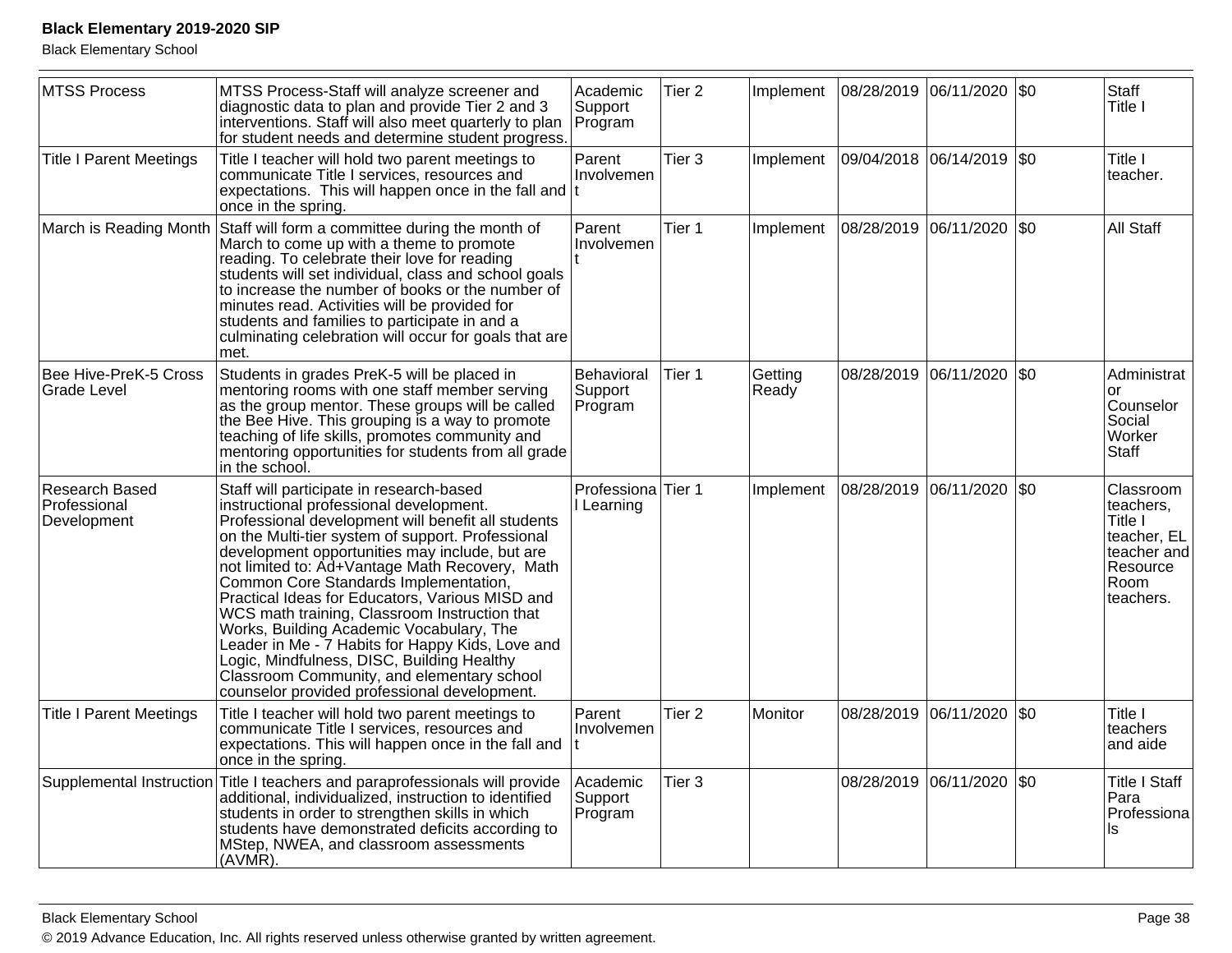Black Elementary School

| Utilizing Scholastic<br><b>News Informational Text</b> | Teachers will be provided with subscriptions to<br>Scholastic News, a non-fiction, informational<br>children's magazine publication. This will allow<br>students more access to informational texts.<br>Teachers will use these magazines either as a<br>part of their Daily 5, or for direct instruction on<br>different reading comprehension strategies.<br>These will be used at a minimum of twice a month.                                                                                                                                                                                                                                                                             | Academic<br>Support<br>Program   | Tier 1            | Monitor   |                       | 08/28/2019 06/11/2020 \$0 |           | Classroom<br>teachers                                                                                          |
|--------------------------------------------------------|----------------------------------------------------------------------------------------------------------------------------------------------------------------------------------------------------------------------------------------------------------------------------------------------------------------------------------------------------------------------------------------------------------------------------------------------------------------------------------------------------------------------------------------------------------------------------------------------------------------------------------------------------------------------------------------------|----------------------------------|-------------------|-----------|-----------------------|---------------------------|-----------|----------------------------------------------------------------------------------------------------------------|
| <b>DISC/Personality</b><br>Insights                    | Staff will be evaluated and trained by certified<br>Personality Insights trainers. Personality Insights<br>is about transformation based on understanding<br>each staff members strengths and weaknesses.<br>The trainers are committed to helping gain insights<br>that will empower staff and students to improve.<br>The approach is distinctly positive in orientation<br>because they are invested in building people to<br>create stronger teams and stronger relationships.<br>Training can also be extended to the classroom to<br>better help teachers and students work together                                                                                                   | Behavioral<br>Support<br>Program | Tier 1            | Implement | 08/28/2019 06/11/2020 |                           | <b>SO</b> | All Staff                                                                                                      |
| Support Learning at<br>Home                            | Provide parents with opportunities to help support<br>their students with math before or after school<br>hours or during lunch period.                                                                                                                                                                                                                                                                                                                                                                                                                                                                                                                                                       | Academic<br>Support<br>Program   | Tier 1            | Implement | 08/28/2019 06/11/2020 |                           | \$0       | Classroom<br>teachers,<br>Media<br>Specialist,<br>Title I staff,<br>Title III<br>staff,<br>administrati<br>on. |
| <b>Title I Summer Reading</b>                          | The Media Specialist will provide Title I students<br>an opportunity to choose high interest reading<br>material. Research shows that when students do<br>not read over the summer they have more<br>difficulty performing in the following school year.<br>By providing students with books of interest, they<br>are more likely to close the gap and have a more<br>successful school year. Students will have the<br>opportunity to come into the media center 5 times<br>during the summer to change out books and work<br>with teachers and volunteers on fluency and<br>comprehension. When they attend a summer<br>reading day, then they will receive more of their<br>chosen books. | Extra<br>Curricular              | Tier <sub>3</sub> | Implement | 08/28/2019            | 06/11/2020                | <b>SO</b> | Media<br>Specialist/T<br>itle 1<br>teacher                                                                     |
| Support Learning at<br>Home                            | Provide parents with opportunities to help support Parent<br>their students in reading before/after school hours. Involvemen                                                                                                                                                                                                                                                                                                                                                                                                                                                                                                                                                                 |                                  | Tier 1            | Implement |                       | 08/28/2019 06/11/2020 \$0 |           | Classroom<br>teachers,<br>Media<br>Specialist,<br>Title I staff,<br>Title III<br>staff,<br>administrati<br>on. |

Black Elementary Schooll and the contract of the contract of the contract of the contract of the contract of the contract of the contract of the contract of the contract of the contract of the contract of the contract of the contract of the cont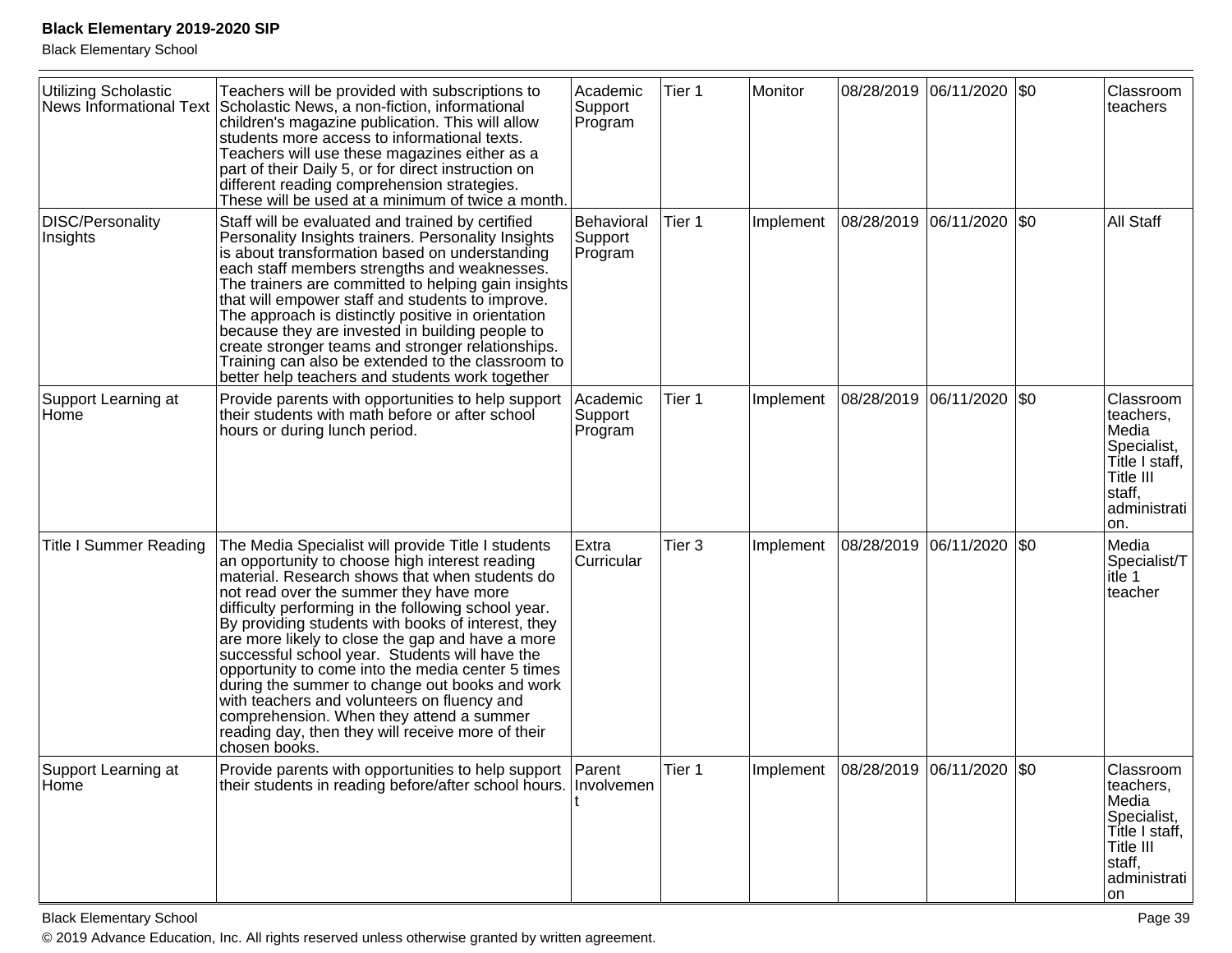| <b>Utilize Thinking Maps</b><br><b>Instructional Strategy</b>   | Title I, EL and appropriate support staff will use<br>Thinking Maps to guide their reading and writing<br>instruction across content areas.                                                                                                                                                                                                                                                                                                                                                                                                                                                                                                                                          | Academic<br>Support<br>Program   | Tier 3            | Implement        |                       | 08/28/2019 06/11/2020       | <b>SO</b>    | Title I, EL<br>and support<br>staff.                                                                                                                          |
|-----------------------------------------------------------------|--------------------------------------------------------------------------------------------------------------------------------------------------------------------------------------------------------------------------------------------------------------------------------------------------------------------------------------------------------------------------------------------------------------------------------------------------------------------------------------------------------------------------------------------------------------------------------------------------------------------------------------------------------------------------------------|----------------------------------|-------------------|------------------|-----------------------|-----------------------------|--------------|---------------------------------------------------------------------------------------------------------------------------------------------------------------|
| Meetings/Data Digs                                              | Grade-Level Intervention Staff will meet as a grade-level alone or with<br>curriculum specialists and support staff to discuss<br>testing data, interventions, and resources to best<br>meet the needs of our bottom 30% students.                                                                                                                                                                                                                                                                                                                                                                                                                                                   | Academic<br>Support<br>Program   | Tier 1            | Implement        |                       | 08/28/2019  06/11/2020  \$0 |              | Classroom<br>teachers.<br>support<br>staff,<br>principal,<br>and district<br>curriculum<br>specialists                                                        |
| Purchase additional<br><b>Leveled Literacy</b><br>Intervention  | School Improvement Team will allocate funds to<br>purchase the Leveled Literacy Intervention (LLI)<br>System. LLI is a small group, supplementary<br>literacy intervention designed to help teachers<br>provide daily, small-group instruction for the<br>lowest achieving students at their grade level. LLI<br>includes a combination of reading, writing, and<br>phonics/word study                                                                                                                                                                                                                                                                                               | <b>Materials</b>                 | Tier <sub>3</sub> | Getting<br>Ready |                       | 08/28/2019 06/11/2020       | $ 30\rangle$ | Title I and<br>EL<br>teacher                                                                                                                                  |
| Research Based<br>Professional<br>Development                   | Staff will participate in research-based<br>instructional professional development.<br>Professional development will benefit all students<br>on the Multi-tier system of support. Professional<br>development opportunities may include but are not<br>limited to Add+Vantage Math Recovery, Math<br>Common Core Standards Implementation,<br>Practical Ideas for Educators, Various MISD and<br>WCS math training, Classroom Instruction that<br>Works, Building Academic Vocabulary, The<br>Leader in Me - 7 Habits for Happy Kids, Love and<br>Logic, Building Healthy Classroom Community,<br>mindfulness, and elementary school counselor<br>provided professional development. | Professiona Tier 1<br>Learning   |                   | Implement        | 08/28/2019 06/11/2020 |                             | <b>SO</b>    | Classroom<br>teachers.<br>Title I<br>teacher, EL<br>teacher and<br>Resource<br>Room<br>teachers.<br>(Allied arts<br>and<br>itinerants<br>where<br>appropriate |
| <b>Extended Day Learning</b><br>Opportunities - After<br>School | Students would be offered various enrichment<br>opportunities after school. These programs may<br>include, but are not limited to robotics, cartooning,<br>book publishing, tutoring etc                                                                                                                                                                                                                                                                                                                                                                                                                                                                                             | Academic<br>Support<br>Program   | Tier 1            | Implement        |                       | 08/28/2019 06/11/2020 \$0   |              | Any<br>teaching<br>staff<br>member<br>and<br>principal.                                                                                                       |
| Mindfulness                                                     | Students will learn mindfulness strategies to help<br>support social and emotional competency and self<br>regulation in the school setting. These strategies<br>will be supported through the use of programs<br>including: Restorative Justice and Play works,<br>Class Dojo Mindfulness lessons, Calm App., as<br>well as an understanding of cultural competency.                                                                                                                                                                                                                                                                                                                 | Behavioral<br>Support<br>Program | Tier 1            | Implement        |                       | 08/28/2019 06/11/2020       | \$0          | Administrat<br>or<br>All Staff                                                                                                                                |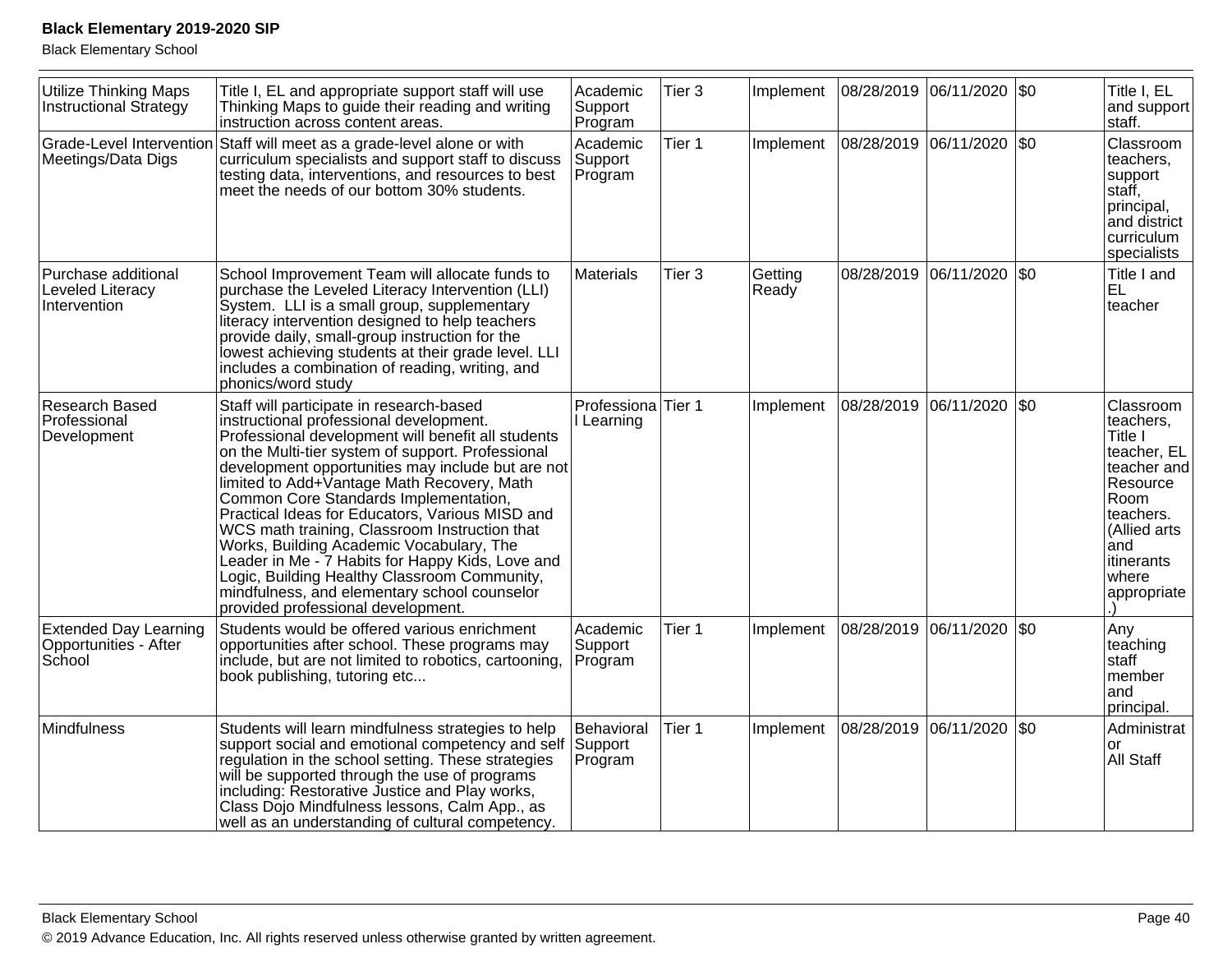| Summer Math Program                                      | Title 1 teacher and classroom teachers will<br>provide math assistance and activities to those<br>students who attend the Summer Reading<br>Program. Research shows that when students do<br>not at least practice basic math facts over the<br>summer they have more difficulty performing in<br>the following school year. By providing students<br>with the opportunity to practice and meet with a<br>teacher or specialist, they are more likely to close<br>the gap and have a more successful school year.<br>Students will have the opportunity to come into the<br>media center 5 times during the summer and work<br>with a teacher, support staff, or volunteer.                                                                                                             | Extra<br>Curricular              | Tier <sub>3</sub> |                  |                             | 08/28/2019 06/11/2020 \$0 |             | Title 1 staff,<br>teachers,<br>principal.                                          |
|----------------------------------------------------------|-----------------------------------------------------------------------------------------------------------------------------------------------------------------------------------------------------------------------------------------------------------------------------------------------------------------------------------------------------------------------------------------------------------------------------------------------------------------------------------------------------------------------------------------------------------------------------------------------------------------------------------------------------------------------------------------------------------------------------------------------------------------------------------------|----------------------------------|-------------------|------------------|-----------------------------|---------------------------|-------------|------------------------------------------------------------------------------------|
| <b>Thinking Maps</b>                                     | Thinking Maps training was provided by the MISD.<br>This training<br>helps bring a consistent tool and common<br>vocabulary for our<br>teachers and students to utilize, share, and<br>incorporate into all<br>content areas. Thinking Maps are graphic<br>organizers that<br>students will utilize while developing their thoughts<br>as they<br>progress throughout the writing process. As a<br>staff, we will<br>commit to understanding how these maps will help<br>foster and<br>deepen our students' thinking and problem<br>solving. Thinking<br>Maps are used frequently throughout the week in<br>all content<br>areas. In math, they will be used at least twice per<br>unit. Summary statements of information found on<br>Thinking Maps will be created where appropriate. | lAcademic<br>Support<br>Program  | Tier 1            | Implement        | 08/28/2019  06/11/2020  \$0 |                           |             | Classroom<br>Teachers,<br><b>EL Teacher</b><br>and<br>Resource<br>Room<br>Teacher. |
| <b>Mindfulness</b>                                       | Students in grades K-5 will explore and use<br>mindfulness as a way to regulate their emotions to<br>improve healthy living habits for social and<br>emotional growth. Students will learn about<br>mindfulness and also have access to various tools<br>to use mindfulness throughout the year. Tools<br>include, but are not limited to, the mindfulness<br>room, low lighting, glitter jars, positive I can<br>statement, outdoor classoom/garden, DISC<br>training, Healthy Kids Club, and peer mediation.                                                                                                                                                                                                                                                                          | Behavioral<br>Support<br>Program | Tier 1            | Getting<br>Ready | 08/28/2019 06/11/2020       |                           | $\sqrt{50}$ | All<br>Classroom<br>Teachers                                                       |
| <b>Extended Day Learning</b><br>Opportunities - Tutoring | Staff and volunteers will offer after school to<br>provider tutoring before, during lunch, or after<br>school in literacy skills.                                                                                                                                                                                                                                                                                                                                                                                                                                                                                                                                                                                                                                                       | Academic<br>Support<br>Program   | Tier <sub>3</sub> | Getting<br>Ready | 08/28/2019                  | 06/11/2020                | \$0         | Teaching<br>staff,<br>volunteers,<br>and<br>Principal                              |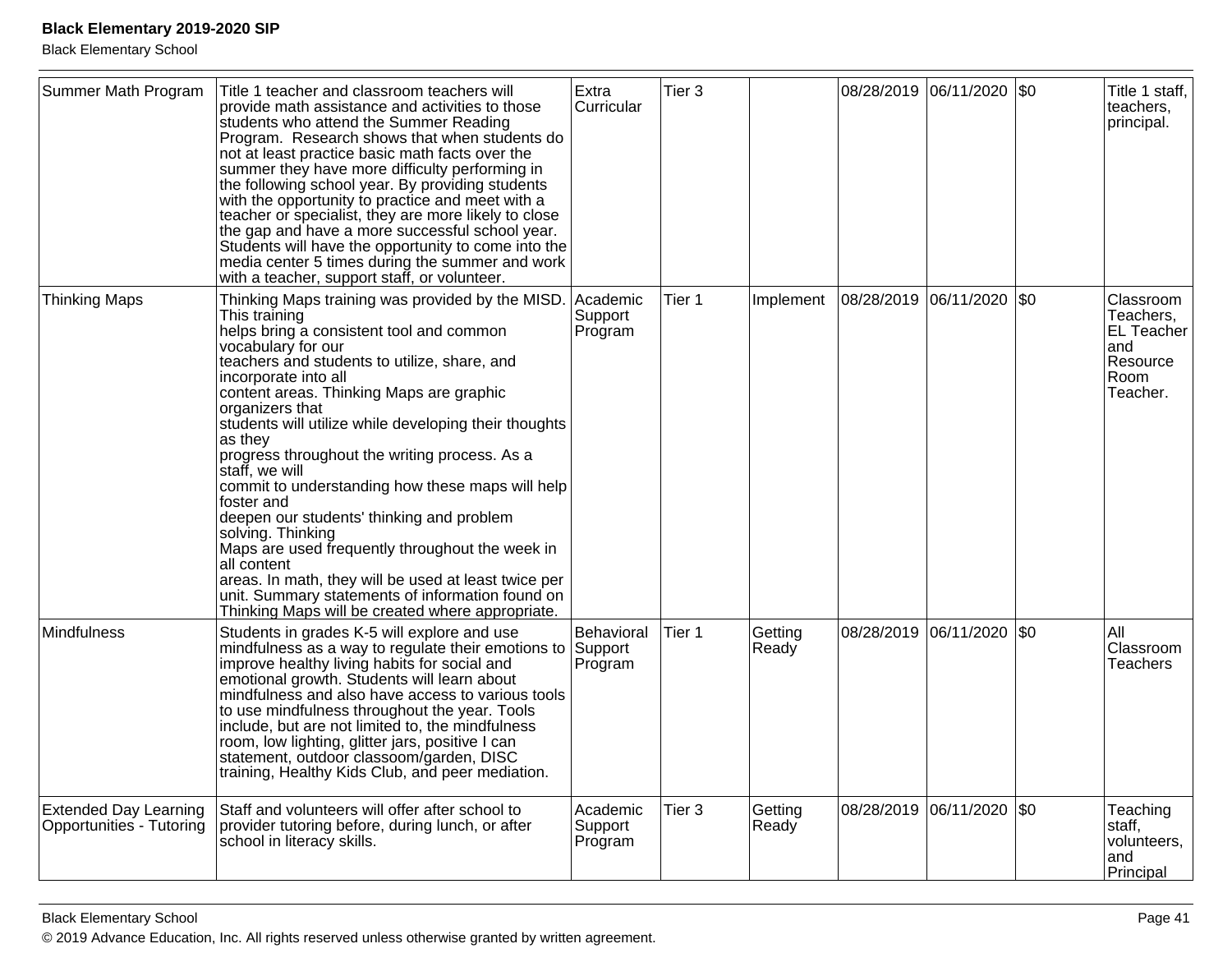| Monitor and Evaluate              | Monitor and Evaluate MTSS Process,<br>Supplemental Instruction and Student Progress.                                                                                                                                                                                                                                                                                                                                                                                                                                                                                                                                                                                                                                                                                                                                                                                                                                                                                                                                                                                                                                                                                                                                 | Academic<br>Support<br>Program   | Tier <sub>2</sub> |           |                           | 08/28/2019 06/11/2020 \$0 |           | Administrat<br><b>or</b><br><b>SLP</b><br>Counselor<br>Social<br>Worker<br>Staff                                  |
|-----------------------------------|----------------------------------------------------------------------------------------------------------------------------------------------------------------------------------------------------------------------------------------------------------------------------------------------------------------------------------------------------------------------------------------------------------------------------------------------------------------------------------------------------------------------------------------------------------------------------------------------------------------------------------------------------------------------------------------------------------------------------------------------------------------------------------------------------------------------------------------------------------------------------------------------------------------------------------------------------------------------------------------------------------------------------------------------------------------------------------------------------------------------------------------------------------------------------------------------------------------------|----------------------------------|-------------------|-----------|---------------------------|---------------------------|-----------|-------------------------------------------------------------------------------------------------------------------|
| <b>Classroom Environment</b>      | Teachers will create a learning environment in<br>which students know what they are supposed to<br>be learning, have clear direction on how well they<br>are progressing toward that learning objective,<br>understand their roles as learners, have an<br>engaging and interactive place to learn, and feel<br>safe in their surroundings. They will do this by<br>combining the Classroom Instruction that Works<br>component "Creating the Environment for<br>Learning" with classroom management<br>strategies/activities. Creating a positive classroom<br>environment using research based classroom<br>management strategies along with a positive<br>framework for learning will motivate and focus<br>student learning, allow students to actively engage<br>in and "own" their learning, provide opportunities<br>for students to collaborate, and learn how to<br>monitor and reflect on their behavior and learning.<br>The elementary counselor will also support<br>students and teachers with these techniques.<br>Teachers will attend PD to support this strategy.<br>PD may include, but is not limited to CITW, Love<br>and Logic, Mindfulness, Playworks, Building<br><b>Healthy Communities</b> | Behavioral<br>Support<br>Program | Tier 1            | Implement | 08/28/2019                | 06/11/2020                | <b>SO</b> | All<br>classroom<br>teachers,<br>Title I, EL,<br>Resource<br>Room,<br><b>Allied Arts</b><br>and support<br>staff. |
| <b>BrainPop Support</b><br>Videos | Classroom teachers will use BrainPop resource<br>videos for content-area support for all students.<br>EL and Title I teachers will also have access to<br>this resource for their Tier 2 students. The website<br>has brief, instructional videos to support most<br>content areas. They are presented in a child-<br>friendly format to reinforce topics being taught in<br>the classroom. BrainPOP should be utilized when<br>appropriate topics are available.                                                                                                                                                                                                                                                                                                                                                                                                                                                                                                                                                                                                                                                                                                                                                    | Technology Tier 1                |                   | Monitor   | 08/28/2019                | 06/11/2020                | <b>SO</b> | Classroom<br>teachers,<br>resource<br>room<br>teacher,<br>Title I<br>teacher,<br><b>Allied Arts</b><br>teachers.  |
|                                   | Supplemental Instruction Supplemental Instruction-Title I teachers and<br>paraprofessionals will provide additional,<br>individualized, instruction to identified students in<br>order to strengthen skills in which students have<br>demonstrated deficits according to MSTEP,<br>NWEA, and classroom assessments (Corrective<br>Reading).                                                                                                                                                                                                                                                                                                                                                                                                                                                                                                                                                                                                                                                                                                                                                                                                                                                                          | Academic<br>Support<br>Program   | Tier 3            | Implement | 08/28/2019 06/11/2020 \$0 |                           |           | Title I<br>Paraprofes<br>sionals                                                                                  |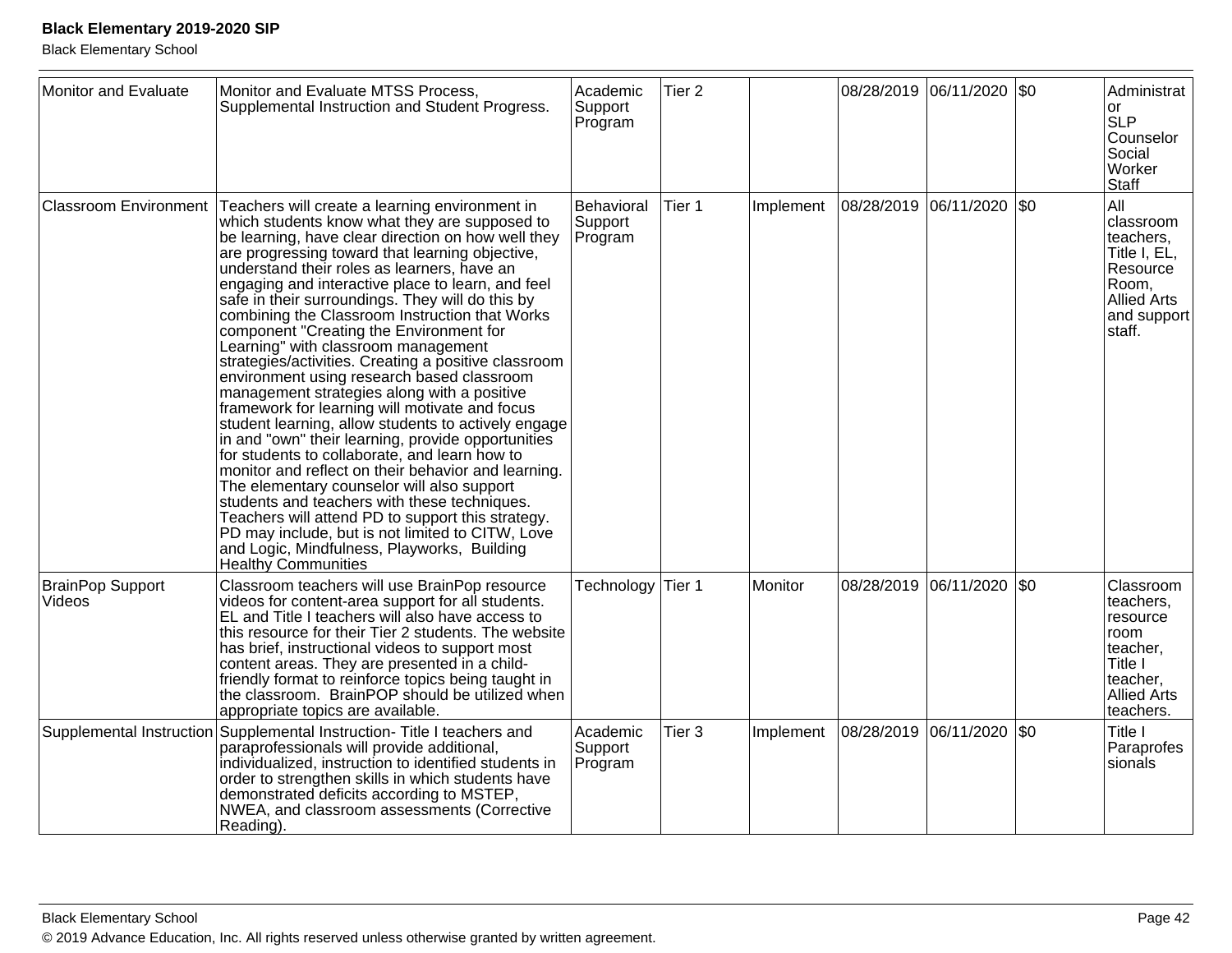| Vocabulary for Core<br><b>Content Areas</b>                              | Students in grades K-5 will engage in vocabulary<br>activities to help strengthen core academic<br>vocabulary understanding. Each grade level will<br>use appropriate journals for their grade level to<br>keep track of core content vocabulary. Activities<br>include, but are not limited to Vocabulary journals,<br>alpha boxes, and other activities based on the<br>SIOP training. Teachers will use these activities at<br>least two times per unit/topic.                                                                                                                                                                                                                           | <b>Curriculum</b><br>Developme<br>Int | Tier 1            | Implement        |            | 08/28/2019 06/11/2020       | \$0     | All<br>Classroom<br>Teachers                                                                     |
|--------------------------------------------------------------------------|---------------------------------------------------------------------------------------------------------------------------------------------------------------------------------------------------------------------------------------------------------------------------------------------------------------------------------------------------------------------------------------------------------------------------------------------------------------------------------------------------------------------------------------------------------------------------------------------------------------------------------------------------------------------------------------------|---------------------------------------|-------------------|------------------|------------|-----------------------------|---------|--------------------------------------------------------------------------------------------------|
| <b>Restorative Justice</b>                                               | Restorative justice empowers students to resolve<br>conflicts on their own and in small groups. Use of<br>restorative justice brings students together in<br>peer-mediated small groups to talk, ask questions,<br>air their grievances and decide next steps for<br>resolution.                                                                                                                                                                                                                                                                                                                                                                                                            | Behavioral<br>Support<br>Program      | Tier 1            | Getting<br>Ready |            | 08/28/2019 06/11/2020       | $ $ \$0 | Administrat<br>or<br>Counselor<br>Social<br>Worker<br>All Staff                                  |
| <b>Extended Day Learning</b><br>Opportunities - After<br>School Programs | Students would be offered various enrichment<br>opportunities after school. These programs may<br>include, but are not limited to robotics, cartooning,<br>tutoring etc                                                                                                                                                                                                                                                                                                                                                                                                                                                                                                                     | Extra<br>Curricular                   | Tier 1            | Getting<br>Ready |            | 08/28/2019 06/11/2020 \$0   |         | Any<br>teaching<br>staff<br>member<br>and<br>principal.                                          |
| Research Based<br>Professional<br>Development                            | Staff will participate in research-based<br>instructional professional development.<br>Professional development will benefit all students<br>on the Multi-tier system of support. Professional<br>development opportunities may include, but are<br>not limited to: Ad+Vantage Math Recovery, Math<br>Common Core Standards Implementation,<br>Practical Ideas for Educators, Various MISD and<br>WCS math training, Classroom Instruction that<br>Works, Building Academic Vocabulary, The<br>Leader in Me - 7 Habits for Happy Kids, Love and<br>Logic, Coherence, DISC, Building Healthy<br>Classroom Communities, and elementary school<br>counselor provided professional development. | Professiona<br>I Learning             | Tier <sub>2</sub> | Implement        | 08/28/2019 | 06/11/2020                  | l\$0    | Classroom<br>teachers,<br>Title I<br>teacher, EL<br>teacher and<br>Resource<br>Room<br>teachers. |
| <b>Professional Learning</b>                                             | Staff will participate in professional learning to<br>strengthen the implementation of supplemental<br>instruction and MTSS processes.                                                                                                                                                                                                                                                                                                                                                                                                                                                                                                                                                      | Academic<br>Support<br>Program        | Tier <sub>3</sub> | Implement        |            | 08/28/2019  06/11/2020  \$0 |         | All Staff                                                                                        |
| <b>Utilize Thinking Maps</b><br>Instructional Strategy                   | Title I, EL and appropriate support staff will use<br>Thinking Maps to guide their reading and writing<br>instruction across content areas.                                                                                                                                                                                                                                                                                                                                                                                                                                                                                                                                                 | Academic<br>Support<br>Program        | Tier <sub>3</sub> | Implement        |            | 08/28/2019 06/11/2020       | \$0     | Title I and<br><b>EL</b><br>teachers                                                             |
| Reading Across the<br>Curriculum                                         | Teachers and support staff will incorporate multi-<br>curricular leveled books, high interest books, and<br>technology resources to enhance reading<br>comprehension across all curricular areas.<br>Students will have access to these resources<br>daily.                                                                                                                                                                                                                                                                                                                                                                                                                                 | Academic<br>Support<br>Program        | Tier <sub>2</sub> | <b>Monitor</b>   |            | 08/28/2019 06/11/2020 \$0   |         | Classroom<br>teachers,<br>media<br>specialist,<br>Title I<br>teacher, EL<br>teacher              |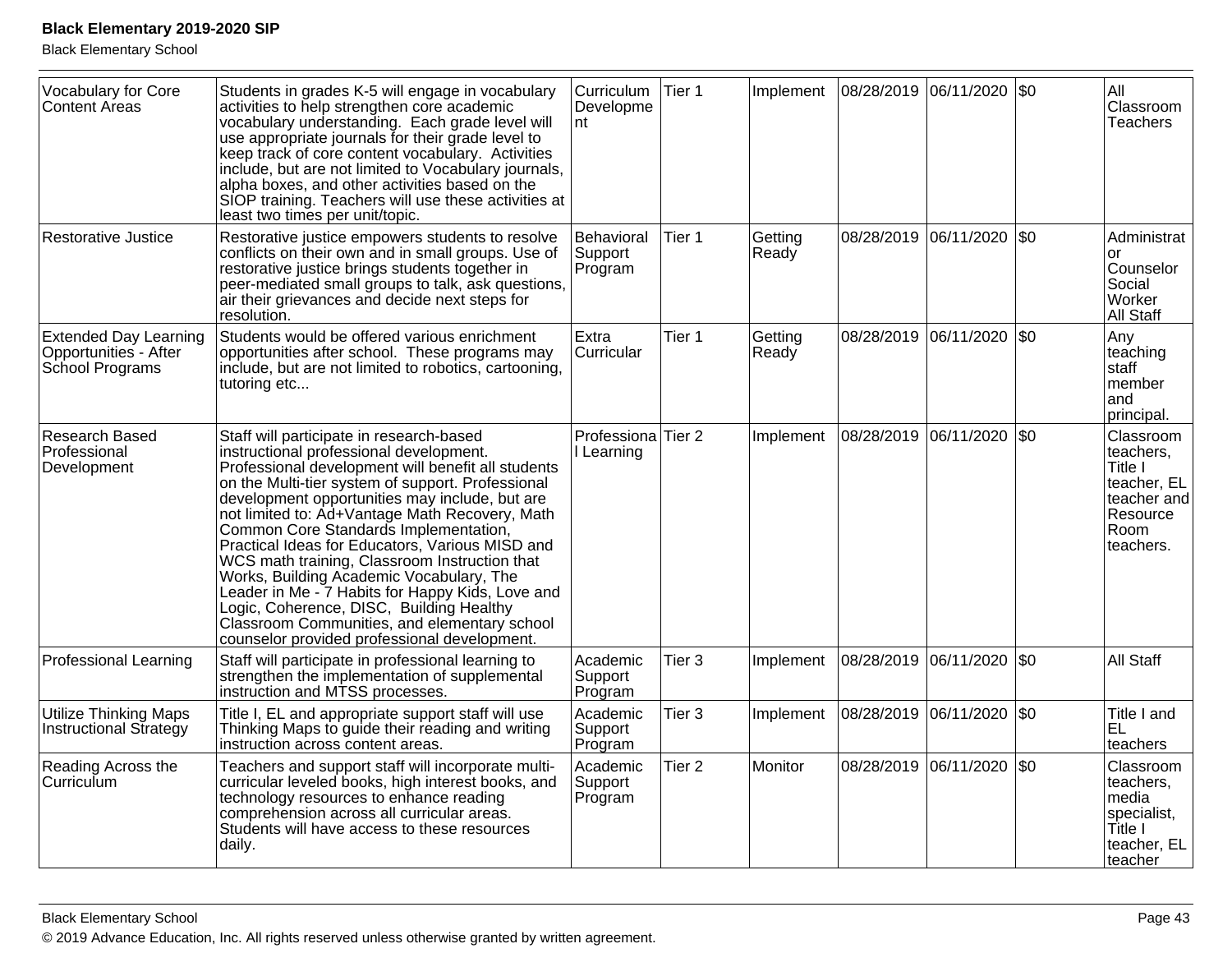Black Elementary School

| Math Task Journaling                                                | Students will learn how to articulate what they are<br>learning<br>through Math Task Journaling. This will provide<br><b>many</b><br>opportunities for students to organize and record<br>their work.<br>Children must organize, clarify, and reflect on their<br>thinking.<br>Each grade level will use multiple Math Task<br>Journal prompts<br>for every unit they teach. Students will record the<br>Isolutions to<br>math problems, along with the strategy and<br>thought processes<br>used to arrive at the solution. Teachers will<br>discuss, as a class,<br>possible solutions and strategies. Teachers will<br>use this at least<br>two times per unit/topic. | Academic<br>Support<br>Program | Tier 1            | Implement        |            | 08/28/2019 06/11/2020 \$0   | Classroom<br>teachers.                                                                           |
|---------------------------------------------------------------------|--------------------------------------------------------------------------------------------------------------------------------------------------------------------------------------------------------------------------------------------------------------------------------------------------------------------------------------------------------------------------------------------------------------------------------------------------------------------------------------------------------------------------------------------------------------------------------------------------------------------------------------------------------------------------|--------------------------------|-------------------|------------------|------------|-----------------------------|--------------------------------------------------------------------------------------------------|
| <b>Target Assisted Guided</b><br>Math - Extended Day<br>Opportunity | Students will receive additional math instruction<br>during<br>extended learning opportunities outside of the<br>school day.                                                                                                                                                                                                                                                                                                                                                                                                                                                                                                                                             | Academic<br>Support<br>Program | Tier <sub>2</sub> | Getting<br>Ready |            | 08/28/2019  06/11/2020  \$0 | Qualified<br>Tier 1, Tier<br>2 & Tier 3<br>staff                                                 |
| <b>Tablets for Technology</b><br>Integration                        | When possible Tablets will be used to extend<br>learning opportunities during guided math.<br>Programs that can be used on the tablets include,<br>but are not limited to MeL.org, math learning sites,<br>BrainPop, IXL, Xtra Math, Dream Box, and any<br>other grade appropriate app or website that will<br>help with student achievement.                                                                                                                                                                                                                                                                                                                            | Technology                     | Tier <sub>2</sub> |                  | 08/28/2019 | $ 06/11/2020 $ \$0          | Classroom<br>teachers,<br>Title I and<br>Media<br>Specialist.                                    |
| <b>Monitor and Evaluate</b>                                         | Monitor and Evaluate MTSS Process,<br>Supplemental Instruction and Student Progress.                                                                                                                                                                                                                                                                                                                                                                                                                                                                                                                                                                                     | Academic<br>Support<br>Program | Tier <sub>2</sub> | Implement        |            | 08/28/2019  06/11/2020  \$0 | Administrat<br>lor<br><b>SLP</b><br>Resource<br>Room<br>Counselor<br>Social<br>Worker<br>Title I |

## **General Fund**

| <b>Activity Name</b> | Activity Description | Activity<br>'Type | Tier | Phase | Begin Date End Date |  | <b>Resource</b><br>Assigned | <b>Staff</b><br>Responsibl |
|----------------------|----------------------|-------------------|------|-------|---------------------|--|-----------------------------|----------------------------|
|----------------------|----------------------|-------------------|------|-------|---------------------|--|-----------------------------|----------------------------|